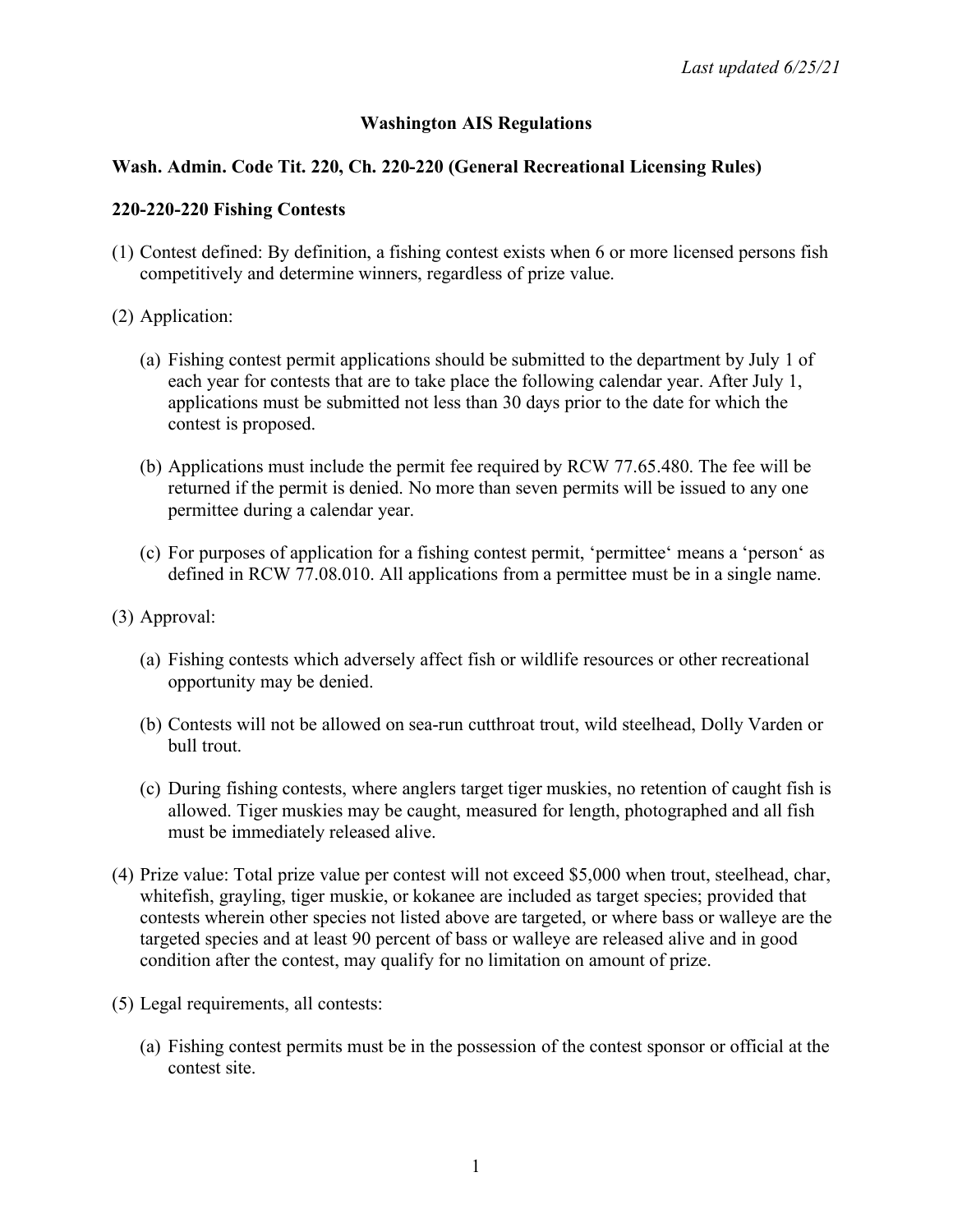- (b) Contests are restricted to the species and waters approved on the permit. Only those species listed as a target of the contest may be retained by contest participants during bass or walleye contests where all contestants fish at the same time and place.
- (c) Sponsors must report contest information requested by the department within 30 days after the contest has ended. Subsequent contest permits will not be issued for one year after the date of the contest for which the report was not returned if this requirement is not fulfilled.
- (d) Contest participants may not restrict public access at boat launches.
- (e) Contests for bass and walleye where participants expect to fish at the same time from boats on lakes or reservoirs will not last longer than four consecutive days and have the following limits per water:

| Acres              | Contests per day | Boats per contest day |
|--------------------|------------------|-----------------------|
| Less than 300      |                  |                       |
| $301 - 3,000$      |                  | 35                    |
| $3,001 - 6,000$    |                  |                       |
| $6,001 - 10,000$   |                  | 120                   |
| More than $10,000$ |                  | 250                   |

\* No more than four weekend days per month nor more than two weekends per month may be scheduled on any water when contestants fish at the same time, and are allowed to fish from boats.

- (f) It is unlawful for the fishing contest permittee or any of the contest participants to fail to comply with the conditions of the fishing contest permit, or of general fishing rules not specifically exempted by this permit. Failure of the permittee or any of the contestants to comply with all provisions of the contest permit or of other fishing regulations during a contest may lead to revocation of the permit and result in denial of fishing contest permits to the permittee and related organizations or individuals sponsoring contests for two years.
- (6) Special regulations, bass and walleye contests:
	- (a) In any contest targeting either bass or walleye, all live bass or walleye must be released alive into the water from which they were caught after being weighed and/or measured. At the end of each day's competition, if the mortality of target fish caught that day exceeds 10%, the contest will be suspended. Suspended contests may be continued (within assigned permit dates) only if the cause of the high mortality can be positively identified, and the cause of the mortality (high waves, equipment deficiency, etc.) ceases or is corrected by contest officials.
	- (b) During bass and walleye contests only, participants may continue to fish while holding up to five fish in possession, as long as one fish is released immediately upon catching a fish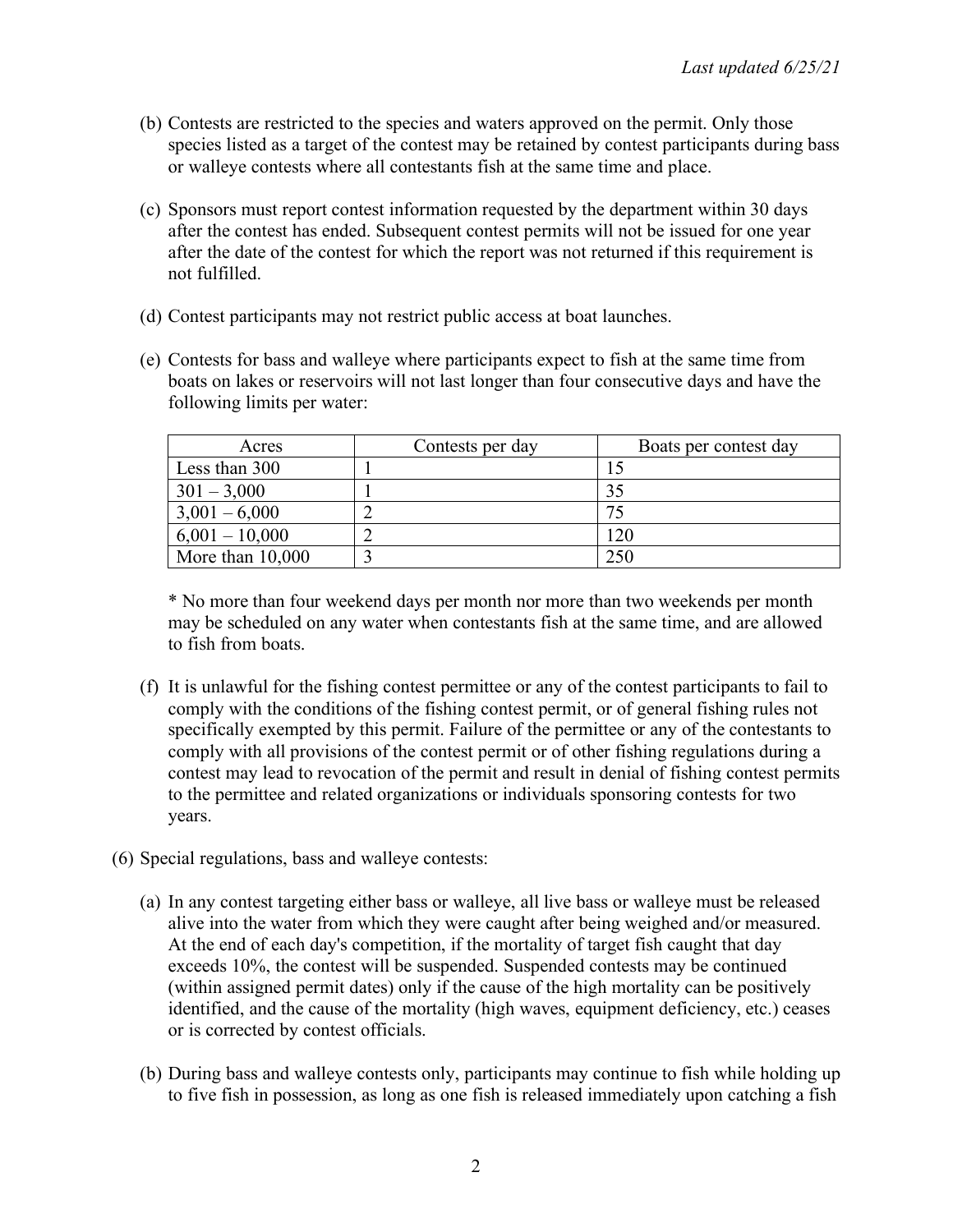which would make the angler in excess of five fish if kept. The fish released may come either from the one just caught, or from the livewell, but at no time may the angler have more than five fish in the livewell.

- (c) During bass contests, contestants may not use live bait.
- (d) During bass and walleye contests participants may retain up to five bass and walleye of any size to be weighed in. A tournament angler may not be in possession of more than five bass or walleye from the water being fished, except as authorized under (6)(e) below.
- (e) The contest director or director designee may exceed possession limits for bass or walleye for the purpose of transporting fish from a weigh-in site to an open-water area. During transportation, the transport boat must not leave the water the fish were caught from and a copy of the contest permit must be on board during actual fish transport.
- (f) Boat identification: All boats used for fishing in bass and walleye contests must be clearly identified according to criteria established by the department.
- (7) Aquatic invasive species decontamination. Prior to launching into any Washington state body of water:
	- (a) All contest participants are required to sign an aquatic invasive species decontamination statement that their boats and/or boat trailers have or have not been in physical contact with any waters outside of Washington state for thirty days immediately preceding the contest and, if the boat and/or trailer has been in contact with such waters, the participant must complete an aquatic invasive species decontamination report indicating that the following actions have been taken:
		- i. A physical inspection has been made of the hull, motor, trailer, livewell and bilge by the contest director or designee, according to criteria established by the department; and
		- ii. Any aquatic invasive species, if found, have been disposed of in a garbage container; and
		- iii. The hull, motor, trailer, livewell, and bilge have been decontaminated according to criteria established by the department.
	- (b) The aquatic invasive species decontamination statement and decontamination report shall be submitted to the department as part of the fishing contest report.

#### **220-220-320. Recreational license dealer's fees.**

The department and license dealers may charge a license issuance fee as follows:

(1) Two dollars for the issuance of any of the following fishing licenses: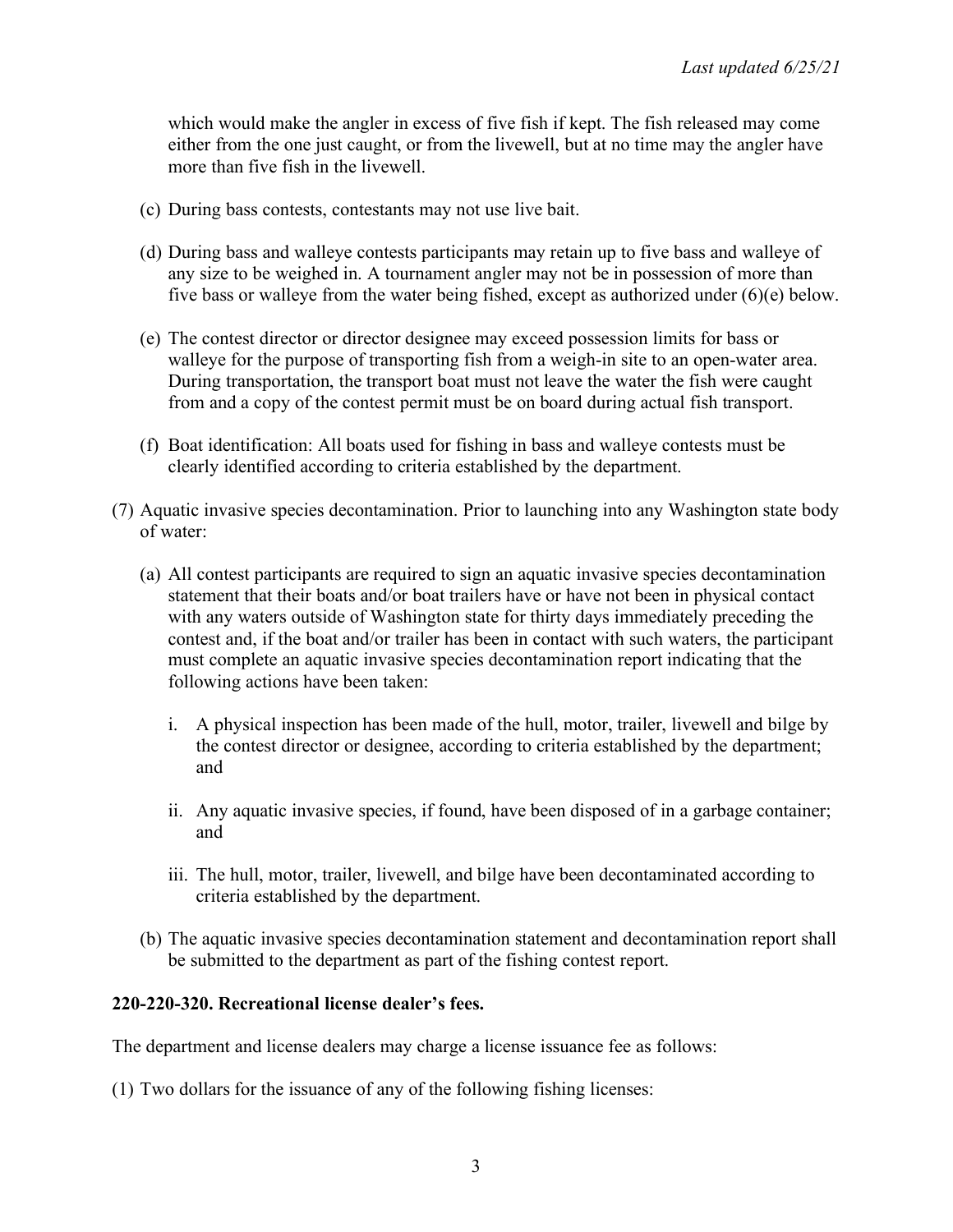- (a) A combination license.
- (b) A saltwater license.
- (c) A freshwater license.
- (d) A one-, two-, or three-day temporary fishing license.
- (e) A family fishing weekend license.
- (f) A shellfish and seaweed license.
- (g) A razor clam license.
- (2) Two dollars for the issuance of any of the following hunting licenses:
	- (a) A big game combination license.
	- (b) A small game license.
	- (c) A three-consecutive day small game license.
	- (d) A hunter education deferral for a big game license.
	- (e) A hunter education deferral for a small game license.
	- (f) A second animal license.
	- (g) A special hunt license for mountain goat, bighorn sheep, or moose.
	- (h) A Western Washington pheasant license.
	- (i) A three-day Western Washington pheasant license.
- (3) Notwithstanding the provisions of this section, if any two or more licenses are issued at the same time, or the fish and wildlife lands vehicle access pass is issued with any recreational license, the license issuance fee for the document is two dollars. Tags or other endorsements are additive to the two dollar license issuance fee.
- (4) Two dollars for the issuance of an annual discover pass.
- (5) Two dollars for the issuance of an aquatic invasive species prevention permit.
- (6) Fifty cents for the issuance of any of the following:
	- (a) A deer, elk, bear, cougar, mountain goat, mountain sheep, moose, or turkey transport tag.
	- (b) An application for a special permit hunt.
	- (c) Migratory bird harvest report cards issued with a hunt authorization.
	- (d) A replacement of substitute special hunting season permit.
	- (e) A migratory bird permit.
	- (f) Additional fishing catch record cards.
	- (g) A Puget Sound crab endorsement.
	- (h) A temporary Puget Sound crab endorsement.
	- (i) A two-pole endorsement.
	- (j) A one-day discover pass.
	- (k) Raffle tickets.

### **Wash. Admin. Code Tit. 220, Ch. 220-450 (Wildlife in Captivity and Wildlife Rehabilitation)**

### **220-450-010. Criteria for planting aquatic plants and releasing wildlife.**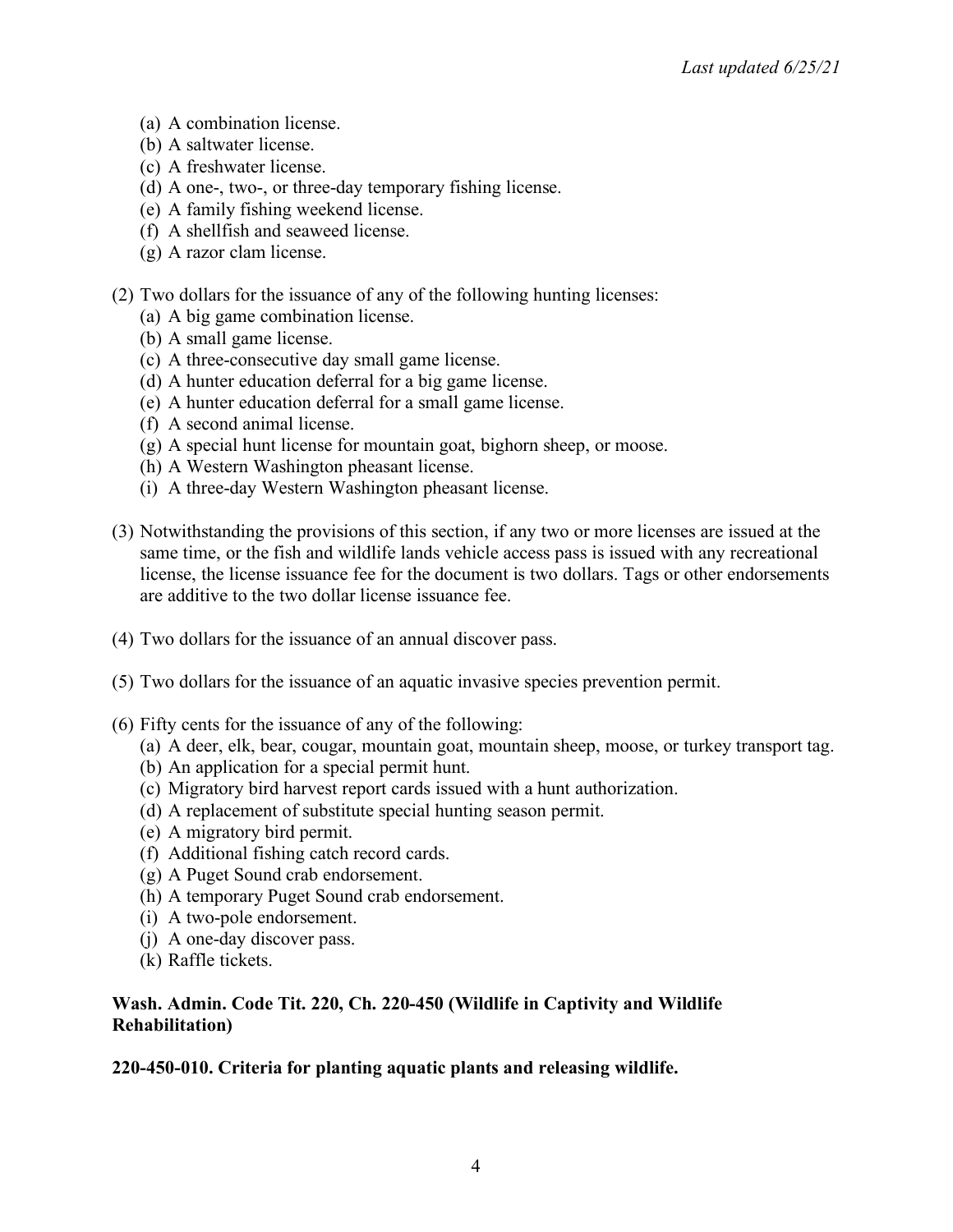(1) Release by persons other than the director. It is unlawful for persons other than the director to plant aquatic plants or release any species, subspecies, or hybrids of animals which do not already exist in the wild in Washington. If such species, subspecies, or hybrid does already exist in the wild in Washington, it may be released within its established range by persons other than the director, but only after obtaining a permit from the director.

(a) Application for a permit must be made on a form provided by the department. It must be submitted at least thirty days prior to acquisition of the wildlife or aquatic plants intended for release or planting, and must provide all information indicated.

(b) Permits will only be issued if the director determines there will be no adverse impact on the wildlife or wildlife habitat of the state.

(c) Each permit shall require that at least thirty days prior to planting or release of wildlife or aquatic plants they must be made available for inspection by the director. It shall be the responsibility of the applicant to show that the wildlife will not pose a disease threat. If the director is not satisfied that the wildlife or aquatic plants do not pose a disease threat, they shall not be released or planted in the state. Director approval for release or planting may be withdrawn for cause.

(d) Each permit shall require that an applicant intending to release wildlife in the state shall report immediately to the director the outbreak of any disease among the wildlife intended to be released. If the director determines that such outbreak presents a threat to the wildlife of the state, the director may immediately order such action as necessary including quarantine or destruction of stock, sterilization of enclosures and facilities, cessation of activities, and disposal of wildlife in a manner satisfactory to the director.

(e) Each permit shall require that wildlife to be released shall not be branded, tattooed, tagged, fin clipped or otherwise marked for identification without approval of the director or as required in WAC 220-416-110.

(f) Legally acquired pheasant of the genus Phasianus; gray partridge of the genus Perdix; chukar of the genus Alectoris; quail of the genus Callipepla and Colinus; and mallards (Anas platyrhynchos) may be released without a permit for purposes of dog training, and hunting pursuant to WAC 220-416-110. Game birds of these species released for these purposes must be acquired from a department facility, a state- or federally licensed game farm facility that has been inspected by a certified veterinarian within the past twelve months, or a facility with current National Poultry Improvement Plan certification. Rock doves and Eurasian collared doves may be released without a permit for purposes of bird dog training.

(2) Release by the director. The director may plant aquatic plants or release animal species, subspecies, or hybrids which have been planted or released previously in Washington if they do not pose a disease threat and if planting or release will not cause adverse impact on the wildlife or wildlife habitat of the state. Before releasing any species, subspecies, or hybrid of animal not already existing in the wild in Washington, the director shall report to the commission on the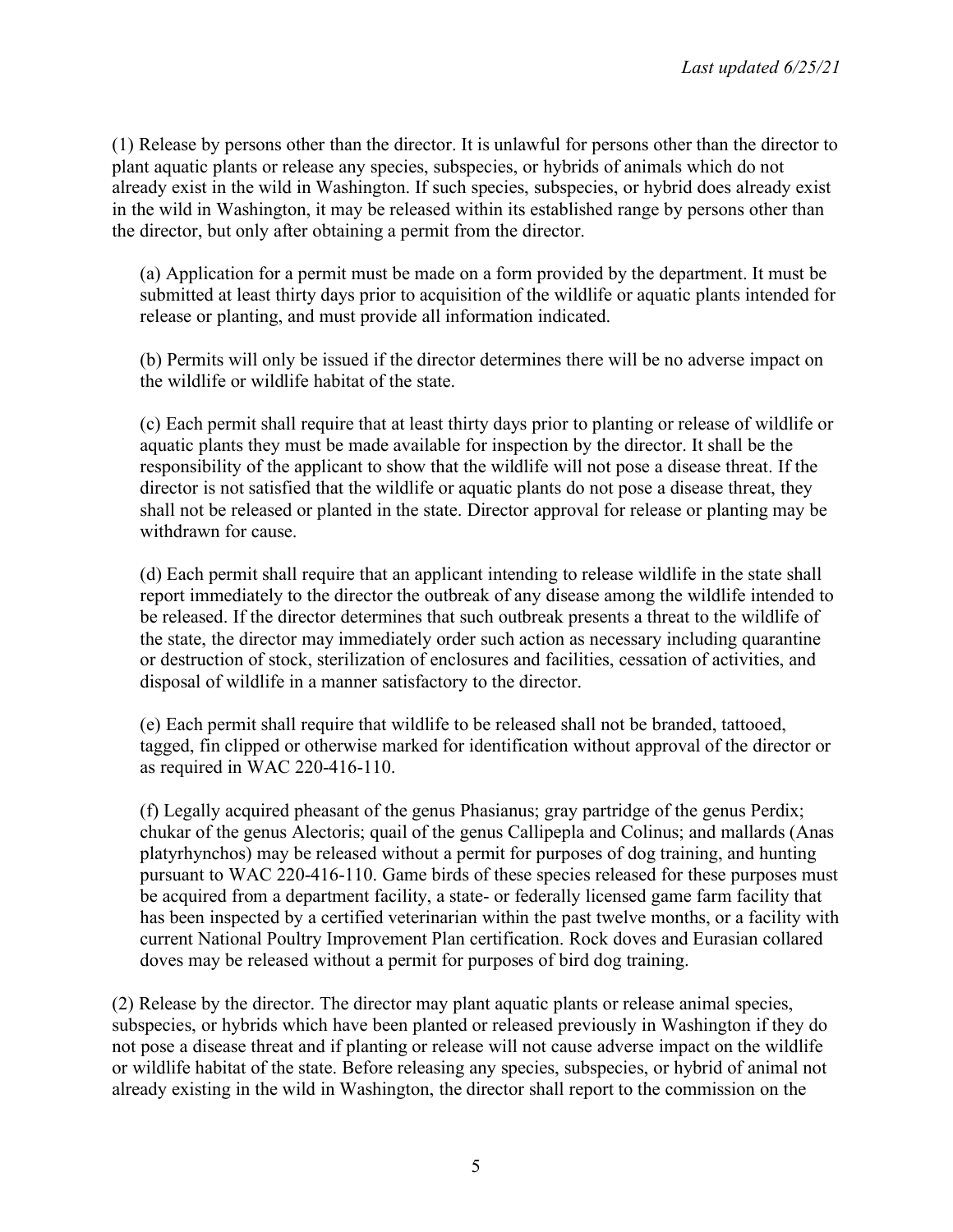planned release, stating the basis for determining that the planned release fulfills the criteria set forth herein. The director may release nonnative species, subspecies, or hybrids not previously released in Washington only if the director in his or her sole discretion has determined that:

(a) There is no reasonable expectation of adverse impact on the wildlife or wildlife habitat of the state and there is an adequate plan for evaluating such impact following the release;

(b) The commission has classified the species, subspecies, or hybrids to be released pursuant to RCW 77.12.020;

- (c) Suitable habitat is available;
- (d) The nonnative species, subspecies, or hybrids to be released are free of exotic pathogens;
- (e) The release serves the public interest.

(3) This section does not apply to release of classified or unclassified fish or shellfish by persons who have caught or taken the fish or shellfish, provided the fish or shellfish are released into the water or on the tidelands at the approximate location where taken, except that fishing contest participants may release fish at a contest-designated location in the same body of water from which the fish were taken.

## **Wash. Admin. Code Tit. 220, Ch. 220-500 (Department Lands – General Rules)**

### **220-500-120. Dumping and sanitation.**

- (1) It is unlawful for any person to throw, drop, or leave any discarded object, garbage, trash or rubbish, upon any department lands except into a litter or garbage receptacle or container installed for that purpose on such property. Violation of this subsection is pursuant to RCW 70.93.060, which makes it a class 3 civil infraction to litter in an amount less than or equal to one cubic foot; a misdemeanor to litter in an amount greater than one cubic foot but less than one cubic yard; and a gross misdemeanor to litter in an amount of one cubic yard or more.
- (2) It is unlawful to drain or dump refuse or human waste from any trailer, camper, automobile, other vehicle, or vessel on department lands.
- (3) Except for administrative purposes, it is unlawful to clean or wash any automobile, vessel, or other vehicle on department lands with any substance other than water or biodegradable soaps. This subsection does not apply to cleaning activities to control and prevent the spread of invasive species provided only water is used.

### **Wash. Admin. Code Tit. 220, Ch. 220-640 (Invasive/Nonnative Species)**

### **220-640-010. Aquatic invasive species--Provisions.**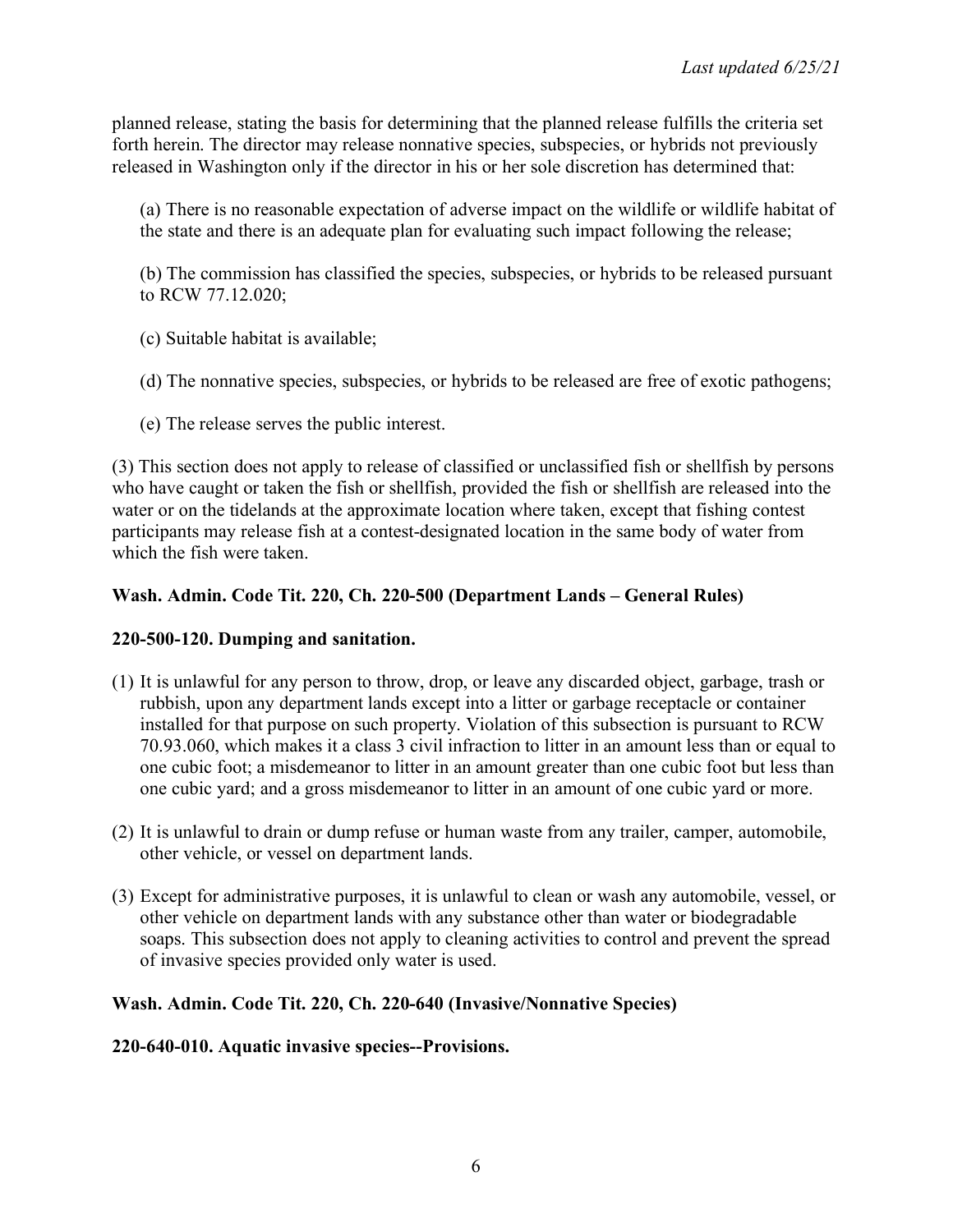The following provisions apply to all nonnative aquatic animal species except nonnative species in ballast water, which are provided for in chapter 220-650 WAC. The definitions of invasive species, prohibited species and regulated species as used in this section are the same as in RCW 77.135.010.

## **220-640-011. Failure to stop at mandatory AIS check station--Infraction.**

Any person who fails to stop at a mandatory check station is guilty of a gross misdemeanor under RCW 77.15.809; however, if a person has never been previously issued either a citation or warning for this violation, the violation may be issued as an infraction under RCW 77.15.160.

## **220-640-020. Aquatic invasive species classification.**

Prior to or at the time of classifying species by rule as prohibited or regulated, the department, in consultation with the invasive species council, must adopt rules establishing standards for determining invasive risk levels and criteria for determining beneficial use that take into consideration environmental impacts, and especially effects on the preservation of native species, salmon recovery, and threatened or endangered species.

## **220-640-030. Prohibited level 1 species.**

The following species are classified as prohibited level 1 species:

- (1) Molluscs: Family Dreissenidae: Zebra and quagga mussels: Dreissena polymorpha and Dreissena rostriformis bugensis.
- (2) Crustaceans:
	- (a) Family Grapsidae: Mitten crabs: All members of the genus Erochier.
	- (b) Family Portunidae: European green crab, Carcinus maenas.
- (3) Fish:
	- (a) Family Channidae: China fish, snakeheads: All members of the genus Channa.
	- (b) Family Clarriidae: All members of the walking catfish family.
	- (c) Family Cyprinidae:
		- (i) Carp, Bighead, Hypopthalmichthys nobilis.
		- (ii) Carp, Black, Mylopharyngodon piceus.
		- (iii) Carp, Silver, Hypopthalmichthys molitrix.
		- (iv) Carp, Largescale Silver, Hypopthalmichthys harmandi.
	- (d) Family Esocidae: Northern pike, Esox Lucius.

### **220-640-040. Prohibited level 2 species.**

The following are classified as prohibited level 2 species: None.

### **220-640-050. Prohibited level 3 species.**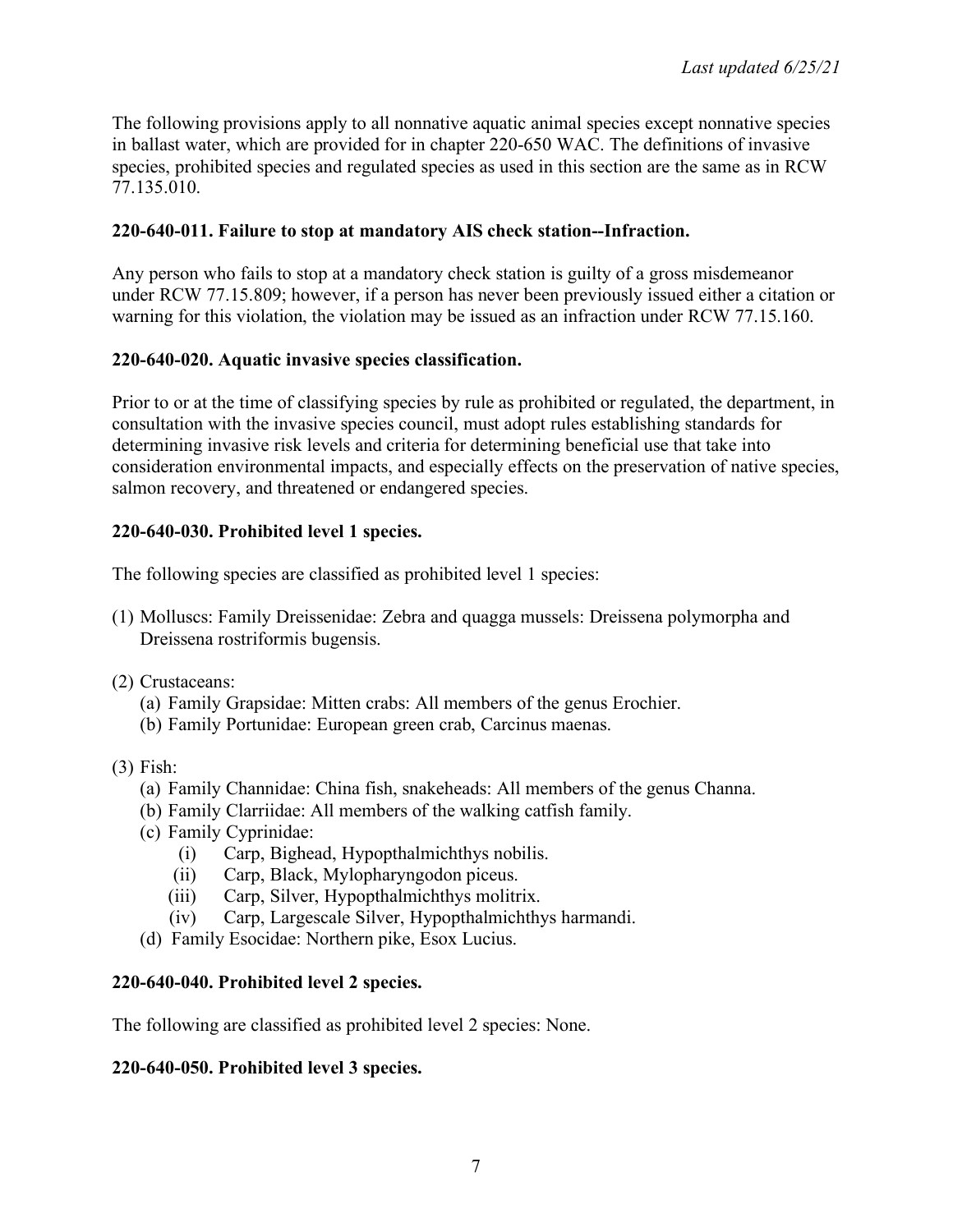The following species are classified as prohibited level 3 species:

(1) Amphibians:

(a) In the family Hylidae: Cricket frog, in the genus Hyla species in the group Arborea including: Hyla annectans, Hyla arborea, Hyla chinensis, Hyla hallowellii, Hyla immaculata, Hyla japonica, Hyla meridionalis, Hyla sanchiangensis, Hyla simplex, Hyla suweonensis, Hyla tsinlingensis, and Hyla zhaopingensis.

(b) In the family Pelobatidae, spadefoots, all species of the genus Pelobates including P. cultripes, P. fuscus, P. syriacus, and P. varaldii. All species of the genus Scaphiopus including: S. couchii, S. holbrookii, and S. hurterii. All species of the genus Spea including: S. bombifrons, S. hammondii, and S. multiplicata with the exception of the native species: Spea intermontana the great basin spadefoot.

(c) In the family Pipidae: African clawed frog, all members of the genera Silurana, and Xenopus.

(d) In the family Ranidae:

(i) American Bull frog, Rana (Lithobates) catesbeiana.

(ii) Holoarctic brown frogs and Palearctic green frogs of the genus Rana, including the following: Rana arvalis group (R. arvalis, R. chaochiaoensis, R. chevronta); Rana chensinensis group (R. altaica, R. chensinensis, R. dybowskii, R. kukunoris, R. kunyuensis, R. ornativentris, R. pirica); Rana graeca group (R. graeca, R. italica); Rana japonica group (R. amurensis, R. aragonensis, R. japonica, R. omeimontis, R. zhenhaiensis); the subgenus Rugosa (Rana rugosa, Rana emeljanovi, Rana tientaiensis); Rana tagoi group (R. sakuraii, R. tagoi); Rana temporaria group (R. asiatica, R. dalmatina, R. honnorate, R. huanrenensis, R. iberica, R. latastei, R. macrocnemis, R. okinavana, R. pyrenaica, R. tsushimensis, R. zhengi); and in the Rana Pelophylax section, the subgenus Pelophylax (R. bedriagae, R. bergeri, R. cerigensis, R. chosenica, R. cretensis, R. demarchii, R. epeirotica, R. fukienensis, R. grafti, R. hubeiensis, R. lateralis, R. lessonae, R. nigrolineata, R. nigromaculata, R. perezi, R. plancyi, R. porosa, R. ridibunda, R. saharica, R. shqiperica, R. shuchinae, R. terentievi, R. tenggerensis); and the Rana ridibunda-Rana lessonae hybridogenetic complex species R. esculenta and R. hispanica.

(e) In the family Ambystomatidae: Mole salamanders. In the genus Ambystomata: A. californiense, A. laterale, A. opacum, A. rosaceum, A. tigrinum, except for the native species A. tigrinum mavortium Western tiger salamander, and A. tigrinum melanostictum Tiger salamander.

(f) In the family Amphiumidae one, two, and three toed salamanders or congo eels: All members of the genus Amphiuma.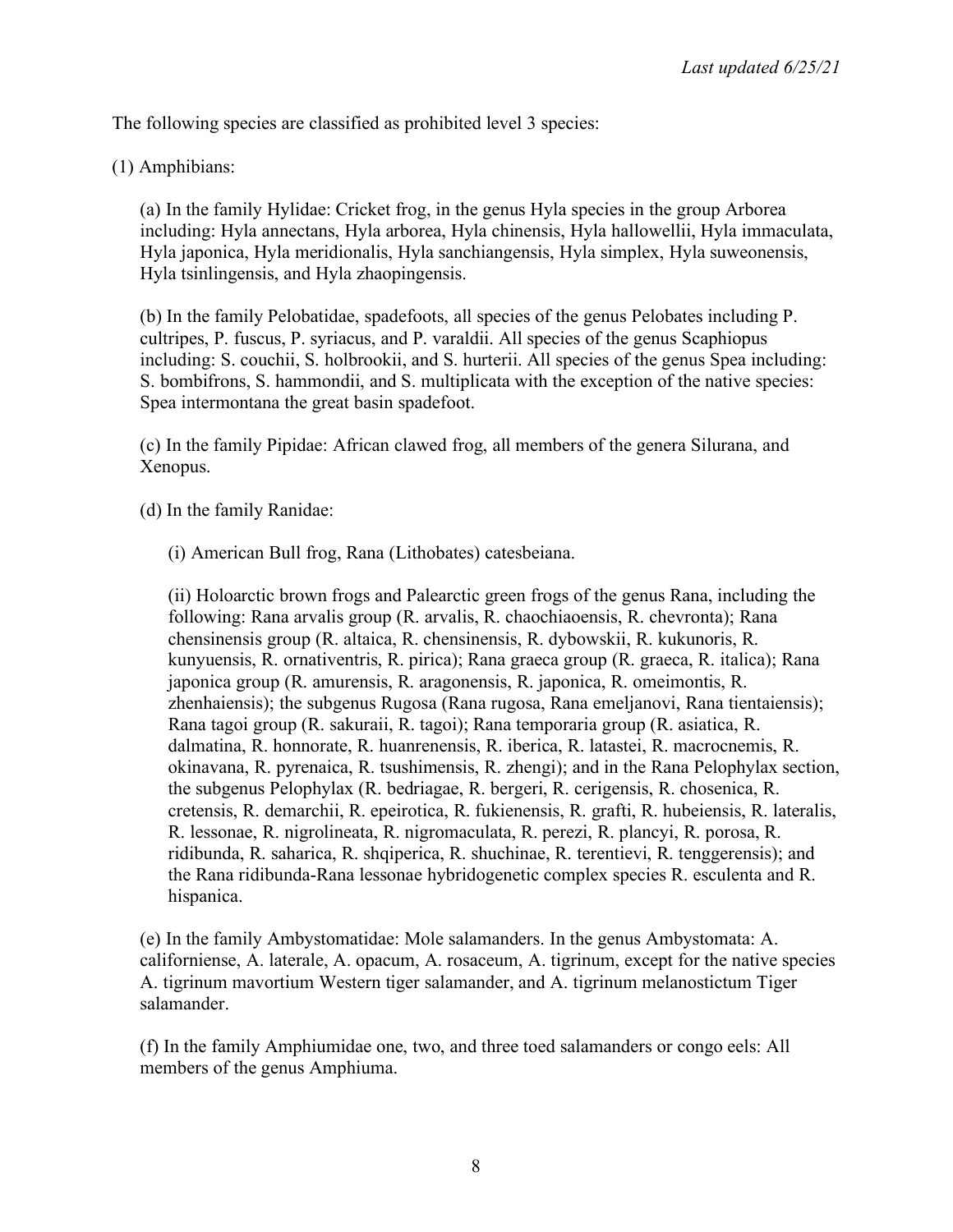(g) In the family Cryptobranchidae: Giant salamanders and hellbenders, all members of the genera Andrias and Cryptobranchus.

(h) In the family Dicamptodontidae, American giant salamanders, all members of the genus Dicamptodon, except for the native species: Dicamptodon tenebrosus, Pacific giant salamander, and Dicamptodon copei, Cope's giant salamander.

(i) In the family Hynobiidae: Mountain salamanders, all members of the genera Batrachuperus, Hynobius, Liua, Onychodactylus, Pachyhynobius, Pseudohynobius, Ranodon, and Salamandrella.

(j) In the family Plethodontidae, subfamily Desmognathinae: All members of the genus Desmognathus, dusky salamander.

(k) In the family Plethodontidae, subfamily Plethodontinae: All members of the genera Eurycea (American brook salamanders); Gyrinophilus (cave salamanders); Hemidactylium (four-toed salamanders); Hydromantes and Pseudotriton (mud or red salamanders).

(l) In the family Proteidae, mudpuppies, all members of the genus Necturus and Proteus.

(m) In the family Salamandridae: Newts, all members of the genera Chioglossa; Eichinotriton (mountain newts); Euproctus (European mt. salamander); Neurergus (Kurdistan newts); Notophthalmus (red-spotted newts); Pachytriton (Chinese newts); Paramesotriton (warty newts); Salamandrina (speckled salamander); Taricha except for the native species Taricha granulosa granulosa the Northern rough-skin newt, and Ichthyosaura and Triturus (alpine newts).

(n) In the family Sirenidae, sirens, all species of the genera Pseudobranchus and Siren.

- (2) Reptiles:
	- (a) In the family Chelydridae, snapping turtles, all species.
	- (b) In the family Emydidae:
		- (i) Chinese pond turtles, all members of the genus Chinemys.
		- (ii) Pond turtles, all members of the genus Clemmys.
		- (iii) European pond turtle, Emys orbicularis.
		- (iv) Asian pond turtle, all members of the genus Mauremys.

(c) In the family Trionychidae, American soft shell turtles, all members of the genus Apalone.

- (3) Crustaceans:
	- (a) Family Cercopagidae:

(i) Fish hook water flea, Cercopagis pengoi.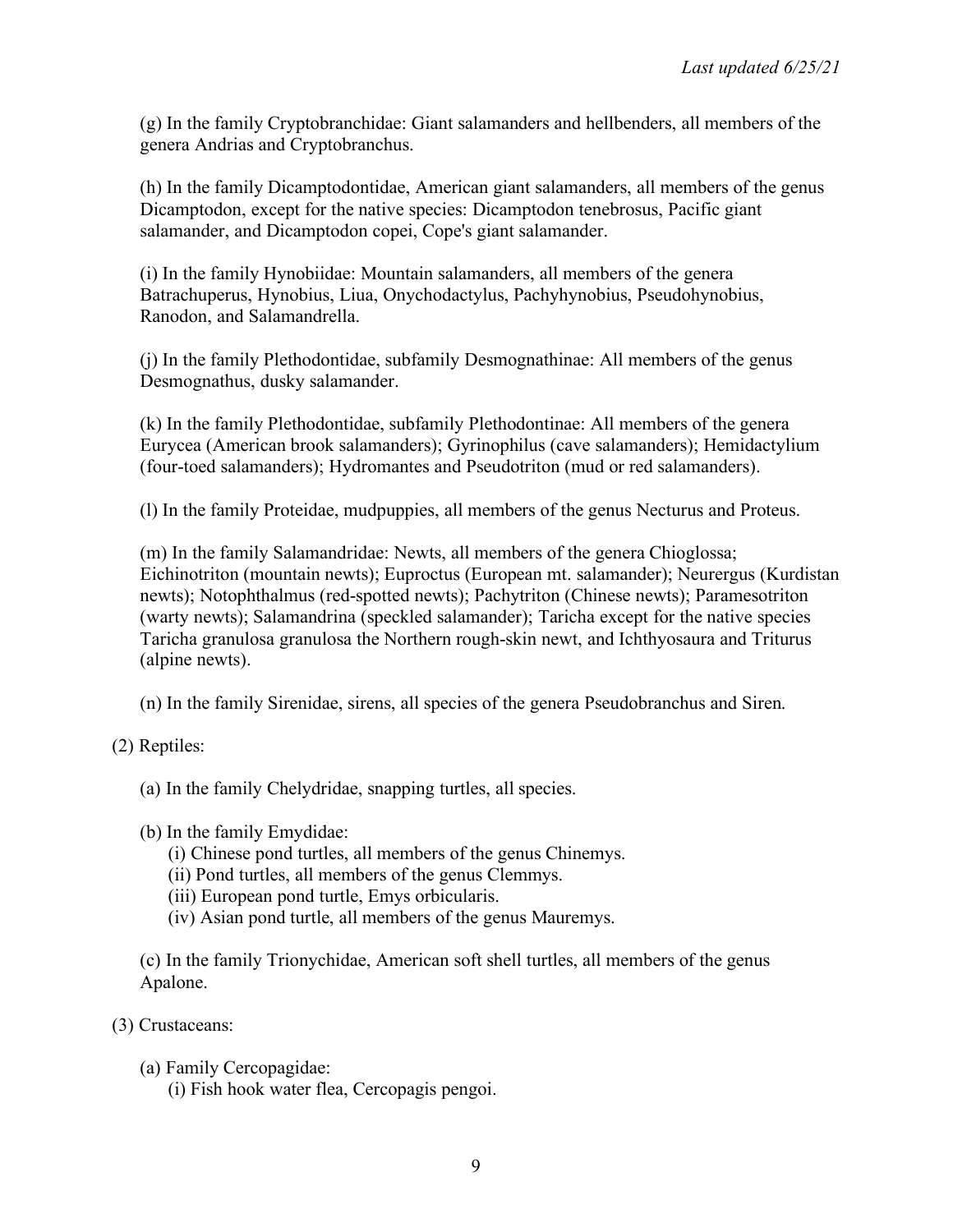(ii) Spiny water flea, Bythotrephes cederstroemi.

(b) Family Cambaridae: Crayfish: All genera.

(c) Family Parastacidae: Crayfish: All genera except Engaeos, and except the species Cherax quadricarinatus, Cherax papuanus, and Cherax tenuimanus.

(d) Family Spheromatidae: Burrowing isopod, Sphaeroma quoyanum.

(4) Fish:

(a) Family Amiidae: Bowfin, grinnel, or mudfish, Amia calva.

(b) Family Characidae: Piranha or caribe: All members of the genera Pygocentrus, Rooseveltiella, and Serrasalmus.

(c) Family Cyprinidae:

(i) Fathead minnow, Pimephales promelas.

- (ii) Carp, Grass (in the diploid form), Ctenopharyngodon idella.
- (iii) Ide, silver orfe or golden orfe, Leuciscus idus.
- (iv) Rudd, Scardinius erythropthalmus.

(d) Family Gobiidae: Round goby, Neogobius melanostomus.

- (e) Family Lepisosteidae: Gar-pikes: All members of the family.
- (5) Mammals: Family Myocastoridae: Nutria, Myocastor coypu.

(6) Molluscs:

(a) Family Dreissenidae: All members of the genus Dreissenid except the species zebra mussel, Dreissena polymorpha, and the quagga mussel, Dreissena rostriformis bugensis.

(b) Family Gastropoda: New Zealand mud snail, Potamopyrgus antipodarum.

#### **220-640-051. Lawful possession of dead prohibited level 3 species for personal or commercial use--Allowable forms--Records required.**

(1) It is lawful to possess dead prohibited level 3 species for human or animal consumption use. For purpose of this rule, "dead" is defined as the following forms:

(a) Fully cooked;

- (b) Frozen solid;
- (c) Canned or otherwise vacuum-sealed in a container;
- (d) Preserved by drying, salting, or pickling; or
- (e) Raw/fresh if the head has been removed and/or all the internal organs have been removed.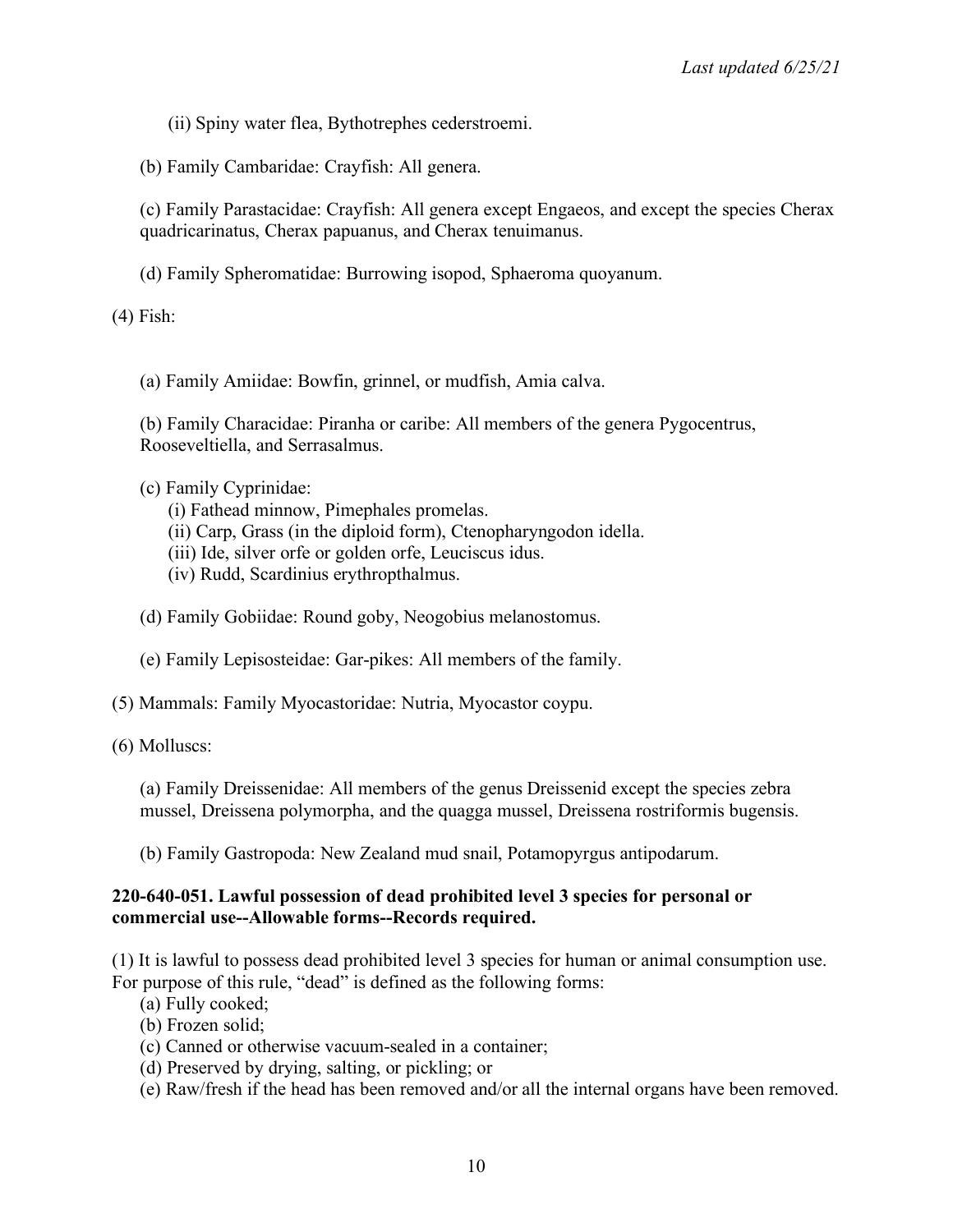(2) The person or commercial entity must possess the following records upon receiving and while in possession of a prohibited level 3 species in a dead form:

- (a) The records must be in accordance with RCW 77.15.568; and
- (b) The records must identify:

(i) Taxonomic species name or subspecies name to distinguish the subspecies from another prohibited species or a regulated type A species; and

(ii) The dead form in which the species was received as listed under subsection (1) of this section.

(3) It is unlawful for any person or commercial entity to receive or possess any live prohibited level 3 species or that does not meet the requirements of subsection (1) of this section.

(4) Any person or commercial entity in possession of a prohibited level 3 species violating this regulation shall be guilty of unlawful use of invasive species in the second degree under RCW 77.15.809.

### **220-640-060. Regulated Type A species.**

The following species are classified regulated Type A species:

(1) Fish:

- (a) All nonnative fish classified as food fish under WAC 220-300-370 and game fish under WAC 220-300-380.
- (b) Family Cichlidae: Tilapia: All members of the genera Tilapia, Oneochromis, and Sartheradon.
- (c) Family Clupeidae: Alewife, Alosa pseudoharengus.
- (d) Family Cyprinidae:
	- (i) Common carp, koi, Cyprinus carpio.
	- (ii) Goldfish, Carassius auratus.
	- (iii) Tench, Tinca tinca.
	- (iv) Grass carp (in the triploid form), Ctenopharyngodon idella.
- (e) Family Poeciliidae: Mosquito fish, Gambusia affinis.

(2) Shellfish: All nonnative shellfish classified under WAC 220-320-010.

### **220-640-070. Regulated Type B species.**

The following species are automatically classified as regulated Type B species and do not require listing by rule: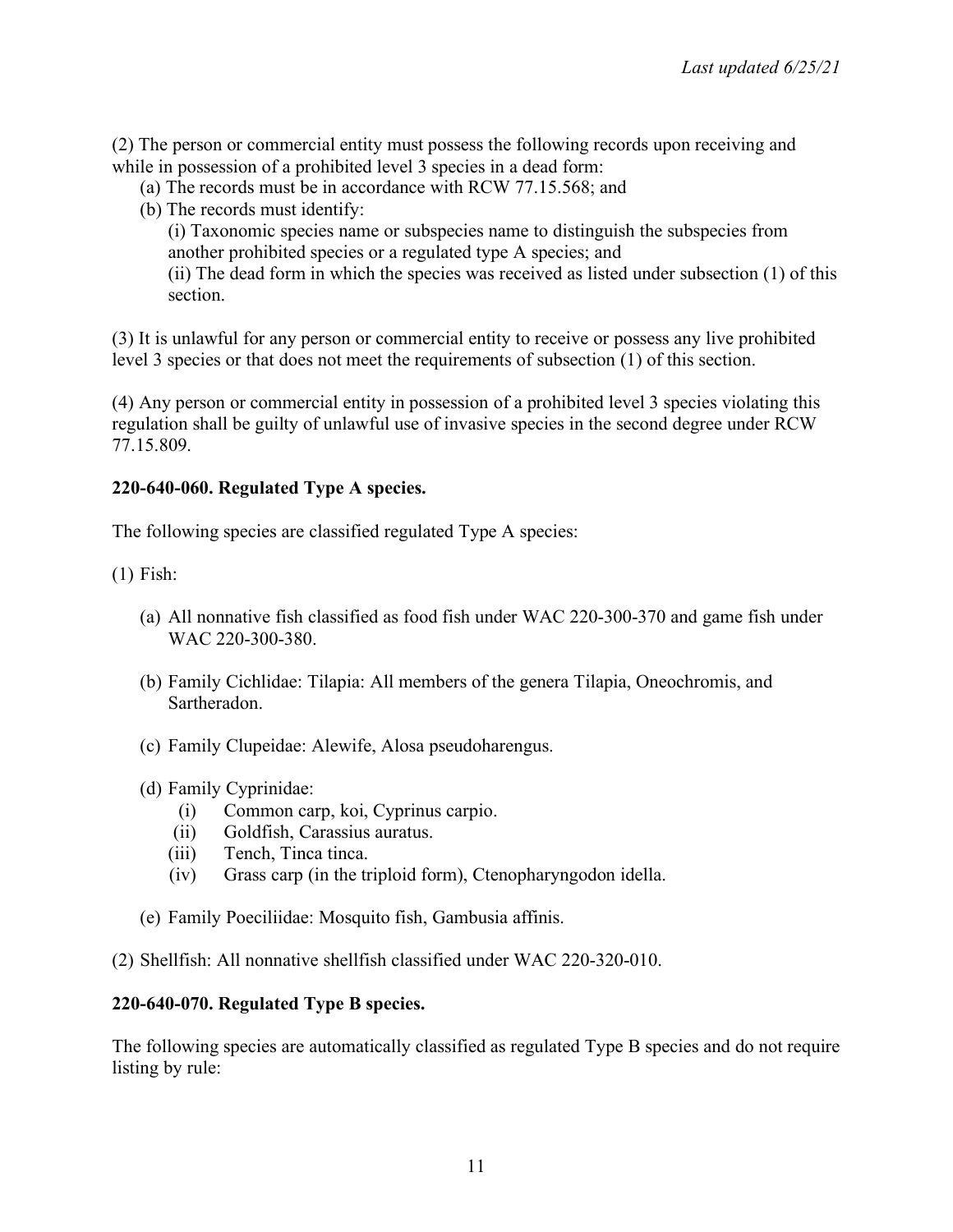- (1) A nonnative aquatic animal species not listed under WAC 220-640-030 Prohibited level 1 species, WAC 220-640-040 Prohibited level 2 species, WAC 220-640-050 Prohibited level 3 species, or WAC 220-640-060 Regulated Type A species; and
- (2) A nonnative aquatic animal species possessed for personal or commercial purposes, such as for aquariums, live food markets, or as nondomesticated pets.

## **220-640-080. Regulated Type C species.**

The following species are classified as regulated Type C species and do not require listing by rule:

- (1) A nonnative aquatic animal species not listed under WAC 220-640-030 Prohibited level 1 species, WAC 220-640-040 Prohibited level 2 species, WAC 220-640-050 Prohibited level 3 species, or WAC 220-640-060 Regulated Type A species; and
- (2) All other nonnative aquatic animal species that do not meet the criteria for automatic classification as a regulated Type B species.

### **220-640-090. Repealed**

## **220-640-100. Scientific research/display permits and monitoring and control programs-- Requirements for possession of prohibited species.**

It is unlawful to introduce into the state or possess a prohibited level 1, level 2, or level 3 species except as provided in this section.

- (1) Scientific research or display permit: The director may authorize, by prior written permit, a person to possess prohibited level 1, prohibited level 2, or prohibited level 3 species specimens for scientific research or display, provided that:
	- (a) Specimens are confined to a secure facility, defined as an enclosure that will prevent the escape or release of the prohibited species to include all stages of species development and body parts;
	- (b) Facility is not a natural watercourse, and is also inaccessible to wildlife or other animals that could transport prohibited species to include all stages of species development and body parts;
	- (c) Specimens are not transferred to any other facility without written approval by the director or designee;
	- (d) All zebra and quagga mussels are incinerated or chemically preserved at the conclusion of the project, and the enclosure, holding waters and all equipment are decontaminated. All other prohibited species must be killed at the conclusion of the project and either chemically preserved or disposed of in a landfill; and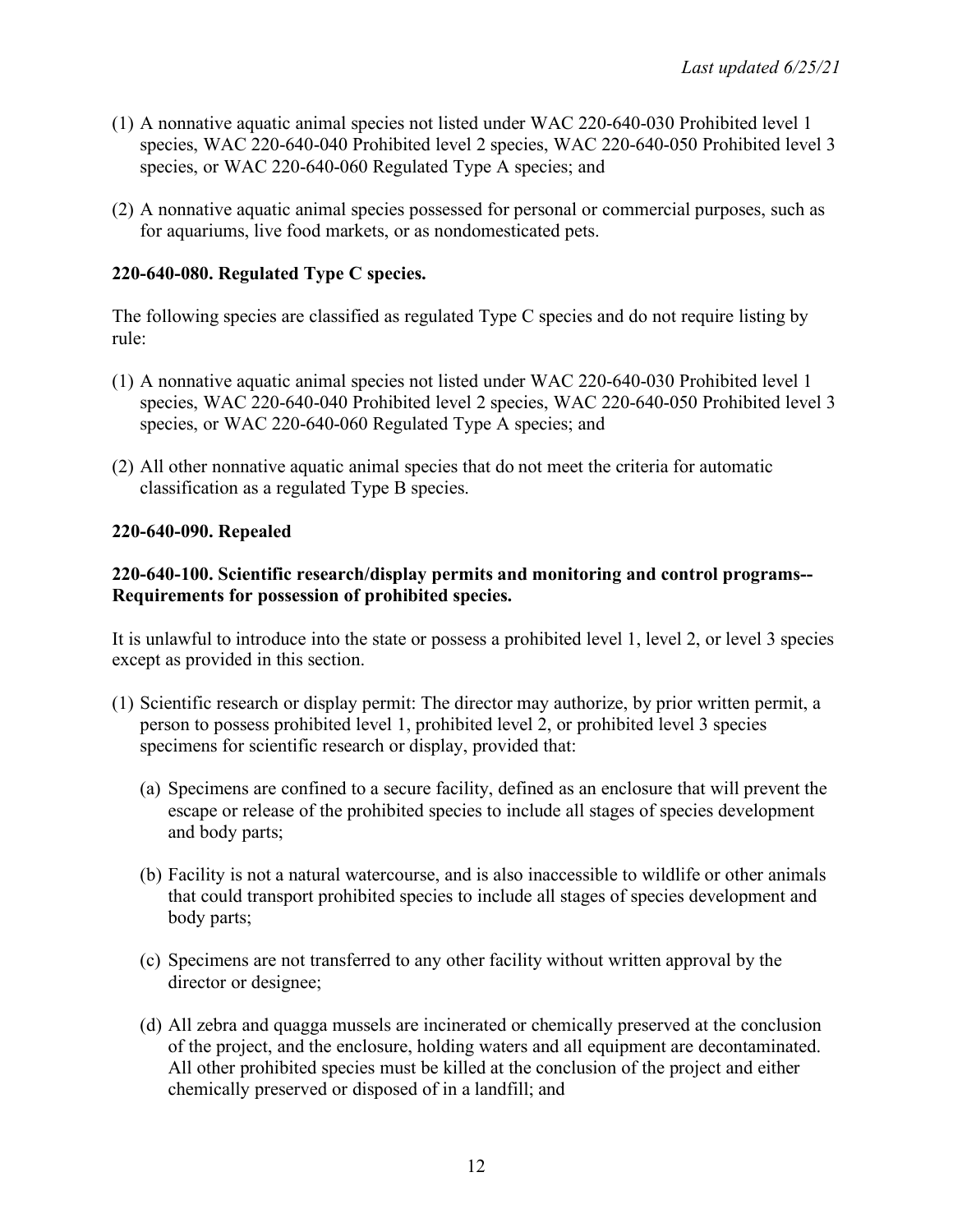- (e) The permittee must provide an annual report to the department, no later than January 31st of the following year, on a form provided by the department, describing the number, size, and location of prohibited species enclosures and general nature of the research.
- (2) Monitoring and control programs: The director may authorize persons working within the scope and supervision of a department-sponsored monitoring and control program to capture, possess and destroy prohibited level 1, prohibited level 2, or prohibited level 3 species specimens provided that:
	- (a) The persons have completed a mandatory training program and are certified by the department;
	- (b) The persons have a permit authorized by the director or designee in possession;
	- (c) All prohibited species are disposed of in accordance with the monitoring and control program; and
	- (d) Participants must submit a report to the department within thirty days of any monitoring or control activity in accordance with the specifications outlined in the monitoring and control program.

#### **220-640-110. Importation of live aquatic organisms--Required certification of "zebra/quagga mussel free."**

- (1) It is unlawful to import live aquatic organisms, including plants, for release into state waters from any state or Canadian province east of the Continental Divide without each importation being accompanied by a zebra mussel (Dreissena polymorpha)/Quagga mussel (Dreissena rostriformis bugensis)-free certificate issued by the department and signed by the supplier of the aquatic organisms.
- (2) The original receiver in the state of Washington of the shipment of aquatic organisms is required to retain the zebra and quagga mussel-free certificate for two years.
- (3) Secondary receivers, while in possession of live aquatic organisms, are required to retain invoices or other records showing who the original receiver was.

### **220-640-120. Capture of prohibited species in Washington waters--Requirements.**

- (1) Capture of prohibited species in state waters: Any Prohibited level 1, level 2, or level 3 species that are captured in state waters must be:
	- (a) Immediately killed and removed from within the riparian perimeter of the body of water; or
	- (b) Immediately returned to the water from which the species was captured.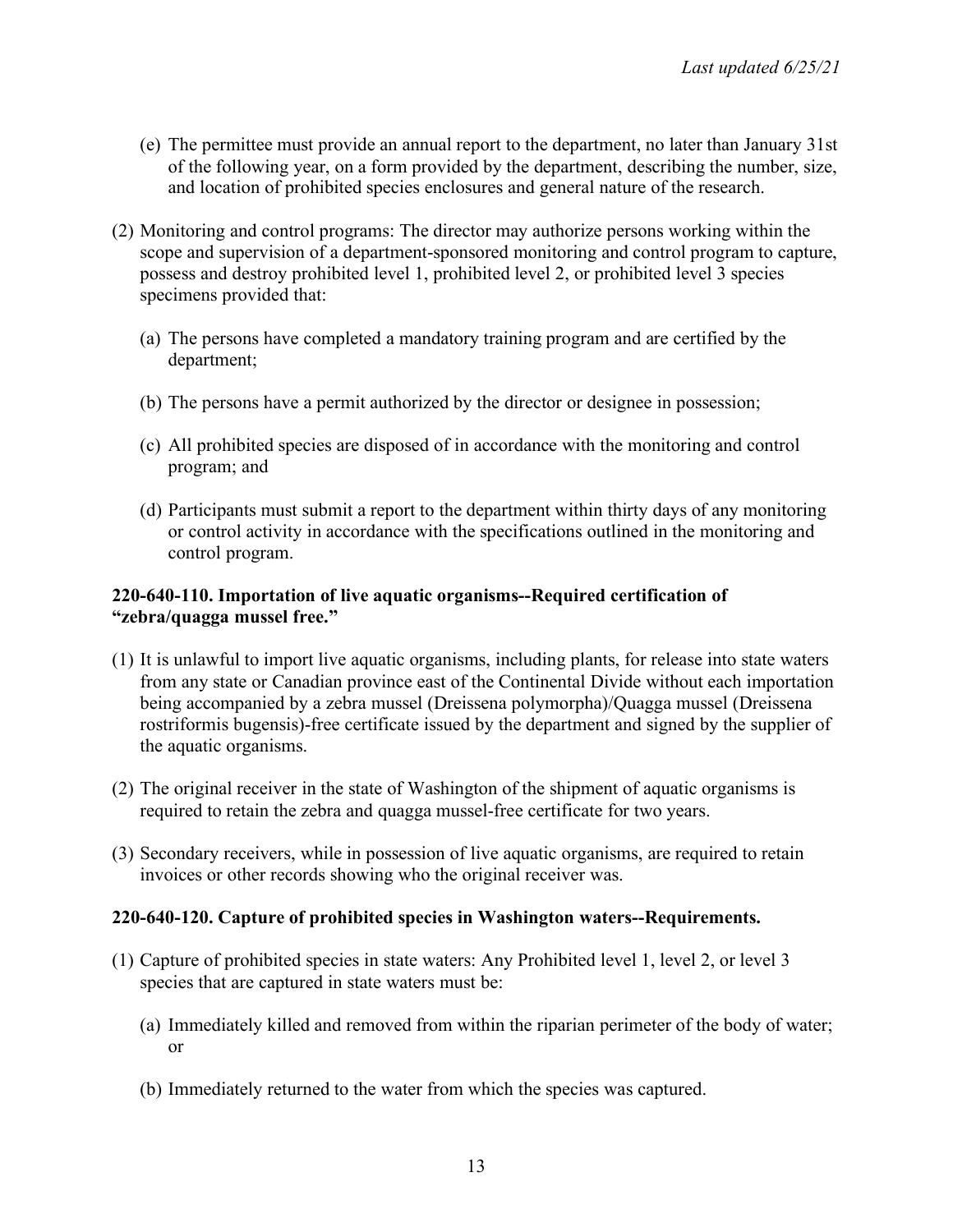- (2) The riparian perimeter includes all boat launch, park, private residences, or commercial businesses within a quarter-mile from the edge of the state water.
- (3) It is lawful to possess dead prohibited species taken from state waters and it is lawful to possess chemically preserved nonvertebrate prohibited species from any source.
- (4) It is unlawful to use live or dead prohibited species as bait.

### **220-640-130. Allowable possession of prohibited species if acquired prior to classification-- Requirement of documentation.**

A person who possessed a prohibited level 1, level 2, or level 3 species prior to the time the species was classified as prohibited may continue to hold the animal or animals for the life of the animals, provided that:

- (1) The person must maintain proof of possession prior to the classification.
- (2) The animals may not be transferred to another owner within the state.
- (3) The person must comply with all provisions of this section.
- (4) The animals must be prevented from reproducing, or if prevention is impracticable, the progeny must be destroyed.

# **Wash. Admin. Code Tit. 220, Ch. 220-650 (Ballast Water)**

### **220-650-010. Purpose, stakeholder consultation, and cooperative management.**

### **(1) Purpose.**

- (a) These rules apply to vessels as recognized under RCW 77.120.020. Owners or operators of vessels to which this chapter does not apply are encouraged to voluntarily comply to the extent possible.
- (b) These rules are provided to fulfill the legislative general directives under chapter 77.120 RCW and the specific directives under RCW 77.120.030(3), "to ensure that the discharge of ballast water poses minimal risk of introducing nonindigenous species."
- (c) As directed by statute and in response to scientific evidence gathered since the state ballast water management program was first established in 2000, the approach to meet this directive is to encourage vessel owners or operators to reduce the volume of ballast water discharged, phase-out the ballast water open sea exchange requirement, and replace open sea exchange with an effective ballast water discharge performance standard.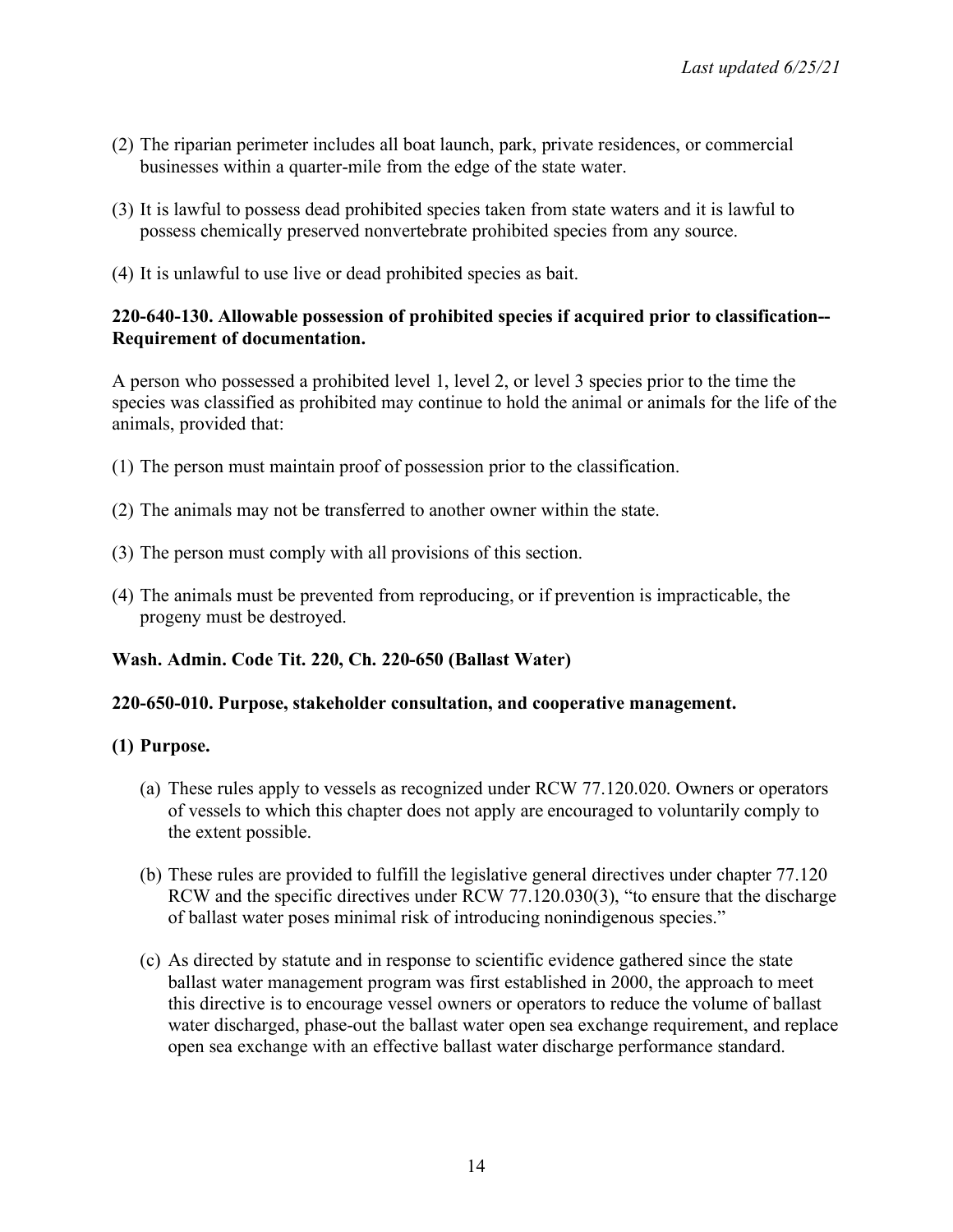- (d) The legislature, in recognizing the complexity, evolving science, and technological challenges of ballast water management, gave the department broad authority under RCW  $77.120.030(3)$  and  $77.120.040(5)$  to develop discharge standards that pose minimum risk of introducing nonindigenous species. To assure the legislature that this authority is applied in a transparent and accountable manner, the department met the three key conditions required by statute. First, the rules were developed in consultation with advisors from the regulated industries and potentially affected parties as required in RCW 77.120.040(5) and as identified in subsection (2) of this section. Second, the rules were developed in consideration of the extent to which the requirement for a discharge performance standard is technologically and practically feasible. Third, the rules were developed to complement, to the extent practical and appropriate, current ballast water management regulations of the United States Coast Guard (USCG), the International Maritime Organization (IMO), and the state of Oregon.
- (e) In the absence of a national discharge performance standard, these rules were developed to complement, and promote consistency along the west coast in accordance with, the West Coast Governor's Agreement on Ocean Health 2008 Action Plan, Action 2.3, and the Puget Sound Partnership's 2008 Action Agenda, Priority A.5.2, Near-term Actions 1 and 2. When a national discharge standard is developed, the department will assess these rules for consistency, as practical and appropriate.
- (2) **Ballast water work group consultation**. The department will establish the ballast water work group (BWWG) or a similar forum to advise the department on developing, revising, and implementing chapter 77.120 RCW and this chapter regarding ballast water management. The department, at a minimum, will invite the participation of shipping interests, ports, shellfish growers, fisheries, environmental interests, citizens who have knowledge of the issues, and appropriate governmental representatives, including the USCG and the tribes per RCW 77.120.040(5).

To assist the department in making every reasonable effort to protect state waters from introduction of nonindigenous species, the BWWG may advise the department on:

- (a) Issues to bring forward to the state invasive species council;
- (b) Developing and implementing the ballast water management plan;
- (c) Providing science-based recommendations and technical information;
- (d) Adjusting laws, rules, or policies if and when necessary or advisable;
- (e) Enhancing the predictability and stability of the process so that stakeholders can anticipate and prepare for change; and
- (f) Working with regional and national ballast water regulators to strive for a coordinated and integrated program.
- (3) **Cooperative ballast water management**. The department communicates and cooperates with the USCG and other federal and state agencies to standardize regulations to the extent practical and appropriate, minimize duplication of efforts, and share information. The goal is to provide transparency and accountability in the regulatory process, protect state resources, and facilitate collaboration among federal and state agencies. The department also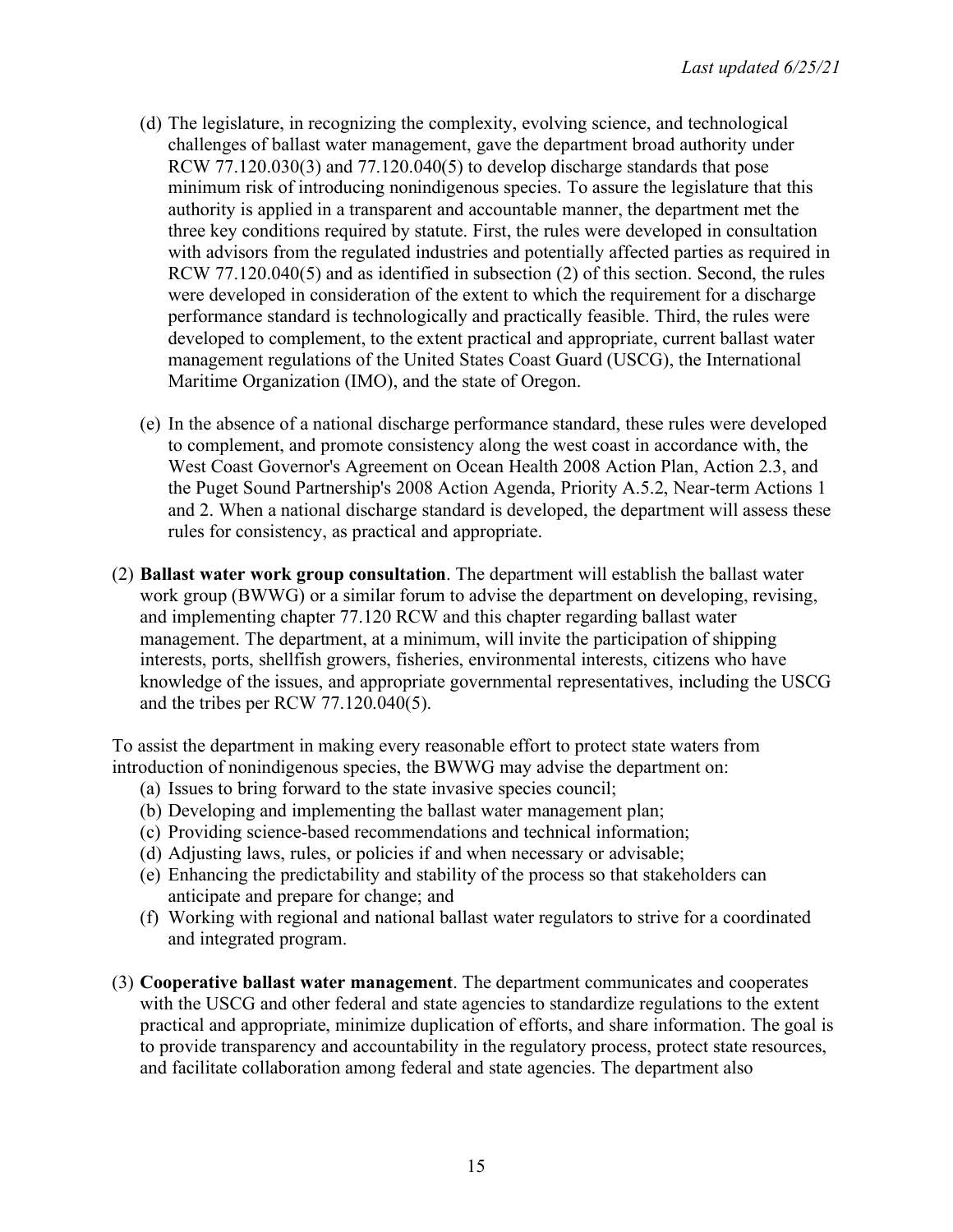communicates and cooperates to the extent practical and appropriate with international ballast water management entities. Agencies that the department works with directly include:

- (a) The Washington department of ecology. Pursuant to RCW 77.120.030(3), the department of fish and wildlife will consult and coordinate with the department of ecology on Clean Water Act issues related to ballast water management.
- (b) The Washington department of health. The department of fish and wildlife will consult with the department of health on public health issues related to ballast water management.
- (c) The Puget Sound partnership. Pursuant to chapter 90.71 RCW, the department will consult and coordinate with the Puget Sound partnership on biennial budget needs related to the ballast water program, cross-border coordination, policy, and research and monitoring needs to protect and restore Puget Sound by 2020.
- (d) Tribes. Pursuant to RCW 77.120.040(5), the department of fish and wildlife will consult and coordinate with federally recognized Indian tribes in the state of Washington on ballast water management issues to assist in the protection of aquatic resources. The department will inform tribes of any ballast water management regulatory changes. The department also will notify tribes of any ballast water technologies as accepted under WAC 220-650-100 and supply the tribes with available supporting documentation.
- (e) State of Oregon. Pursuant to RCW 77.120.040(5), the department will consult and coordinate with the state of Oregon on ballast water management in the Columbia River system. The department will strive to enter into cooperative management agreements with the state of Oregon to implement provisions of Washington, Oregon, and other appropriate federal ballast water laws. The agreements may include, but are not limited to, arrangements for cooperative enforcement, inspection, research, and monitoring.
- (f) United States Coast Guard (USCG). Pursuant to RCW 77.120.030(3) and 77.120.040 (5)(a), the department will strive to enter into cooperative management agreements with the USCG to implement ballast water management objectives. The agreements may include, but are not limited to, arrangements for cooperative enforcement, inspection, research, and monitoring.
- (g) United States Environmental Protection Agency (EPA). The department, as practical and appropriate, will consult and coordinate with the EPA on Clean Water Act issues related to ballast water management.
- (h) Pacific Coast states. Pursuant to RCW 77.120.040 (5)(a), the department will consult and coordinate with the Pacific Coast states of Alaska, California, Hawaii, and Oregon on ballast water issues. In general, this will be through the Pacific ballast water group or a similar cooperative forum.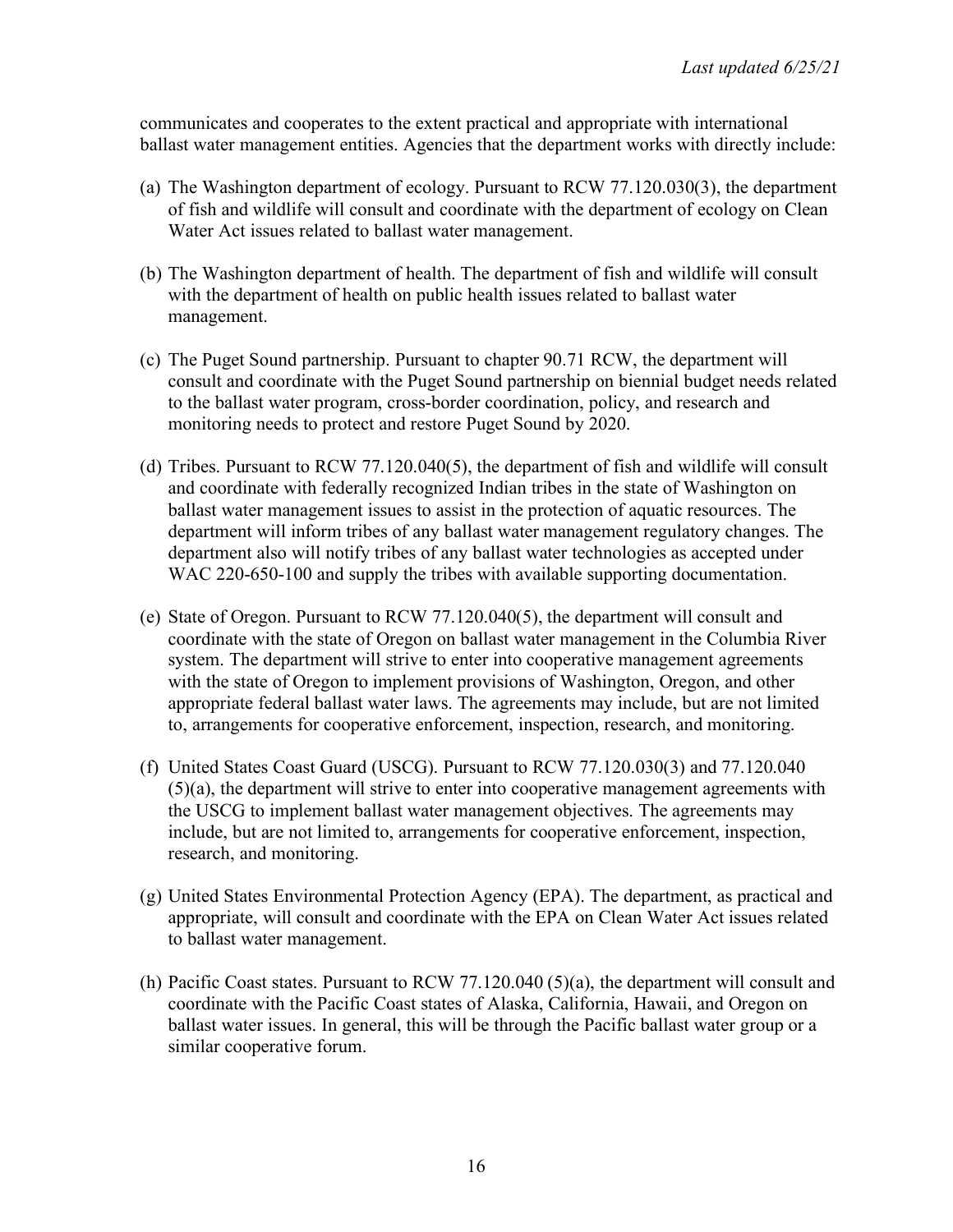- (i) Canada. As practical and appropriate, the department will strive for consistency and cooperation with the Canadian government through the province of British Columbia or other appropriate venues to manage ballast water risks.
- (j) International Maritime Organization (IMO). As practical and appropriate, the department will strive for consistency and cooperation with the IMO to manage ballast water risks.
- (4) **Other state and federal laws.** Nothing in this chapter shall supersede more stringent state or federal regulations, including public health and Clean Water Act criteria. Nothing in these regulations negates the need to comply with other state and federal regulations regarding the management of ballast water or any other vessel-related discharges.

#### **220-650-020. Definitions.**

- (1) **In general.** The definitions herein are provided solely for the purposes of ballast water management unless otherwise noted. Nonindigenous species and ballast water management definitions from RCW 77.08.010 and 77.120.010 are included as noted to provide a comprehensive listing of terms used in this chapter.
- (2) **'Ballast tank'** means any vessel tank or hold used for carrying ballast water, whether or not the tank or hold was designed for that purpose.
- (3) **'Ballast water'** means any water and matter taken on board a vessel to control or maintain trim, draft, stability, or stresses of the vessel, without regard to the manner in which it is carried. This includes matter suspended in such water per USCG regulations under Title 33 C.F.R., Part 151.1504.
- (4) **'Ballast water capacity'** means the total volumetric capacity of any tanks, spaces, or compartments on a vessel used for carrying, loading or discharging ballast water, including any multiuse tank, space or compartment designed to allow carriage of ballast water.
- (5) **'Ballast Water Reporting Form'** or **'reporting form'** means either a USCG or an IMO ballast water reporting form pursuant to USCG regulations under Title 33 C.F.R., Part 151.2045.
- (6) **'Commission'** means the state fish and wildlife commission.
- (7) **'Concurrent waters of the Columbia River'** means those waters of the Columbia River that coincide with the Washington-Oregon state boundary.
- (8) **'Constructed'** means a stage of vessel construction wherein:
	- (a) The keel is laid;
	- (b) Construction identifiable with a specific vessel begins;
	- (c) Assembly of the vessel has commenced and comprises at least fifty tons or one percent of the estimated mass of all structural material, whichever is less; or
	- (d) The vessel undergoes a major conversion.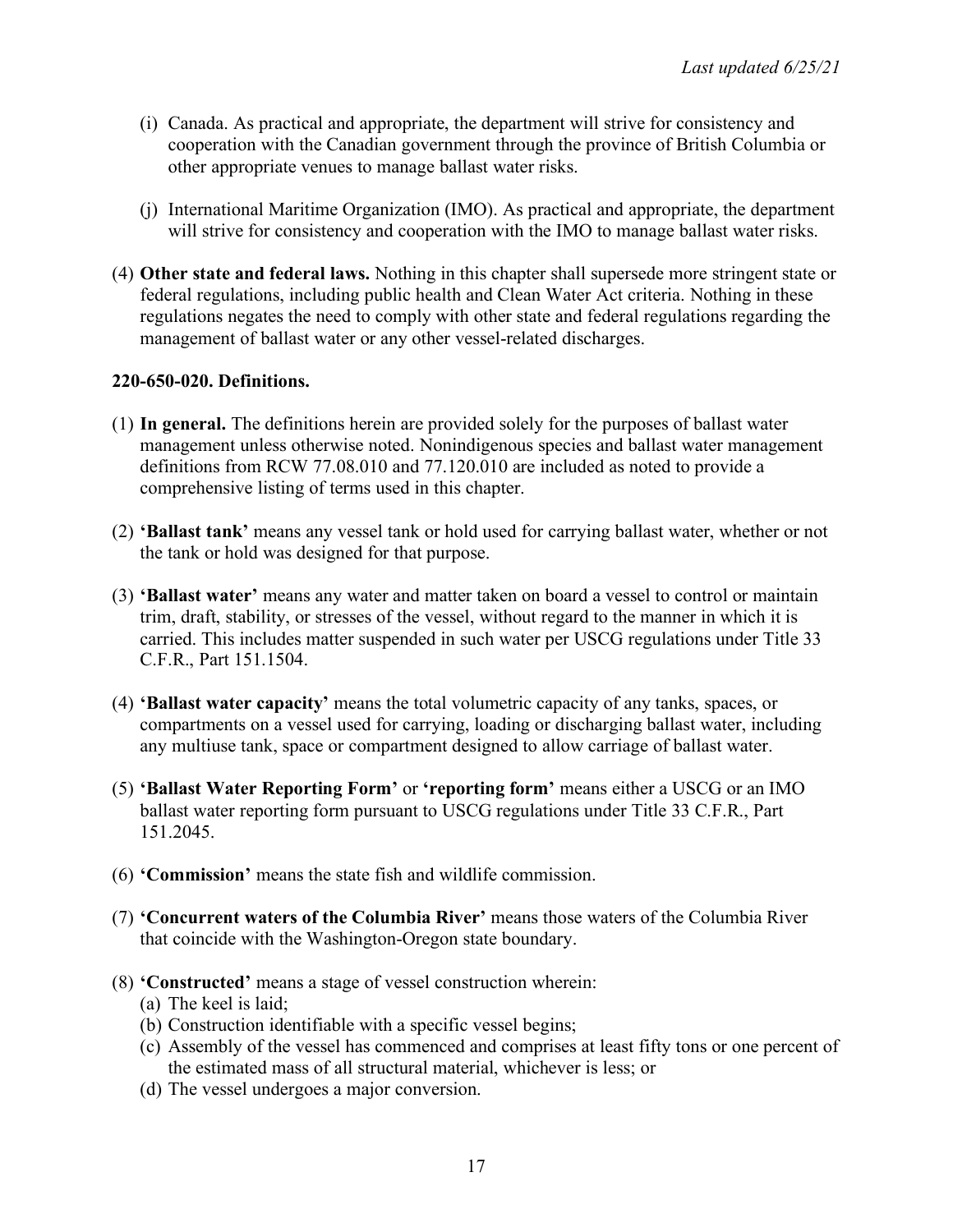### (9) **'Department'** means the Washington department of fish and wildlife.

- (10) **'Detectable'** means a scientifically credible measurement as determined by the department, resulting in a mathematical count of aquatic organisms greater than zero or an approved measurement of a surrogate criterion, and assumes:
	- (a) Measurements reflect a specific point in time;
	- (b) Organisms may exist that are below detectable or reasonably credible limits;
	- (c) The term is temporal and likely to require adjustment as scientific methods improve in ability to measure the criteria;
	- (d) A reasonableness criteria also applies to the level of effort to find and enumerate organisms in large volumes of ballast water; and
	- (e) Measurements resulting in a mathematical count of zero are considered to have no detectable organisms.
- (11) **'Exchange'** means to replace the water in a ballast tank using either flow through exchange, empty/refill exchange, or other exchange methodology recommended or required under USCG Title 33 C.F.R., Part 151.2035.
- (12) **'Gross tons,' 'GT,'** or **'GT ITC'** means a vessel's gross tonnage calculated in accordance with the tonnage measurement regulations contained in Annex I to the International Convention on Tonnage Measurement of Ships, 1969 or any successor convention, as required under USCG Navigation and Vessel Circular No. 11-93, CH. 3, Section 2. GT is the metric used on the USCG ballast water reporting form, used to qualify a 'vessel' under this chapter, and is generally calculated differently than other tonnage metrics such as gross regulatory tons, gross registered tons (GRT), net tons, displacement, or deadweight. It is the vessel owner's or operator's responsibility to determine his or her vessel's applicability to this chapter if using alternative tonnage measurements, as there are no standard conversion metrics to GT.
- (13) **'International Maritime Organization'** or **'IMO'** means a specialized agency of the United Nations with one hundred sixty-seven Member States and three Associate Members and based in the United Kingdom. Reference to IMO herein applies to its International Convention for the Control and Management of Ships' Ballast Water and Sediments adopted in 2004.
- (14) **'Living organism'** means a whole or minimally damaged organism that exhibits signs of viability such as energy, activity, reproductive ability, or function at the time of observation.
- (15) **'Major conversion'** means a conversion of an existing vessel that:
	- (a) Changes its ballast water carrying capacity by fifteen percent or greater;
	- (b) Changes the vessel type;
	- (c) As determined by the department, is projected to prolong its life by ten years or more; or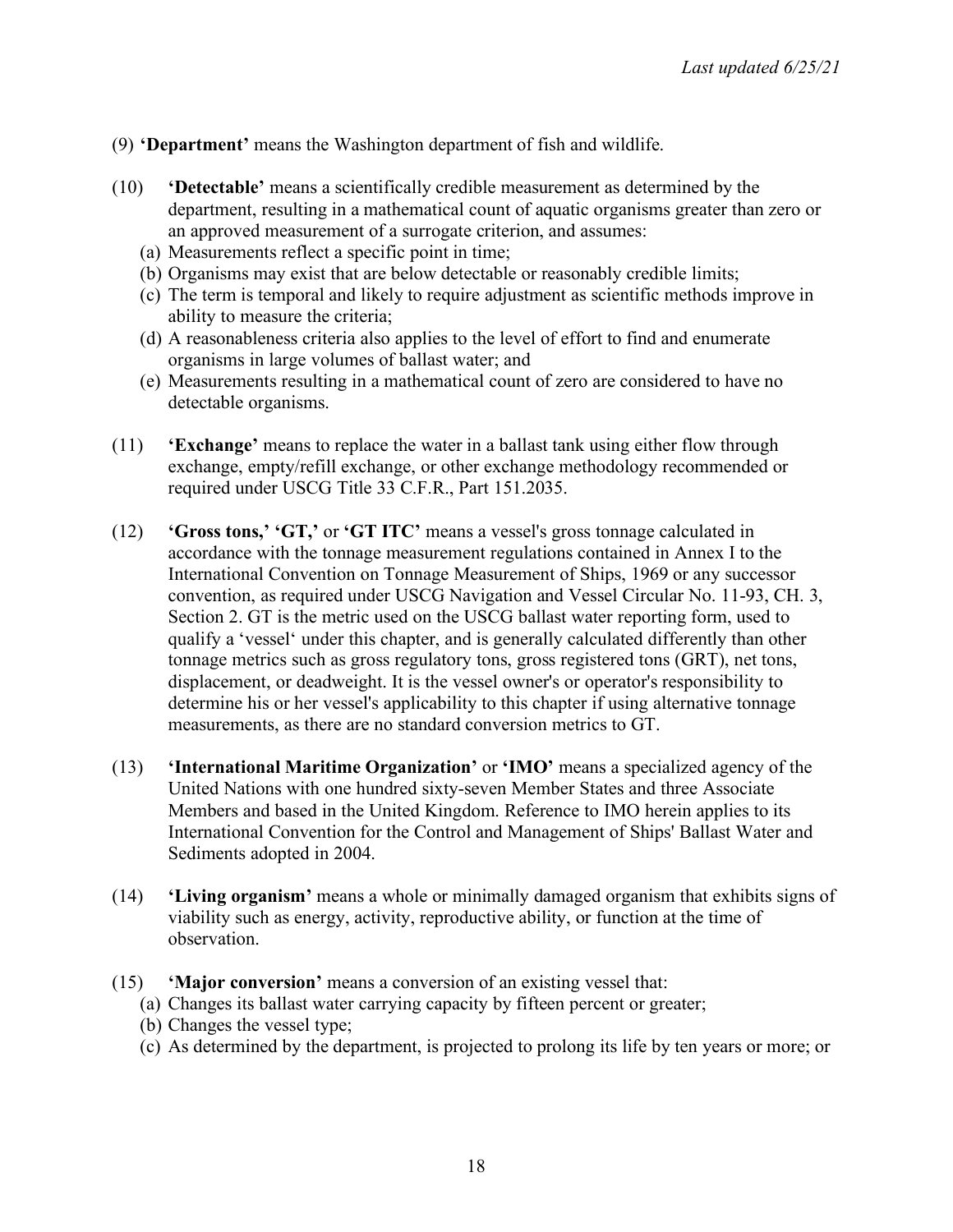- (d) Results in modifications to its ballast water system other than component replacement-inkind. Conversion of a vessel to meet the provisions of this chapter will not be deemed to constitute a major conversion.
- (16) **'Nonindigenous species'** means any species or other viable biological material that enters an ecosystem beyond its natural range. This also includes the seeds, eggs, spores, and other biological material capable of reproducing that species, or any other viable biological material that enters an ecosystem beyond its natural range.
- (17) **'Person'** means an individual, firm, public or private corporation, partnership, association, state, municipality, commission, political subdivision of a state, or any interstate body.
- (18) **'Port'** means a terminal or group of terminals or any place or facility that has been designated as a port by a USCG captain of the port. For purposes of this chapter, port may also mean a commonly associated anchorage or a common anchorage in the Columbia river if the next destination port is not known to the vessel owner or operator.
- (19) **'Recognized marine trade association'** means those trade associations in Washington state that promote improved ballast water management practices by educating their members on the provisions of this chapter, participating in regional ballast water coordination through the Pacific ballast water group, assisting the department in the collection of ballast water exchange forms, and the monitoring of ballast water. This includes members of the Puget Sound marine committee for Puget Sound and the Columbia River Steamship Operators Association for the Columbia River or other marine trade association that meets the same criteria.
- (20) **'Sediments'** means any matter settled out of ballast water within a vessel.
- (21) **'Technical assistance'** means information or training provided by the department in a nonenforcement capacity on ballast water laws, rules, and compliance methods and technologies.
- (22) **'Treatment'** means the mechanical, physical, chemical, and biological technology or processes used, either singularly or in combination, to remove, render harmless, or avoid the discharge of living organisms and pathogens within ballast water and sediment.
- (23) **'Untreated ballast water'** means exchanged or unexchanged ballast water that has not undergone treatment.
- (24) **'Vessel'** means a ship, boat, barge, or other floating craft of three hundred gross tons or more, United States and foreign, carrying, or capable of carrying, ballast water into the coastal waters of the state after operating outside of the coastal waters of the state, except those vessels described in RCW 77.120.020.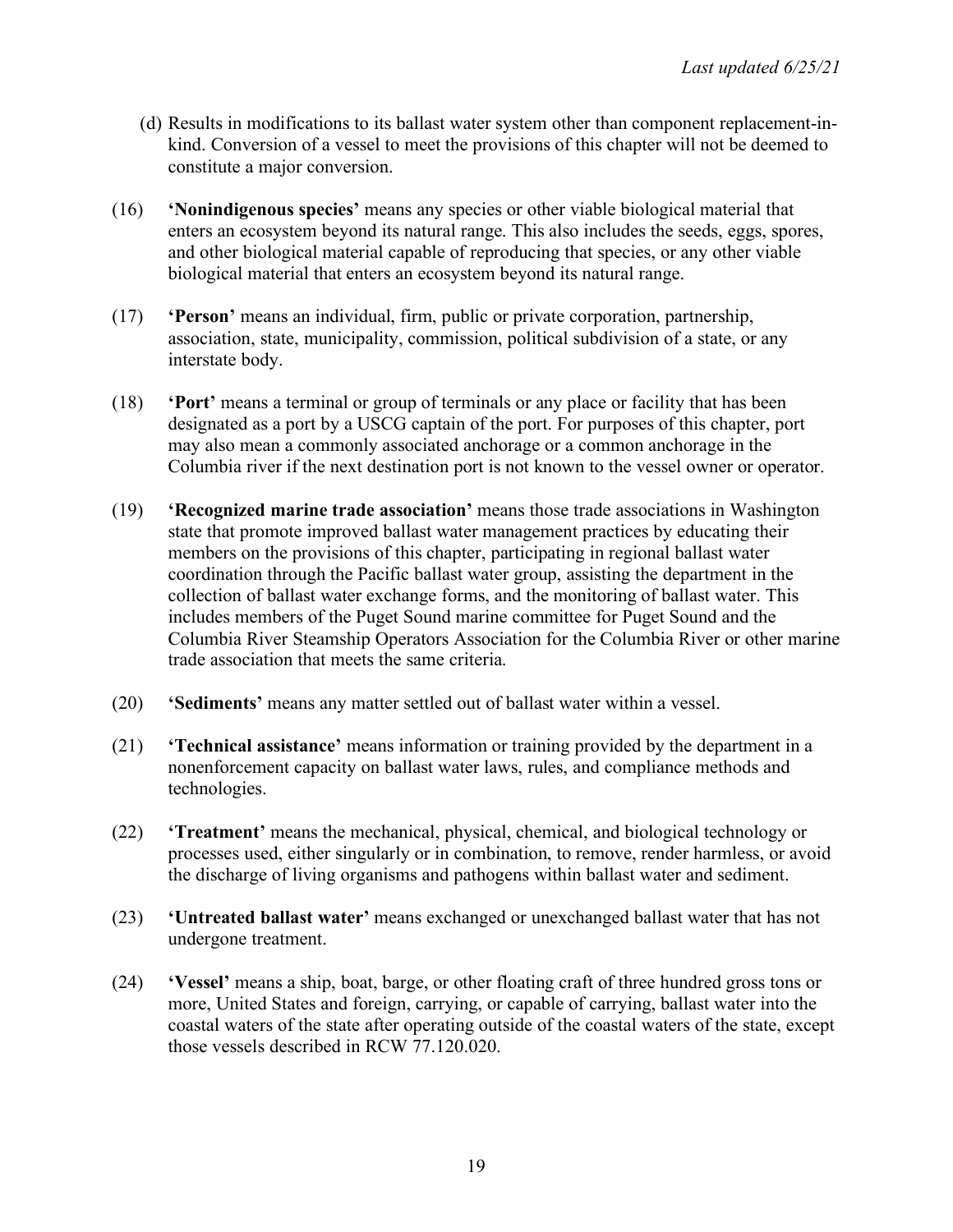- (25) **'Vessel owner'** or **'operator'** means the owner, operator, master, or person-in-charge of a vessel.
- (26) **'Voyage'** means any transit by a vessel destined for any Washington port.
- (27) **'Waters of the state'** means any surface waters, including internal waters contiguous to state shorelines, within the boundaries of the state.

### **220-650-030. Reporting forms, waivers, safety exemptions, and recordkeeping.**

(1) **Purpose.** These rules apply to all vessels subject to ballast water management provisions under chapter 77.120 RCW. The intent of the state's ballast water management program is to minimize the risk of introducing nonindigenous species from ballast water and ballast tank sediment into Washington state waters. Reporting and recordkeeping are designed to assess a vessel owner or operator's compliance with, and monitor the effectiveness of, these regulations as defined in RCW 77.120.030, 77.120.040, 77.120.070, and 77.120.100. Nothing in this section negates the need to comply with any other state or federal regulations.

## (2) **Ballast water reporting form requirements.**

(a) In general. Vessel owners or operators shall file ballast water management information using a Ballast Water Reporting Form (reporting form) that is acceptable to the USCG and prior to entering waters of the state whether or not they intend to discharge ballast water. Refer to WAC 220-650-070 for interim exchange, WAC 220-650-080 for interim exchange alternative, and WAC 220-650-090 for discharge performance standard requirements. Once within waters of the state, vessel owners or operators shall file reporting forms for voyages between state ports. This is necessary for timely enforcement of regulations and to allow risk analysis by port. Vessel owners or operators who do not regularly discharge ballast water may apply for a reporting form waiver as directed in subsection (3) of this section.

Reporting forms will be used by the department to identify both random and high risk vessels for inspection and to monitor overall compliance, quantities, distribution, voyage patterns and other information associated with potential vessel-related introductions of nonindigenous species.

(b) Prior to entering waters of the state. At least twenty-four hours prior to entering waters of the state, vessel owners or operators must file a reporting form with the department. If filing twenty-four hours prior is not possible due to voyage distance or change in destination, vessel owners or operators must file at the time of first known or predictable Washington port visit. A vessel owner or operator filing a reporting form for a Columbia River visit and stating its destination as a state of Oregon port must file a new reporting form if its itinerary changes to a Washington port or for a subsequent voyage from an Oregon port to a Washington port. The reporting form should be completed according to the following instructions: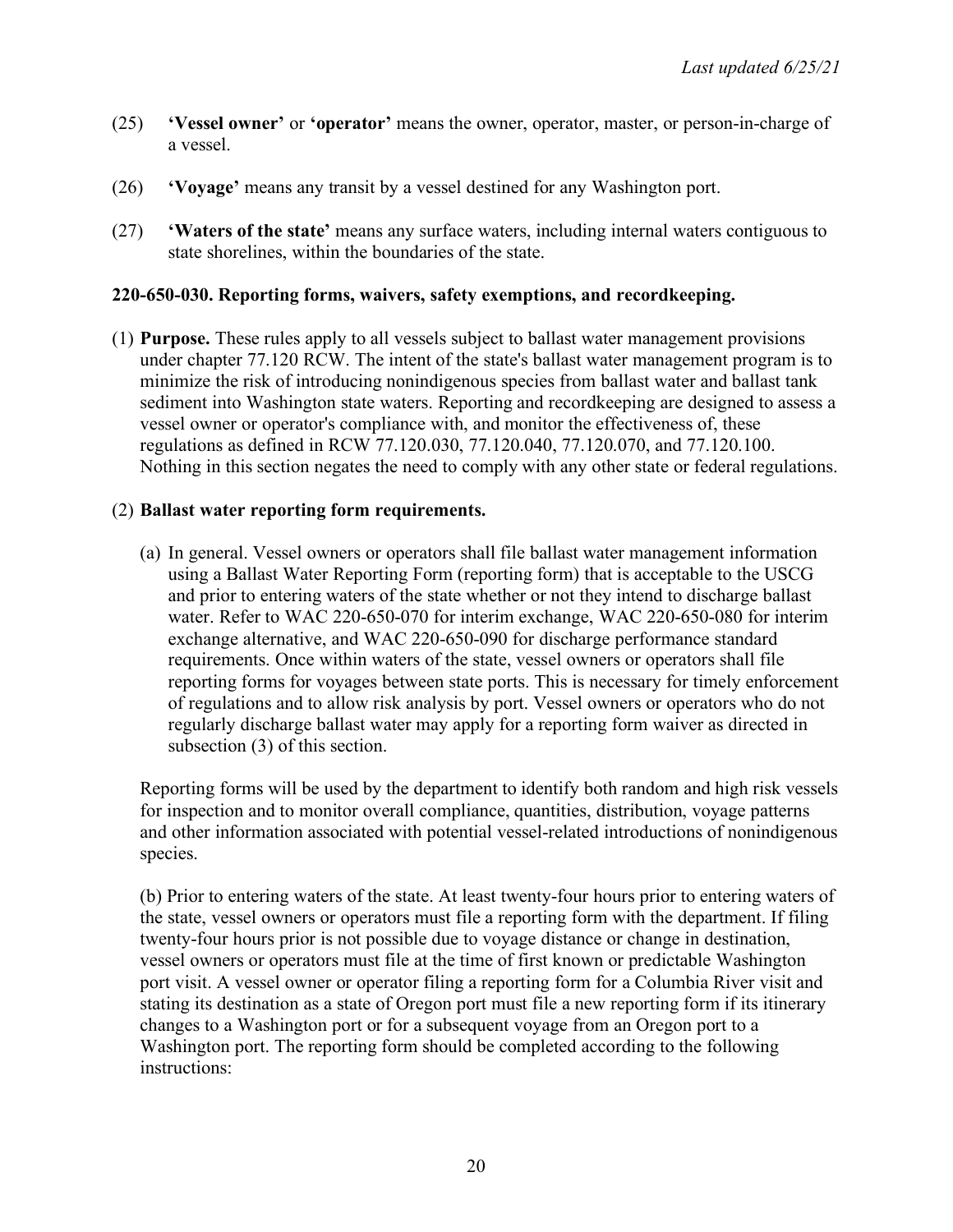(i) The reporting form should only have information related to discharges expected into Washington state waters.

(ii) If submitting a USCG reporting form, it must be completed per USCG regulation under Title 33 C.F.R., Part 151.2041, for each port visit.

(iii) If submitting an IMO reporting form, it must be completed per USCG regulation under Title 33 C.F.R., Part 151.2045(11), and additional information must be included, showing the total number of tanks being discharged.

(c) Within waters of the state. After meeting the requirements of (b) of this subsection, a new reporting form must be filed by the vessel owner or operator for each subsequent port, if any, in waters of the state. Vessel owners or operators must file a new reporting form at least twenty-four hours prior to arrival at the next Washington port or at the time of first known or predictable port visit if filing twenty-four hours prior is not possible due to voyage distance or change in destination. A new reporting form does not need to be filed where:

(i) A vessel moves multiple times between an anchorage and the same port for which the discharge is accurately attributed on the reporting form; or

(ii) The ballast water or sediment to be discharged was taken up at the same port from where it originated within a single port visit and did not mix with ballast water or sediment from areas other than open sea waters.

(d) Amended reporting forms. Vessel owners or operators shall file an amended reporting form where there are information errors or where the results of actual operations are different from the information contained in their last filed reporting form under (b) or (c) of this subsection. An amended reporting form shall be filed at the time of first known or predictable change of destination, and immediately upon the completion of discharge operations resulting in changes to actual volume of ballast water discharged.

(e) Submission. Reporting forms must be submitted in a standard electronic format to the department by email at ballastwater@dfw.wa.gov or, if email is not possible, by fax to 360-902-2943. Reporting forms that cannot be opened electronically or are illegible may not be considered as received in a timely manner and requires filing a new reporting form. Vessel owners or operators who rely on a third party to collect and forward ballast water reporting forms are responsible for ensuring that the department receives the ballast water management information as required in this subsection.

### (3) **Ballast Water Reporting Form waiver.**

(a) In general. Vessel owners or operators who do not, under normal operating conditions, discharge ballast water may request a reporting form waiver from the department. A waiver request form letter, as provided by the department, may be requested for multiple vessels under the authority of a single vessel owner or operator. The waiver request must be received by the department at least thirty days prior to a vessel entering Washington waters and does not release the vessel owners or operators from meeting other federal or state ballast water reporting laws.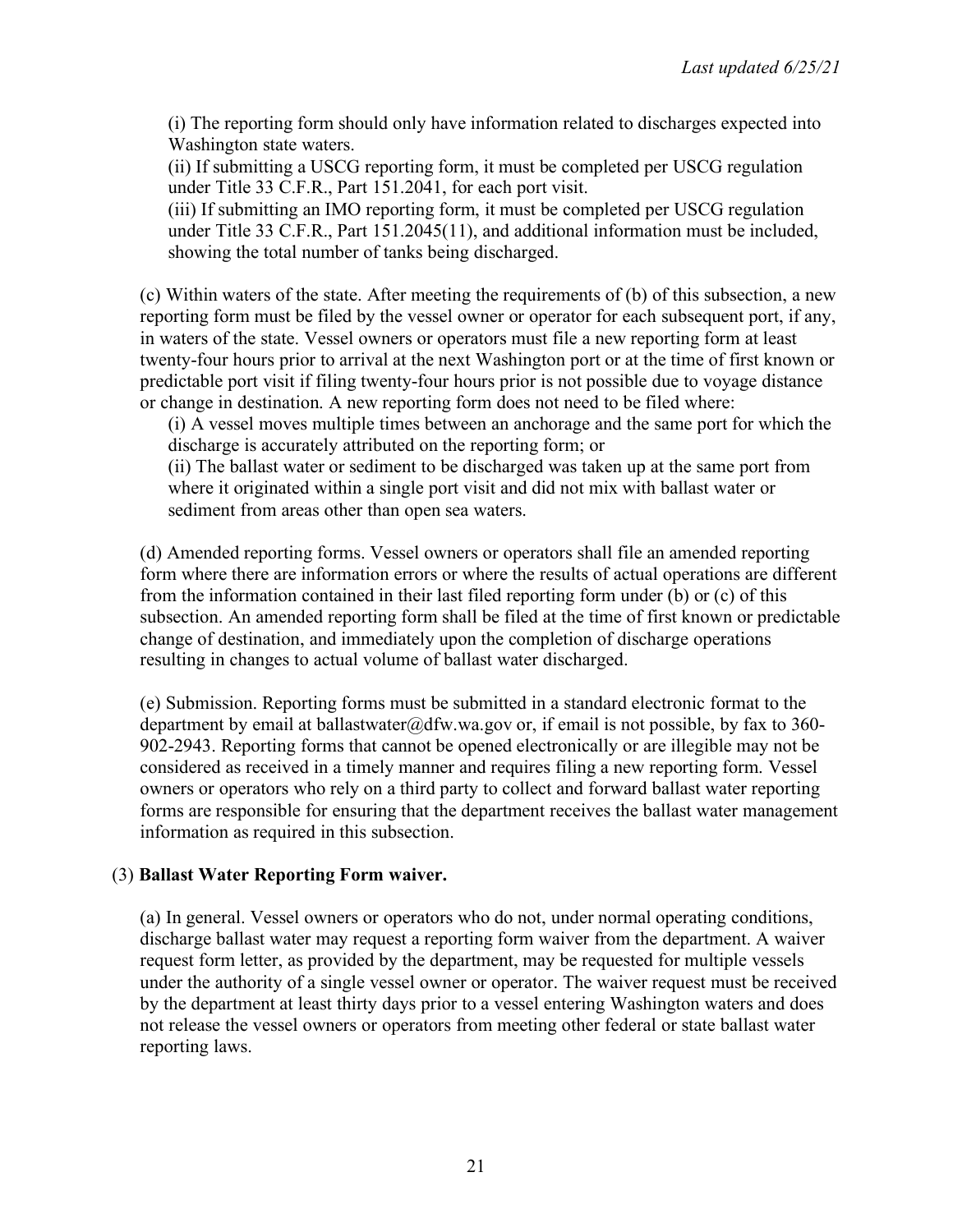(b) Contents. The waiver becomes effective upon department approval. The department will approve or deny approval of the request within thirty days of receipt. The letter must include the following information:

(i) Vessel name(s), identification number(s) (International Maritime Organization, Lloyds of London, or USCG registry number), owner, agent, and vessel type(s);

(ii) A statement that the vessel owner or operator will not discharge ballast water into Washington state waters;

(iii) A statement that the vessel owner or operator will comply with the requirements in subsection (2) of this section if discharge becomes necessary;

(iv) A statement that the vessel owner or operator of the vessel(s) will file for a new waiver if there are any changes in the information required in this subsection; and (v) The signature of the vessel owner or operator.

(c) Submission. Send the completed form to the department by email to ballastwater@dfw.wa.gov or, if email is not possible, by fax to 360-902-2943, or by U.S. mail to: WDFW, AIS Unit, P.O. Box 43200, Olympia, Washington 98504-3200, USA. Incomplete forms will be returned and waiver approval denied until a completed form has been received.

(d) Availability. Vessel owners or operators shall maintain a copy of the waiver in the vessel's ballast water management plan.

### (4) **Vessels claiming safety exemptions.**

(a) In general. Vessel owners or operators claiming a safety exemption under RCW 77.120.030(4) must file a reporting form and provide sufficient additional information for the department to evaluate the claim, determine whether an alternative exchange or emergency ballast water treatment strategy is warranted, and determine whether a temporary compliance plan is necessary to prevent or reduce the likelihood of future claims. The intent of these rules is to prevent or minimize the discharge of unexchanged or untreated ballast water.

(b) Reporting requirements. Vessel owners or operators claiming a safety exemption must notify the department of their intent to do so on the ballast water reporting form as required in subsection (2) of this section. Notification requires writing the words "SAFETY EXEMPTION" on the form where it asks "If no ballast treatment conducted, state reason why not:" and stating the cause as either "ADVERSE WEATHER," "VESSEL DESIGN LIMITATION," "EQUIPMENT FAILURE," or "EXTRAORDINARY CONDITION." In addition:

(i) Vessel owners or operators are not required to request a safety exemption if the vessel does not intend to discharge unexchanged or untreated ballast water and the vessel owner or operator follows the reporting requirements under subsection (2) of this section. (ii) Vessel owners or operators may rescind a safety exemption claim by filing an amended ballast water reporting form and notifying the department as required in subsection (2)(d) of this section.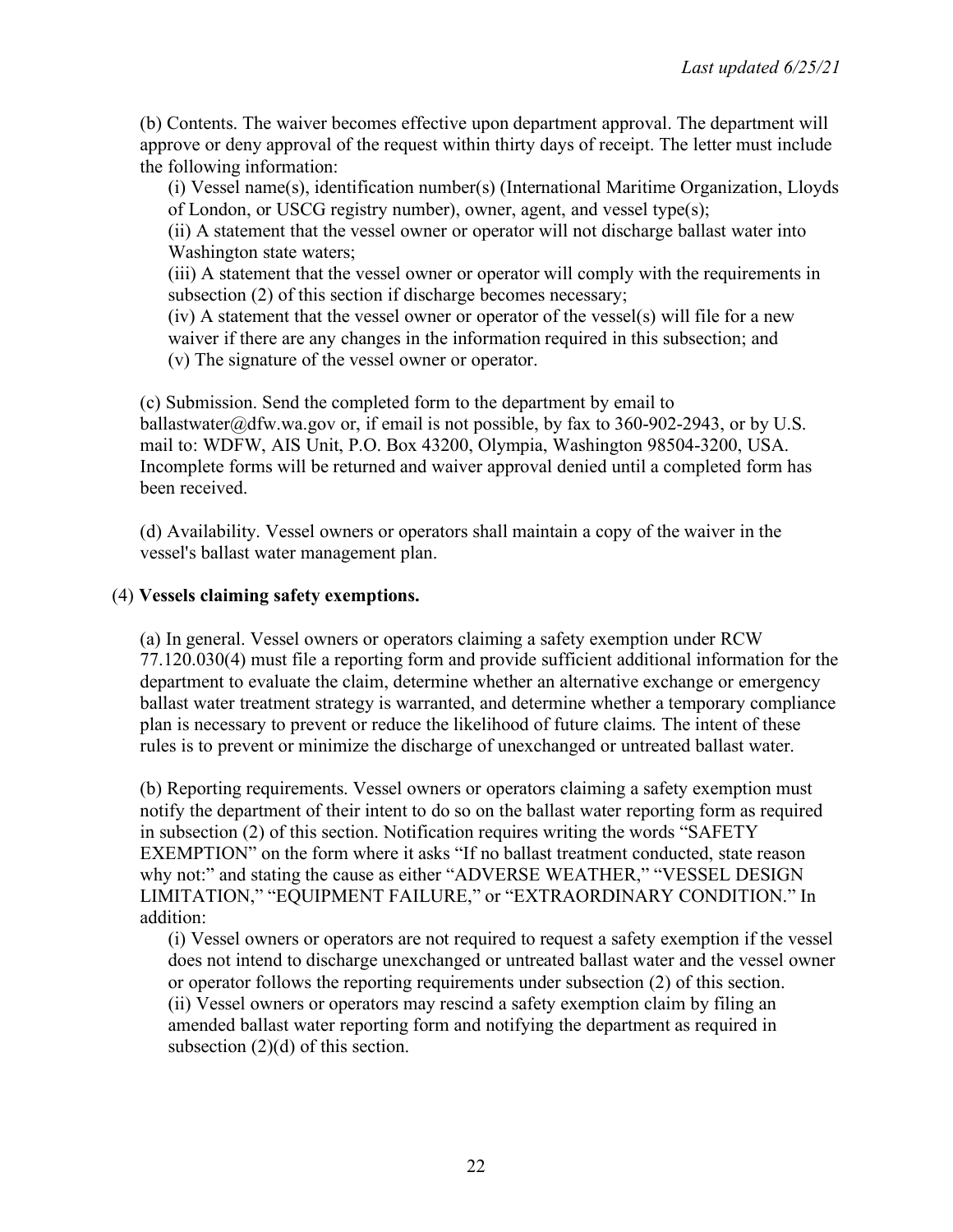(iii) Vessel owners or operators required to meet discharge performance standards under WAC 220-650-090 and claiming a safety exemption due to equipment failure must conduct an open sea exchange or provide evidence to establish why that was not possible. (iv) The department will waive the twenty-four hour advance notification as required in subsection (2) of this section for circumstances where the vessel, crew or passengers are in imminent danger. In these situations, the vessel owner or operator must file the ballast water reporting form at the earliest opportunity.

(c) Department review. The department will review safety exemption claims and determine whether a compliance plan and/or alternative strategy per WAC 220-650-060 is required to minimize potential discharge of future unexchanged ballast water until compliance with this section can be met. Reviews will be completed within sixty days of safety exemption notification on their ballast water reporting form.

(d) Discharge authorization requirement. Except where discharging is necessary to prevent jeopardy to the vessel, crew or passengers, the vessel owner or operator shall not discharge unexchanged or untreated ballast water without department authorization. The department will determine and require the vessel owner or operator to conduct one or more of the following actions:

- (i) Hold its ballast water;
- (ii) Conduct an emergency ballast water treatment response;
- (iii) Discharge into a reception facility;
- (iv) Discharge into specified alternative waters; or
- (v) Discharge only the minimum amount necessary to complete a safe operation.

(e) Safety exemption filing fee. The department will assess a safety exemption filing fee of five hundred dollars for administrative costs to assess compliance, unless covered under WAC 220-650-060, or within the sixty-day notice period under WAC 220-650-060. Furthermore:

(i) Payment of the fee is due within thirty days after the date of the written notice by the department.

(ii) The fee is not a formal enforcement action and is a public record.

(iii) The fee may be withdrawn if the vessel owner or operator files an amended report by the payment deadline stating that no ballast water or sediment was discharged into state waters.

### (5) **Ballast water management plan.**

(a) In general. Vessel owners or operators shall develop, and maintain on board, a ballast water management plan that has been developed specifically for the vessel and that will allow those responsible for the plan's implementation to understand and follow the vessel's ballast water management strategy. The plans of unmanned barges may be kept on board the towing vessel or incorporated into the towing vessel's own plan.

The plan should detail safe and effective shipboard procedures for ballast water management, and the central elements of the plan should be the processes, equipment, and vessel safety measures used for implementing the vessel's ballast water management strategy and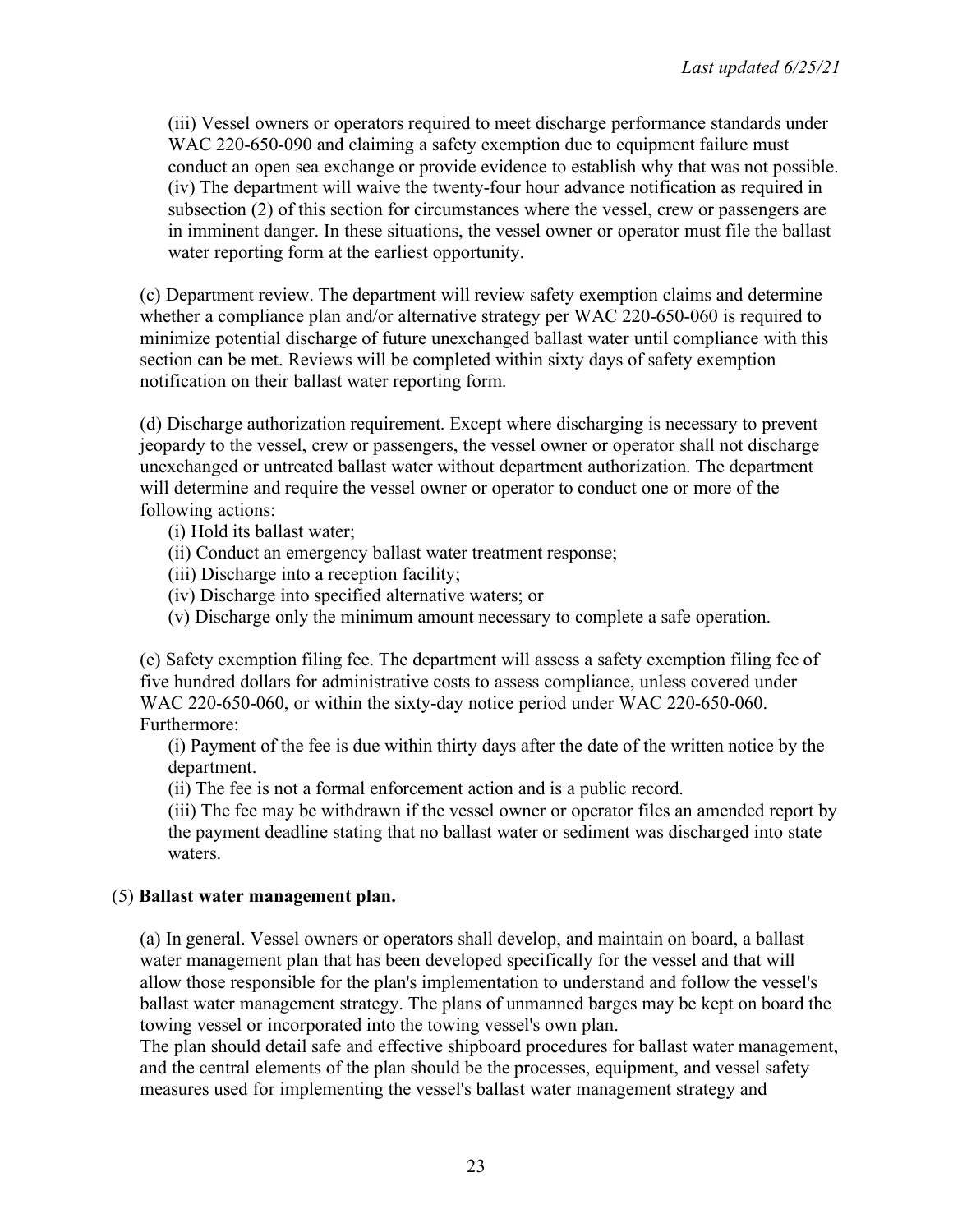following the required ballast water management practices. Vessel owners and operators should seek assistance from their class societies, marine surveyors, or other appropriate marine services during the development of the plan.

(b) Contents. At a minimum, the plan should include:

(i) Detailed ballast water management safety procedures;

(ii) Actions for implementing the mandatory ballast water management requirements and practices;

(iii) Detailed fouling maintenance and sediment removal procedures for areas on the vessel where ballast water can be carried;

(iv) Identification of the designated officer(s) in charge of ensuring that the plan is properly implemented;

(v) Detailed reporting requirements and procedures for ports in Washington state where the vessel may visit; and

(vi) A translation of the plan into English if the ship's working language is another language.

(c) Training. The vessel owners or operators and appropriate crew must be trained in the application of the vessel's ballast water and sediment management strategies.

(d) Availability. Vessel owners or operators shall make the ballast water management plan readily available for examination by the department at all reasonable times. The vessel owner or operator shall readily transmit the management plan or any other specific information to the department regarding the vessel's ballast operations as the department may request.

(e) Alternative means of recordkeeping. The ballast water management plan may be an electronically recorded system or integrated into another management plan or system. At a minimum, any alternative method shall meet the provisions of this subsection.

(f) Alternative means of recordkeeping. The ballast water log or record book may be an electronically recorded system or integrated into another record book or system. At a minimum, any alternative method shall meet the provisions of this subsection.

# (6) **Ballast water log or record book.**

(a) In general. Vessel owners or operators shall record all ballast water and sediment management operations in the vessel's ballast water log, record book, or other suitable documentation system. This information is used by the department to assess compliance, review ballast water and sediment management history, and recommend practices that can improve ballast water management compliance and efficiency.

(b) Content. Vessel owners or operators shall maintain a version of the ballast water log, record book, or other suitable documentation system in English on board the vessel that, at a minimum:

(i) Records each operation involving ballast water or sediment management;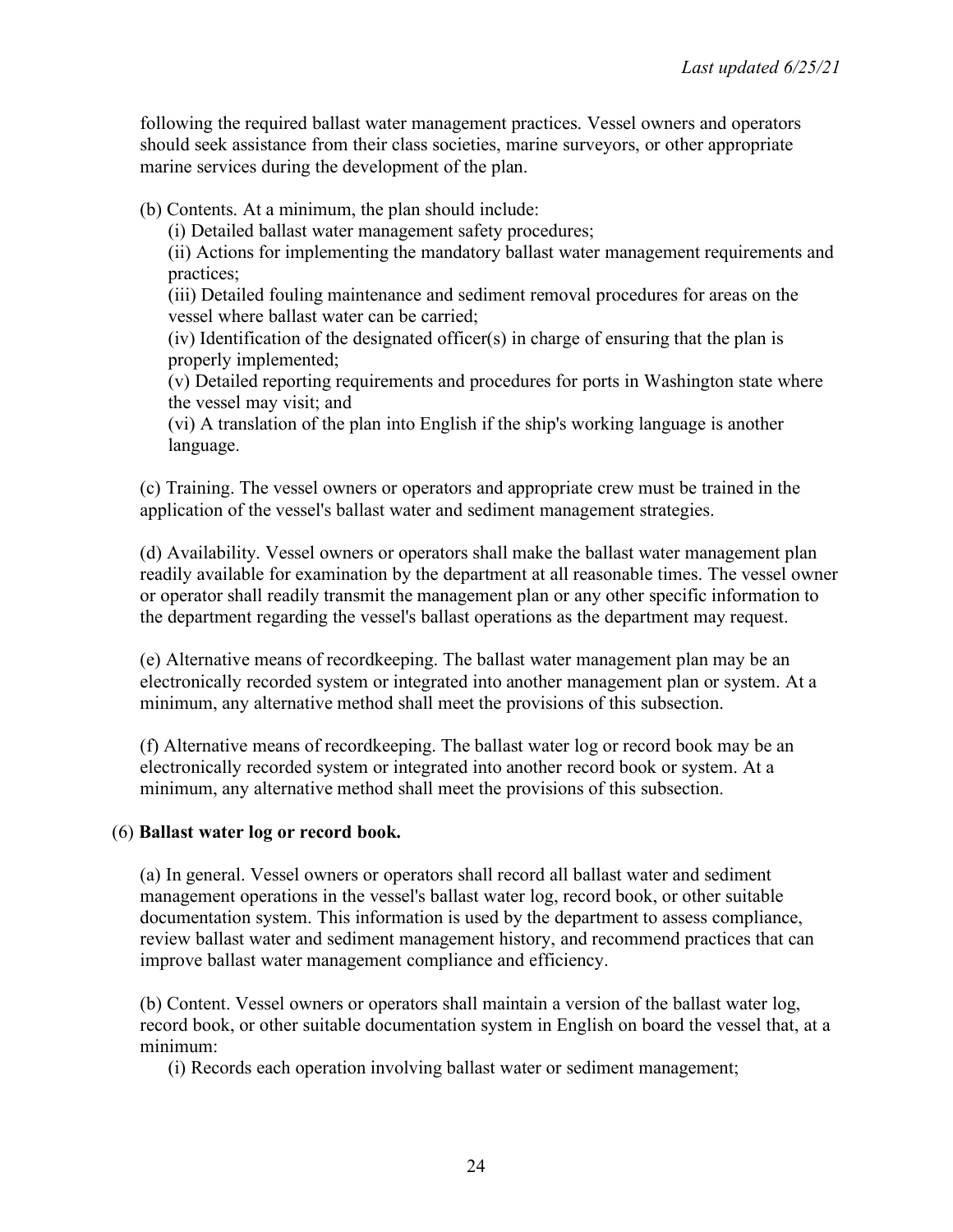(ii) Describes each such operation, including the location and circumstances of, and the reason for, the operation;

(iii) Records the exact time and position of the start and stop of ballast water exchange or treatment operations for each tank;

(iv) Describes the nature and circumstances of any situation under which any operation was conducted under a safety exemption set forth in subsection (4) of this section; and (v) Records ballast water and sediment management training.

(c) Availability. Vessel owners or operators shall make the ballast water log or record book readily available for examination by the department at all reasonable times. The vessel owner or operator shall transmit such information to the department regarding the ballast operations of the vessel as the department may require.

(d) Retention period. The ballast water log or record book shall be retained on board the vessel for a minimum of two years after the date on which the last entry in the book is made.

(e) Required signatures. The department will require, at a minimum, that each completed page and each completed vessel exchange or treatment operation in the ballast water log or record book be signed and dated by the vessel owner or operator or responsible officer; and that such owner, operator, or responsible officer attests to the accuracy of the information provided and certifies compliance with the requirements of this subsection.

(f) Alternative means of recordkeeping. The ballast water log or record book may be an electronically recorded system or integrated into another record book or system. At a minimum, any alternative method shall meet the provisions of this subsection.

### **220-650-040. Vessel inspections.**

(1) **In general.** Department employees shall have the right to board and inspect vessels, without advance notice, to provide technical assistance, assess compliance, and enforce the requirements of this chapter as provided in RCW 77.120.070, so long as such inspections are conducted in accordance with the standards set forth herein.

The department intends, as resources allow, to board between five and ten percent of all vessels arriving at Washington ports each year, with a priority for inspections of vessels carrying high risk ballast water as described in WAC 220-650-050. Multiple boardings of an individual vessel may occur throughout the year, depending on the vessel's risk and compliance history.

(2) **Conditions.** Department inspections shall be conducted under the following conditions:

(a) Authorized department inspectors: Inspections shall be conducted only by department employees, agents, or contractors specifically authorized by the department to conduct such inspections.

(b) Time: Inspections may be conducted at any time, due to the twenty-four hour nature of the regulated industry. In general, the department will not unduly interrupt normal cargo operations of the vessel. However, the department may interrupt vessel cargo operations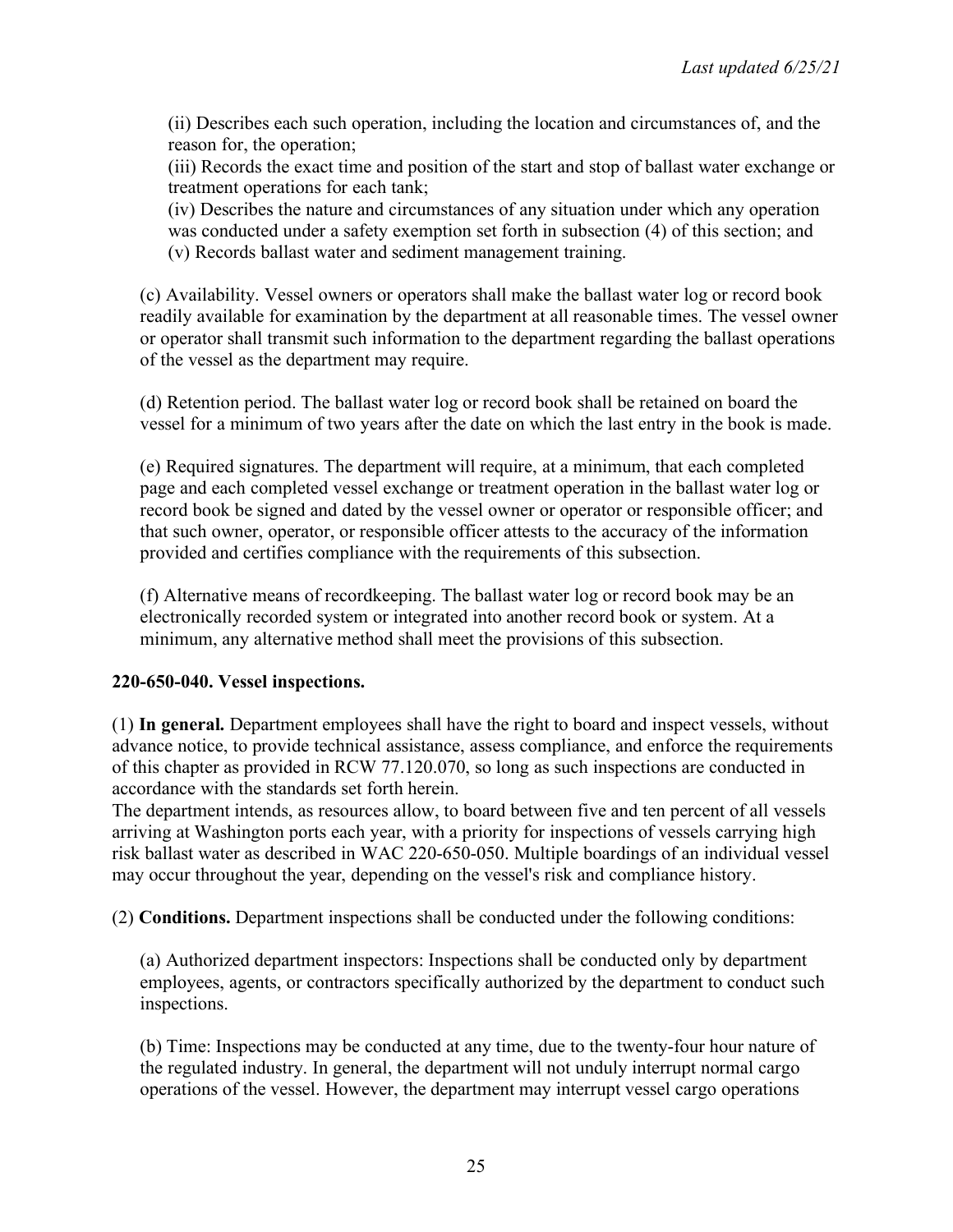where facts indicate that the discharge of unexchanged or untreated ballast water or sediment is occurring or is likely imminent.

(c) Location: Inspections may be conducted when the vessel is at anchor within waters of the state or in port within waters of the state.

(d) Scope of inspection: The department inspector shall limit inspection of the vessel to those areas reasonably necessary to inspect management plans, logs, or other ballast water and sediment-related records required by these rules and maintained on board the vessel, and to areas in which ballast water or sediment is contained, pumped, or treated. Inspectors may examine records related to ballast water management plans, logs, or other ballast water and sediment-related records and make copies of such records.

(e) Identification: Department inspectors must have official identification, announce their presence and intent at the time of inspection, perform their duties in a safe and professional manner, and follow all appropriate ship safety requirements.

(f) Vessel escort: The vessel owner or operator will provide an employee to escort the department inspector to those areas of the vessel that are subject to inspection under these rules.

(g) Safety: Nothing in this section relieves the vessel owner or operator of the responsibility for ensuring the safety and stability of the vessel or the safety of the crew and passengers.

(3) **Technical assistance.** Technical assistance is generally provided during every vessel boarding by a department ballast water inspector, but may also be the sole reason for a boarding. The purpose is to explain and provide details of state law to the officers and crew responsible for implementing the vessel's ballast water management plan. Based on the crew's familiarity with state law and ballast water management practices, the department inspector may provide a thorough overview or a brief update and be available to answer any questions they might have regarding the ballast management on board their specific vessel. The inspector will leave a state ballast water management information pamphlet with contact information on board so the vessel may contact the department directly to address any other questions that may come up regarding state requirements.

(4) **Ballast water management audit.** The department inspector may board a vessel and conduct an audit of its ballast water management documentation to verify compliance with state laws. An audit consists of reviewing the vessel's ballast water reporting form, management plan, and record book as required in this section. In addition, the inspector may request and review any other records that relate to ballast management operations, including: The Deck Log, GPS Log, Soundings Log, Stability Reports, Engine Room Log, and Oil Record Book. A vessel owner or operator who maintains a concise record of its ballast water management will expedite the audit. The department will provide a copy of a vessel audit checklist and findings to the vessel owner or operator prior to leaving the vessel.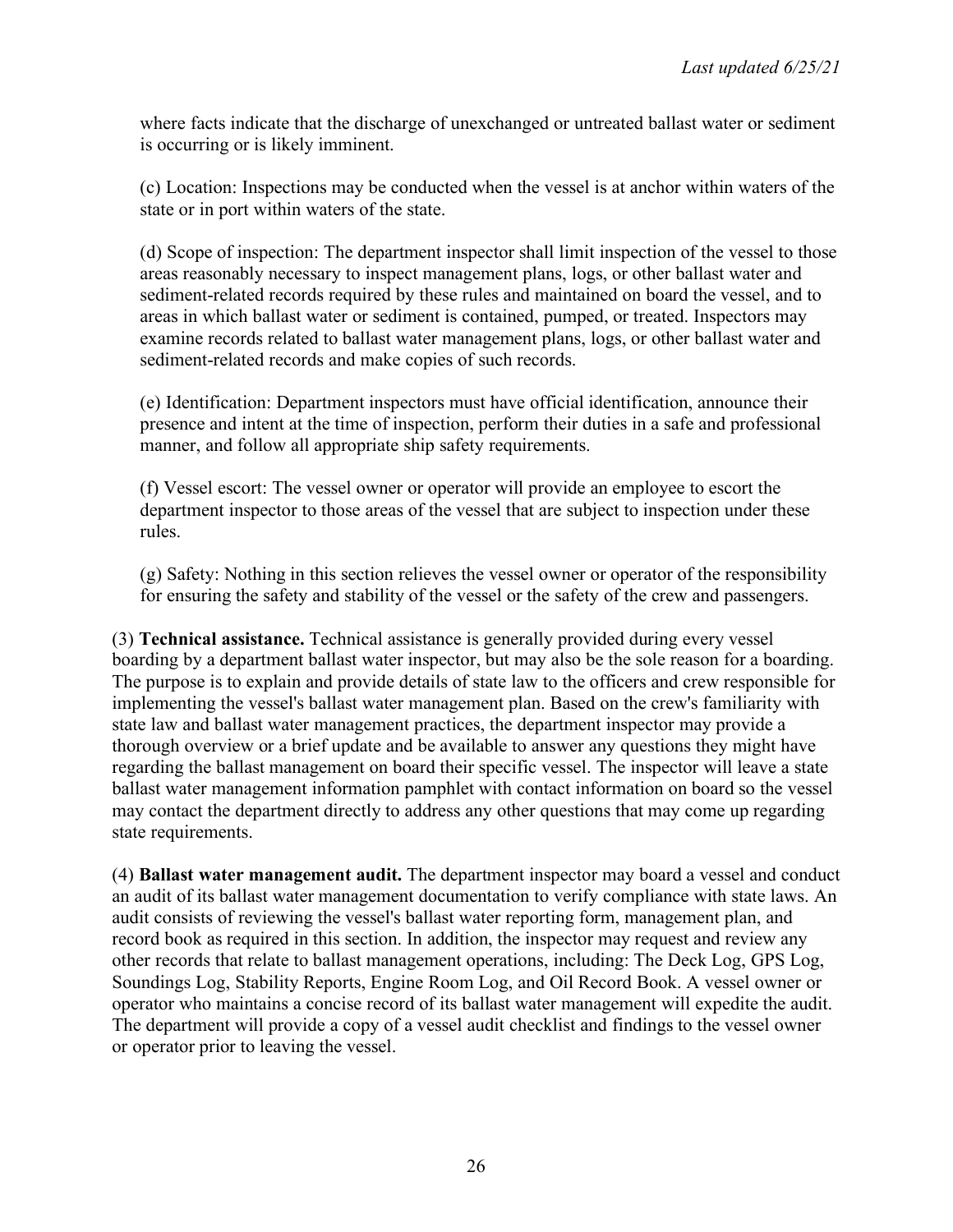(5) **Sampling ballast tanks**. Department inspectors may take samples from a vessel's ballast tanks in addition to the audit. These samples are used to help evaluate the risk that vessel poses for introducing nonindigenous species into waters of the state. Sampling may require the vessel's crew to provide safe access to ballast tanks for sampling, including lighting and ventilation of cargo holds, spaces, and voids as needed. The vessel's crew will provide the labor to open ballast tank manhole covers and present the tank for sample access. This may involve taking the head off of the tank level as necessary, to preclude overflowing the tank. If tank certification is necessary for access, the vessel owner or operator will be responsible for any costs incurred. At least one member of the vessel's crew will accompany the department ballast inspector at all times during the sampling process. A department inspector may also require a sample of tank sediment, where safe and practical, that can be collected by the vessel owner or operator under department observation or by the department inspector.

(6) **Exchange alternative and discharge standard performance inspections and testing.** The department may review operations data and take ballast water or sediment samples from a vessel's equipment that is used to meet exchange alternative requirements under WAC 220-650- 080 or discharge performance standards under WAC 220-650-090. Vessel owners or operators must provide in-line discharge sampling ports that allow for this testing.

(7) **Investigation of violations.** Where there is evidence that a violation has occurred, the department may investigate those suspected violations. In doing so, the department may use all appropriate and practical measures of detection and environmental monitoring. Where the department determines that a violation has occurred, the department will follow the protocols under WAC 220-650-120.

(8) **Petition for civil enforcement**. If a department inspector is denied access to any vessel where access was sought for the purposes of this subsection, the department may file a petition for civil enforcement pursuant to RCW 77.120.070(3) and 34.05.578.

# **220-650-050. Vessels carrying high risk ballast water.**

(1) **In general.** The department will identify, publish, and maintain a list of vessels that pose an elevated risk of discharging ballast water or sediment containing nonindigenous species into the waters of the state. Vessels on this list will be prioritized for evaluation and boarding under WAC 220-650-040 and may require completion of an approved temporary compliance plan and/or temporary alternative strategy under WAC 220-650-060.

(2) **Listing.** The department will identify vessels that are carrying high risk ballast water using factors including, but not limited to:

(a) A nonindigenous species profile of originating waters;

- (b) The volume and frequency of exchanged ballast water normally discharged;
- (c) Design limitations in vessels that prevent effective exchanges;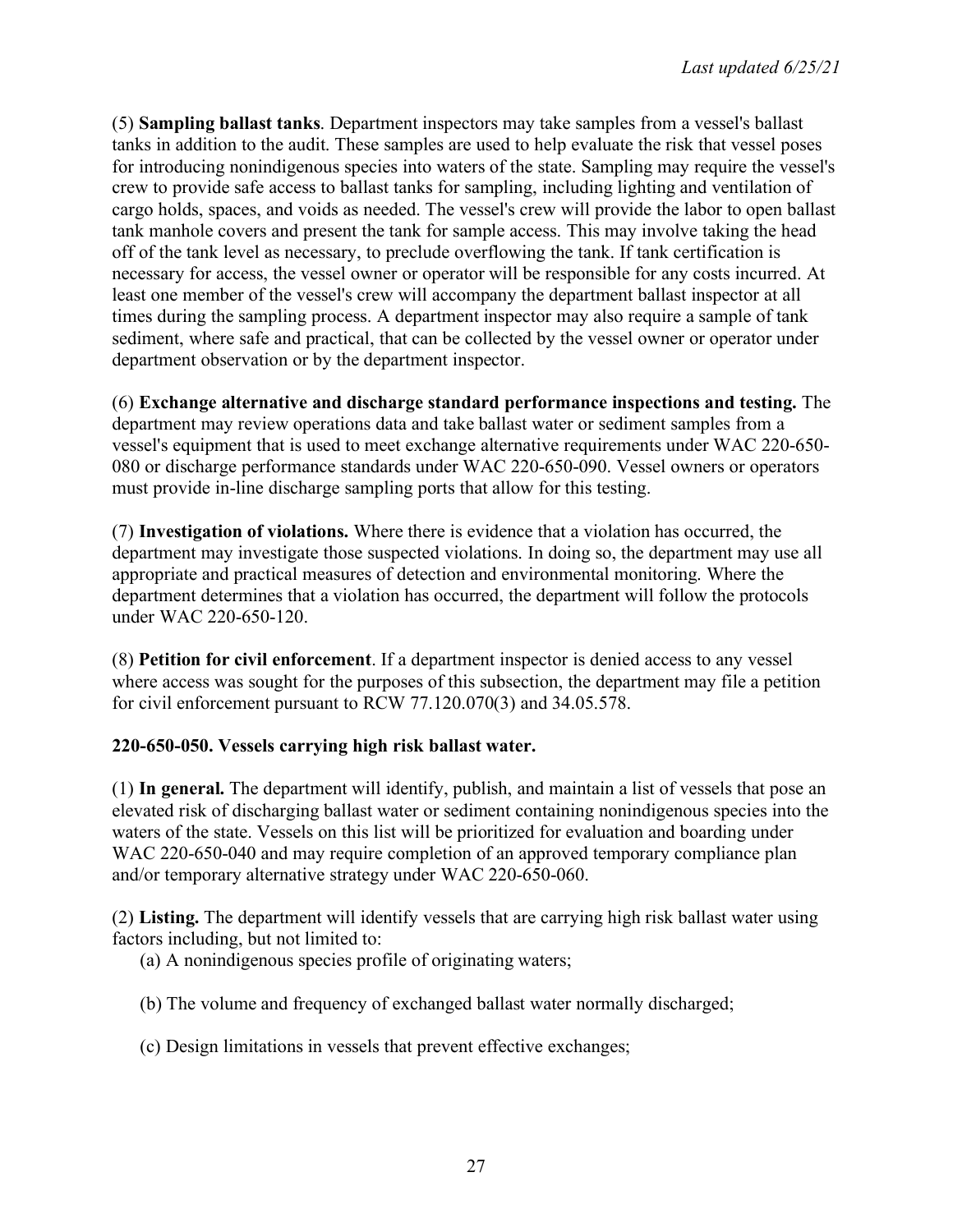(d) Frequency of voyages within coastal areas where exchange outside fifty nautical miles is not a viable option;

(e) Frequency and severity of vessel or vessel owner or operator violation history; and

(f) Frequency of vessel claims for safety exemptions.

(3) **Delisting**. The department will delist a vessel on the high risk list where the vessel owner or operator:

(a) Demonstrates that its management operations meet or exceed interim open sea exchange requirements under WAC 220-650-070 or 220-650-080, unless WAC 220-650-090 applies; or

(b) Demonstrates that its management operations meet or exceed the discharge performance standards under WAC 220-650-090; or

(c) Completes an approved compliance plan and/or alternative strategy per WAC 220-650- 060.

## **220-650-060. Temporary compliance plans and alternative strategies.**

(1) **In general.** The department may require a vessel owner or operator to submit a temporary compliance plan or a temporary alternative strategy to bring its vessel into compliance with state ballast water management law. Temporary compliance plans and alternative strategies are only utilized when it is not feasible to otherwise comply with regulatory requirements, and then, only for the minimum time necessary to bring a vessel into compliance. If the department approves, at its sole discretion, a compliance plan or alternative strategy, the department will issue a formal waiver exempting the vessel owner or operator from specified provisions in these rules for a specified period of time, not to exceed two years from the approval date of the waiver, to allow the vessel owner or operator to implement corrective action to bring the vessel into full compliance with the statute and rules. Forms and guidance may be adopted by department policy to assist in the implementation of this subsection.

(2) **Compliance plan.** A temporary compliance plan describes how the vessel owner or operator plans to correct vessel equipment problems causing ballast water or sediment discharges that are not in compliance with state law. These temporary compliance plans are generally related to vessels that claim safety exemptions for design limitations or equipment failure, and vessels that are listed as carrying high risk ballast water and require accelerated implementation of WAC 220-650-090 to meet the state discharge performance standard. At a minimum, a temporary compliance plan will document the responsible vessel representative, objectives and expectations, scope of work to be performed, tasks to be completed by timeline, any deliverables, interim ballast water and sediment management plan, reporting requirements, and the total time period for which a waiver is requested, up to two years. Additional information may be required by the department on a case-by-case basis. An extension of the plan beyond two years may be granted by the department in its sole discretion.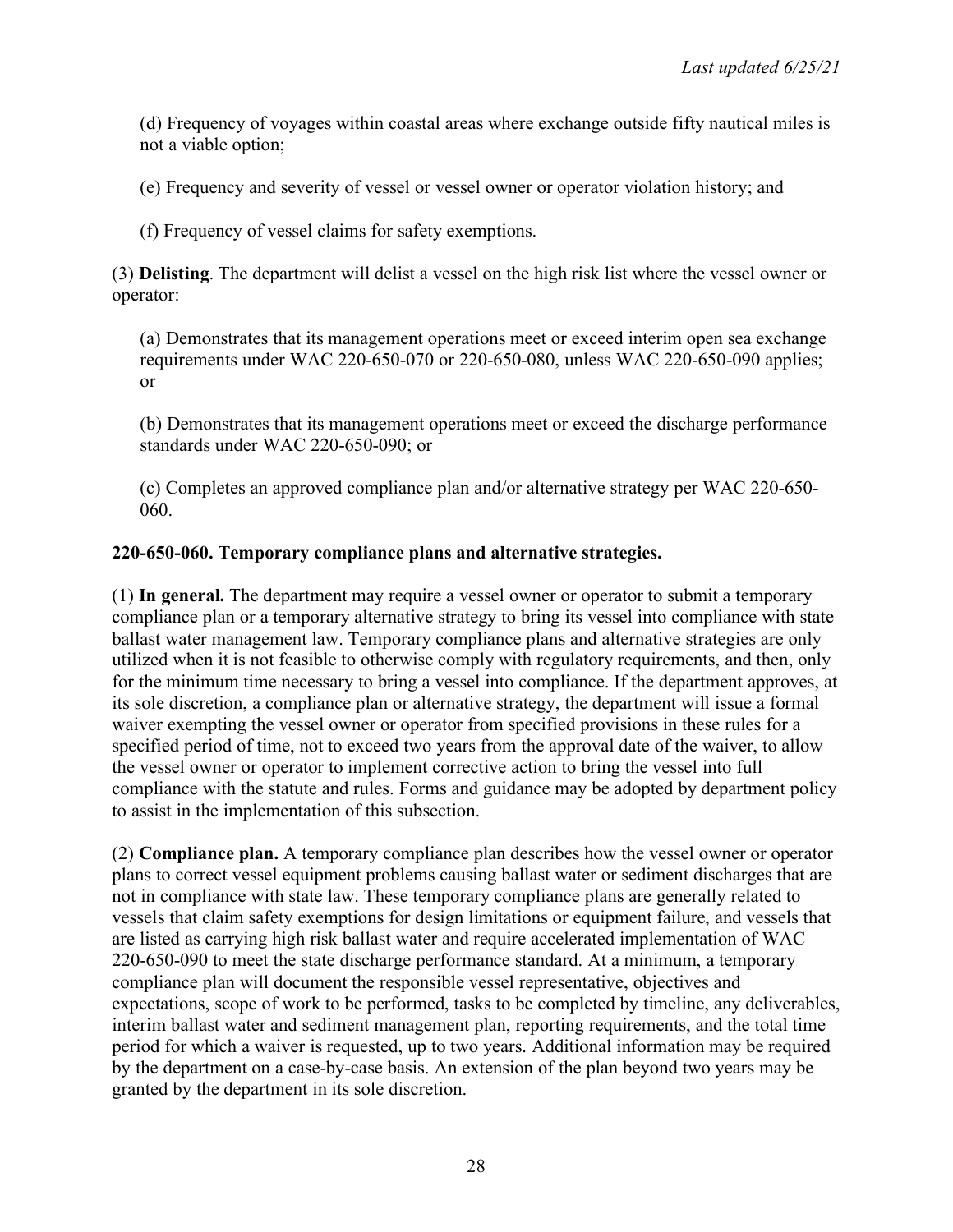(3) **Alternative strategy.** A temporary alternative strategy describes how the vessel owner or operator plans to conduct ballast management operations to sufficiently reduce the risk of introducing nonindigenous species into waters of the state to a level determined acceptable by the department. These temporary alternative strategies are generally related to vessels that cannot otherwise meet the full regulatory requirements due to extenuating circumstances. At a minimum, a temporary alternative strategy will document the responsible vessel owner or operator, objectives and expectations, scope of actions to be performed, tasks to be completed by timeline, any deliverables or reporting requirements, and the total time period for which a waiver is requested, not to exceed two years. Additional information may be required by the department on a case-by-case basis. An extension of the strategy beyond two years may be granted by the department, in its sole discretion.

(4) **Submission.** To seek a waiver of specified rules, a vessel owner or operator shall submit to the department a completed and signed temporary compliance plan or temporary alternative strategy at their convenience if not required by the department, or within sixty days of department notice under either WAC 220-650-030 or 220-650-050, to avoid being in violation of these rules. Additional time may be allowed on a case-by-case basis. The department will notify the ballast water work group when a submission has been received and provide a copy if requested.

(5) **Review and approval.** The department will review a vessel's proposed temporary compliance plan or alternative strategy within sixty days of receipt, for completeness and suitability in accomplishing objectives. The department will then make one of the following determinations:

(a) Approval - the compliance plan or alternative strategy is acceptable for the period of time noted in the document. The department will then return the approved plan or strategy to the vessel owner or operator, attached to a waiver signed by the department;

(b) Incomplete - the document will be returned to the vessel owner or operator for revision or additional information under the original sixty-day review timeline unless otherwise extended; or

(c) Deny approval - the department determines, in its sole discretion, that the document is not suitable for meeting its regulatory objectives. The department may also deny the request if the parties do not come to agreement on an acceptable plan or strategy within sixty days of receipt of the plan by the department, unless such time frame is extended by the department in its sole discretion.

(6) **Availability.** Vessel owners or operators shall make a copy of the signed temporary compliance plan or alternative strategy document readily available for examination by the department as part of the vessel's ballast water management plan per WAC 220-650-030(5). The department will make all approved compliance plans and alternative strategies available on the department's web site or electronically, as requested.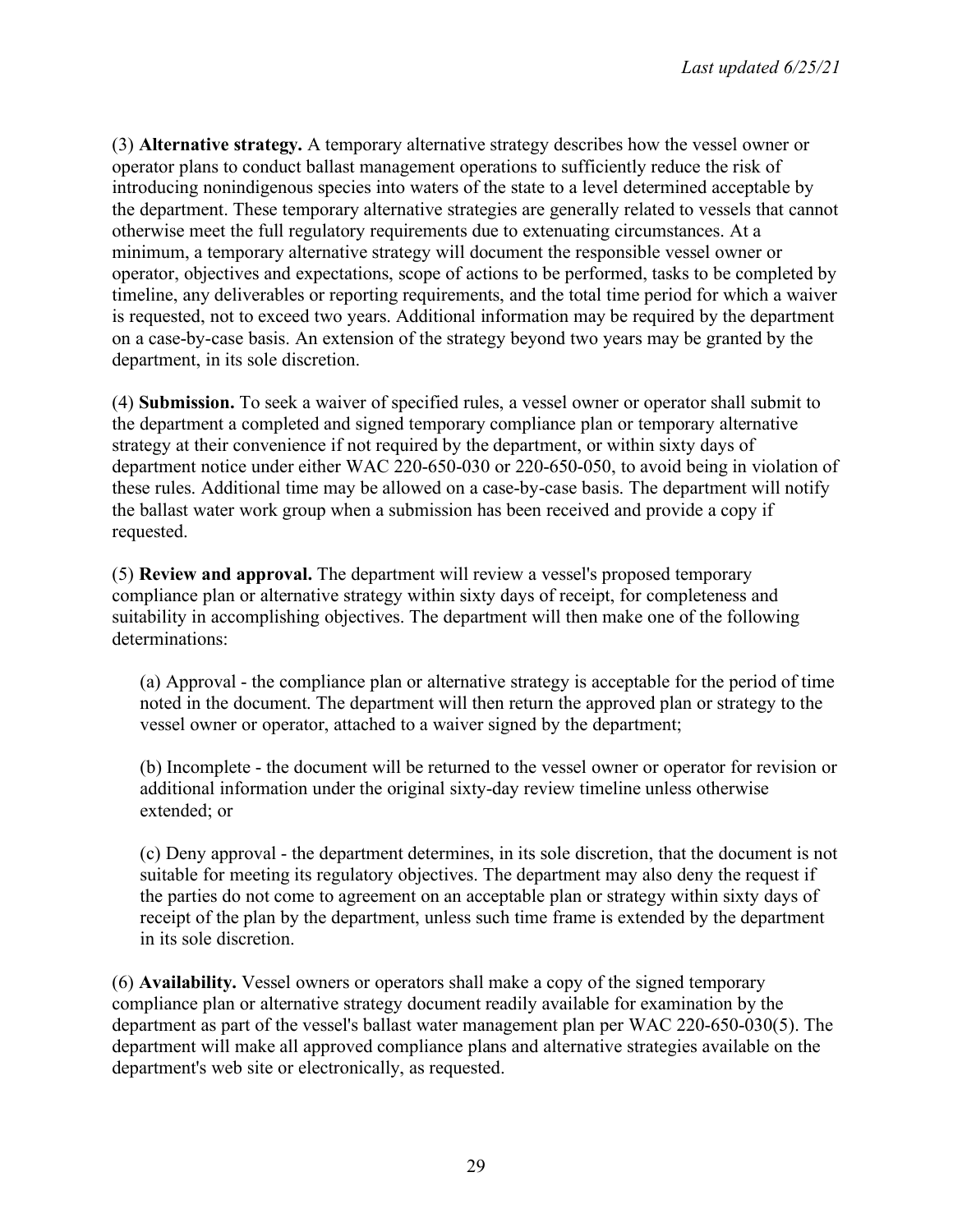(7) **Revocation of approval.** The department may revoke the waiver if the vessel owner or operator is not meeting the terms of the temporary compliance plan or alternative strategy. The department may agree to revise the temporary compliance plan or alternative strategy if appropriate, reasonable, and practical. In the event the department issues a notice of revocation, the vessel owner or operator will cease discharging ballast water into waters of the state unless it can meet the applicable regulations. The vessel owner or operator may appeal the decision to revoke the waiver. The appeal must be made to the director within twenty days of notice, by electronic or hard copy written form, according to the procedures set forth in chapter 34.05 RCW, Part IV, and chapter 10-08 WAC.

## **220-650-070. Interim open sea exchange requirements.**

(1) **Purpose.** Until otherwise required to meet performance standards under WAC 220-650-090 and prior to discharging ballast water into Washington waters, vessel owners or operators must exchange their ballast water to meet or exceed state interim open sea exchange requirements or use an approved exchange alternative. An open sea exchange is intended to reduce the number of higher risk coastal organisms in a ballast tank by replacing them with open sea organisms that are less likely to invade waters of the state, and by changing the salinity and other ambient water conditions to further reduce populations of remaining coastal species. Vessel owners or operators who do not discharge ballast water into waters of the state are exempt from this section but must continue to meet the reporting and other requirements under WAC 220-650-030.

## (2) **Open sea exchange methodology.**

(a) In general. An open sea exchange must result in an efficiency of at least ninety-five percent volumetric exchange of the total ballast water capacity for each tank. An open sea exchange requires using either an empty/refill method or a flow through method.

(b) Empty/refill exchange. Preferred - this type of exchange requires, for each ballast tank that contains ballast water to be discharged into waters of the state, at least one empty/refill cycle in an open sea exchange area designated by the department under subsection (3) of this section. Vessel owners or operators should remove as close to one hundred percent, but not less than ninety-five percent, of the ballast water as is safe to do so. If this is not possible, then perform a flow through exchange under (c) of this subsection.

(c) Flow through exchange. This type of exchange requires, for each ballast tank that contains ballast water to be discharged into waters of the state, pumping or otherwise forcing a minimum of three times the total ballast tank capacity's volume in an open sea exchange area designated by the department under subsection (3) of this section. For example, a ballast tank with a one thousand cubic meter capacity, regardless of actual ballast water in the tank, would require pumping three thousand cubic meters of open sea water through the tank. In all flow through exchange operations, open sea water must be pumped into the bottom and discharged out the top of the tank. Where department evaluation determines more flow through volume is required to meet the ninety-five percent exchange requirements, a compliance plan or alternative strategy may be required under WAC 220-650-060.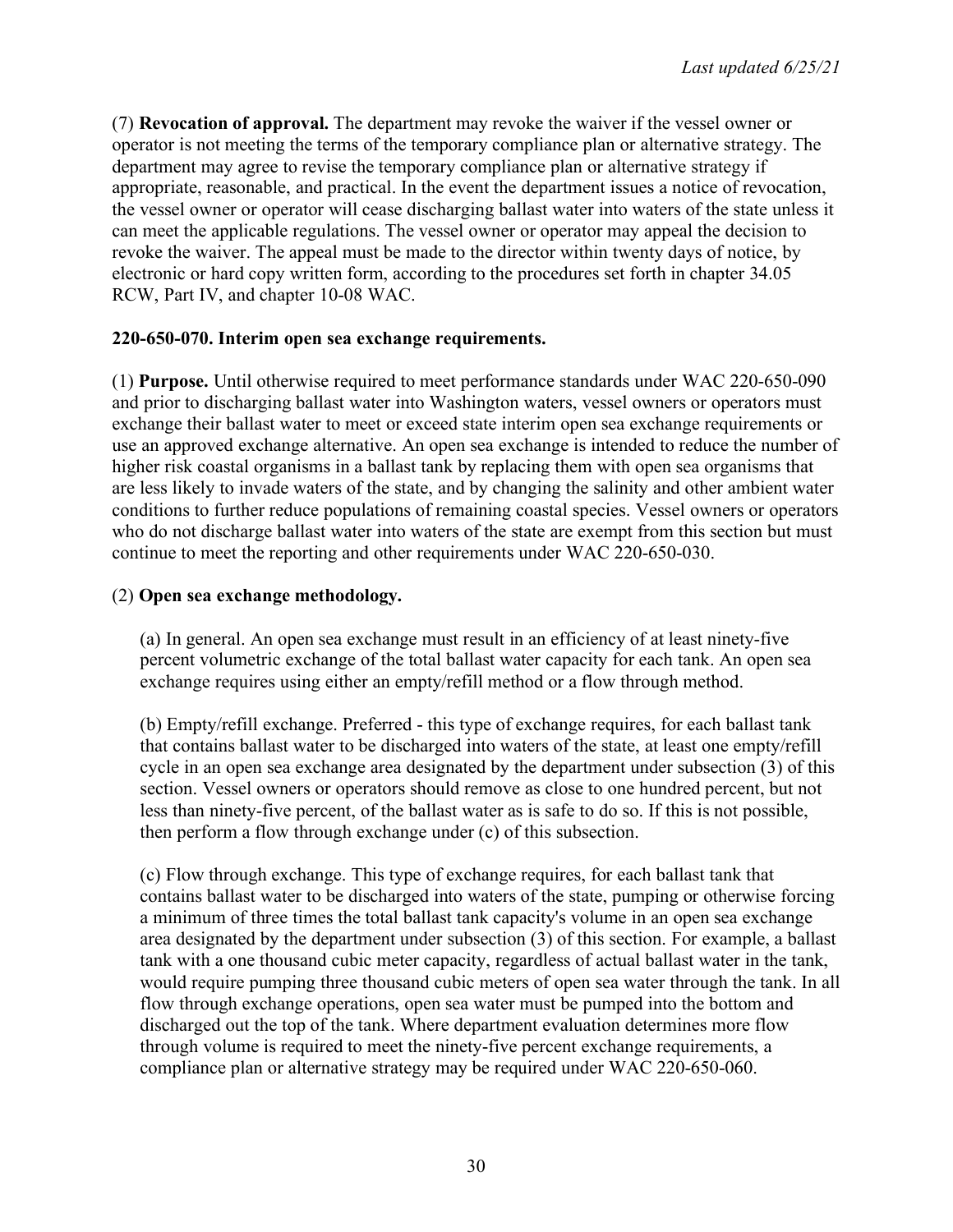### (3) **Open sea exchange areas.**

(a) In general. Ballast water exchanges must be conducted in open sea (also called midocean or mid-ocean) areas based upon originating port as defined herein. In all exchange situations, the vessel owner or operator must file a ballast water reporting form per WAC 220-650-  $030(2)$ .

(b) Voyages from outside the United States Exclusive Economic Zone (EEZ). A vessel owner or operator en route to a state of Washington port or place, from a port or place outside the United States EEZ, shall conduct an open sea exchange:

- (i) Before entering waters of the state;
- (ii) At least two hundred nautical miles from any shore; and
- (iii) In waters greater than two thousand meters deep.

(c) Coastal voyages. A vessel owner or operator who does not voyage two hundred nautical miles or greater from any shore shall conduct ballast water exchange:

- (i) Before entering waters of the state;
- (ii) At least fifty nautical miles from any shore; and
- (iii) In water at least two hundred meters deep.

(4) **Common water exemption.** Vessels voyaging from a port within the common water zone to a port in Washington state are exempt from having to conduct a ballast water exchange if the ballast water and sediment originated solely from a valid exchange prior to entering the common waters or from uptake within an area that includes only the waters of Washington state, the Oregon portions of the Columbia River system, and the internal waters of British Columbia south of latitude fifty degrees north, including the waters of the Straits of Georgia and Juan de Fuca (Figure 1 *[omitted]*). The common waters area relates only to vessels voyaging to a Washington state port or place from another Washington state port or place, or from designated Canadian and Oregon waters to waters of the state. It does not imply or provide any regulatory authority for vessels voyaging from waters of the state to Oregon and Canadian waters, or voyages to or between Canada and Oregon. Please refer to Canadian and Oregon ballast water laws for their requirements.

(5) **Safety exemptions.** Nothing in this chapter relieves the vessel owner or operator from ensuring the safety and stability of the vessel, its crew, or its passengers. A vessel owner or operator is not required to conduct an open sea exchange, in part or in full, if the vessel owner or operator determines that the operation would threaten the safety of the vessel, its crew, or its passengers. In these situations, the vessel operator must file a ballast water reporting form and is subject to all other provisions under WAC 220-650-030(4).

(6) **Alternative discharge areas.** The department, in consultation with states of concurrent waters, may identify alternative discharge areas as promulgated by department policy.

(7) **Prohibited discharge areas.** A vessel may not discharge ballast water or sediment within a marine protected or conservation area as designated under chapter 220-16 WAC.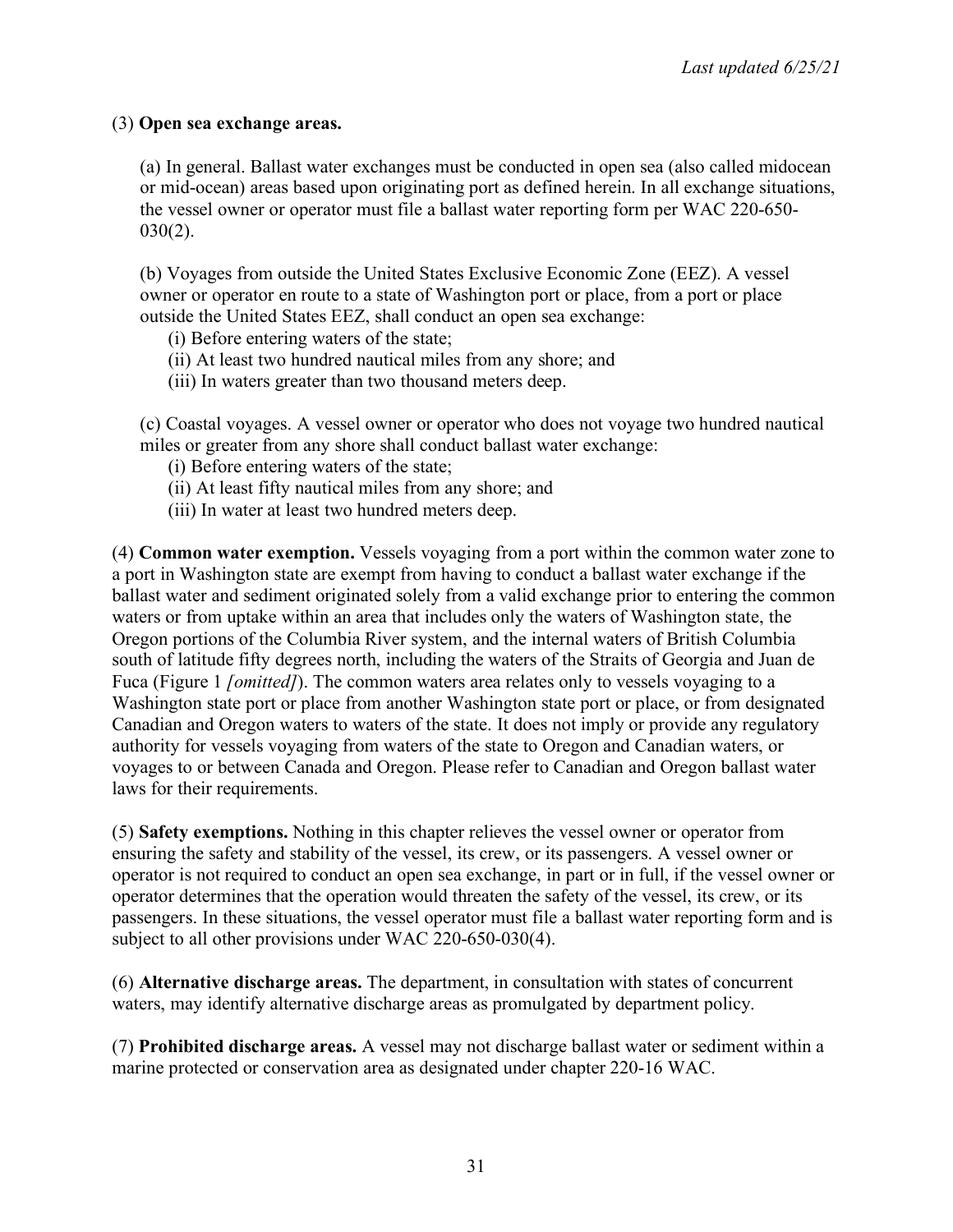#### **220-650-080. Interim open sea exchange alternative.**

(1) **In general.** For purposes of this section, a vessel owner or operator may use an exchange alternative instead of conducting an open sea exchange, except for Columbia River ports unless specifically approved, provided:

(a) The vessel owner or operator is not otherwise required to meet discharge performance standards under WAC 220-650-090; and

(b) The exchange alternative meets or exceeds the standards provided under Regulation D-2 of the International Convention for the Control and Management of Ships' Ballast Water and Sediment as signed on February 13, 2004.

(2) **Notification.** Vessel owners or operators must file a signed notification form, as provided by the department, stating that they intend to use an exchange alternative to meet state ballast water exchange requirements. A single notification form may cover multiple vessels under the authority of a single vessel owner or operator. The form must include the minimum content as required in subsection (3) of this section. This notification does not release vessel owners or operators from meeting other federal or state ballast water reporting or discharge regulations.

(3) **Notification form contents.** The department's notification of exchange alternative use will, at a minimum, require the following information:

(a) Vessel name(s), identification number(s) (International Maritime Organization, Lloyds of London, or USCG registry number), owner, agent, and vessel type(s);

(b) The manufacturer, brand name, model, and other information, as necessary, of the technology on board the vessel, and a brief description of the technology and its process for removing or inactivating organisms in ballast water;

(c) The name of the flag state that has approved the exchange alternative system, a copy of IMO type approval certification or final approval documentation, or other information that reasonably documents how the exchange alternative was tested to ensure it meets state open sea exchange requirements;

(d) If the exchange alternative will not be used on all ballast tanks, the number of tanks and the volume of each tank that will be managed using the exchange alternative;

(e) A recommendation from the state department of ecology, based upon a toxicity report provided in accordance with Appendix H of ecology publication number WQ-R-95-80, setting conditions necessary for the environmentally safe discharge of biocide treated ballast water;

(f) A statement that the vessel owner or operator will file a new notification if there are any changes in the information required in this subsection;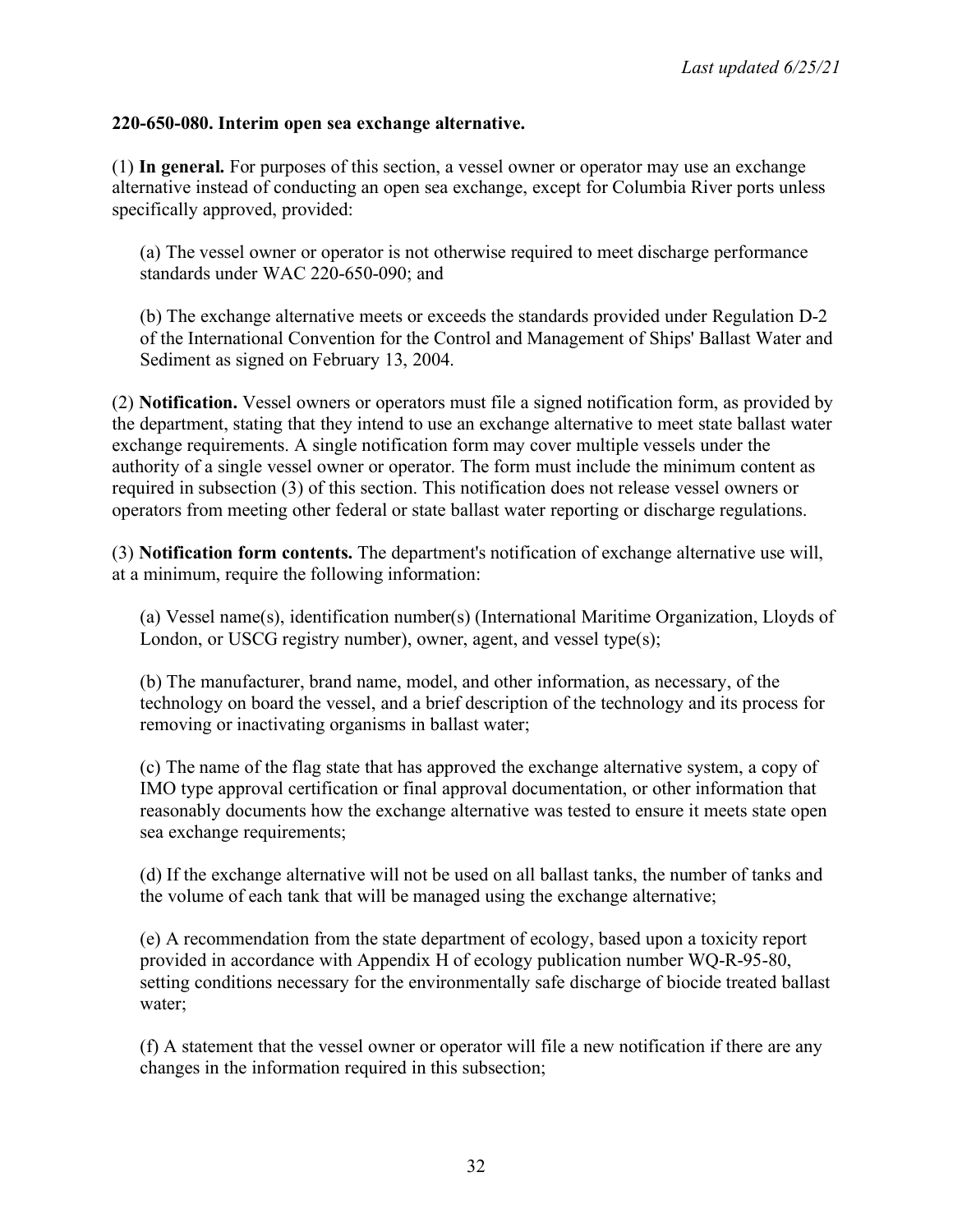(g) A statement that the vessel will conduct a valid open sea exchange under this section if they do not use the exchange alternative; and

(h) The signature of the vessel owner or operator.

(4) **Submission.** The department will accept notification application forms up to eighteen months prior to the implementation date for that type of vessel under WAC 220-650-090, or a subsequent, delayed implementation date. Applications received within the eighteen-month period may be accepted, but will not be granted the full grace period as provided in subsection (6)(c) of this section. Send the completed form to the department by email to ballastwater@dfw.wa.gov, or if email is not possible, by fax to 360-902-2943, or by U.S. mail to: WDFW, AIS Unit, P.O. Box 43200, Olympia, Washington 98504-3200, USA. The vessel owner or operator will be notified of the department's receipt of the form within ten working days.

(5) **Acceptance.** The department will make a final decision on acceptance within forty-five days of receipt. If the notification is illegible or incomplete, it will be returned to the vessel owner or operator as unacceptable, with an explanation of the deficiencies. The notification is effective upon department verification of acceptance by email or in writing to the vessel owner or operator.

(6) **Notification conditions.** To maintain acceptance, the vessel owner or operator must meet all of the following conditions:

(a) All notification form content in subsection (3) of this section remains accurate;

(b) Vessel owners or operators shall maintain a copy of the accepted notification of exchange alternative use in the vessel's ballast water management plan under WAC 220-650-030;

(c) Vessel owners or operators may use the exchange alternative for a period of five years from the date on which the equipment was first placed into service or until the vessel must meet discharge performance standards under WAC 220-650-090, whichever is longer;

(d) The exchange alternative equipment is otherwise used as defined in WAC 220-650-090 for installed equipment; and

(e) The department determines through inspections, sampling, investigations, or other methods, that the exchange alternative continues to meet, or is likely to continue to meet, open sea exchange standards.

(7) **Other laws.** Nothing in these rules or laws authorizes the discharge of other pollutants or assures that the technology is safe to operate or that it meets other state, federal, and international laws governing business, marine applications, or other elements.

# **220-650-090. Treatment requirements.**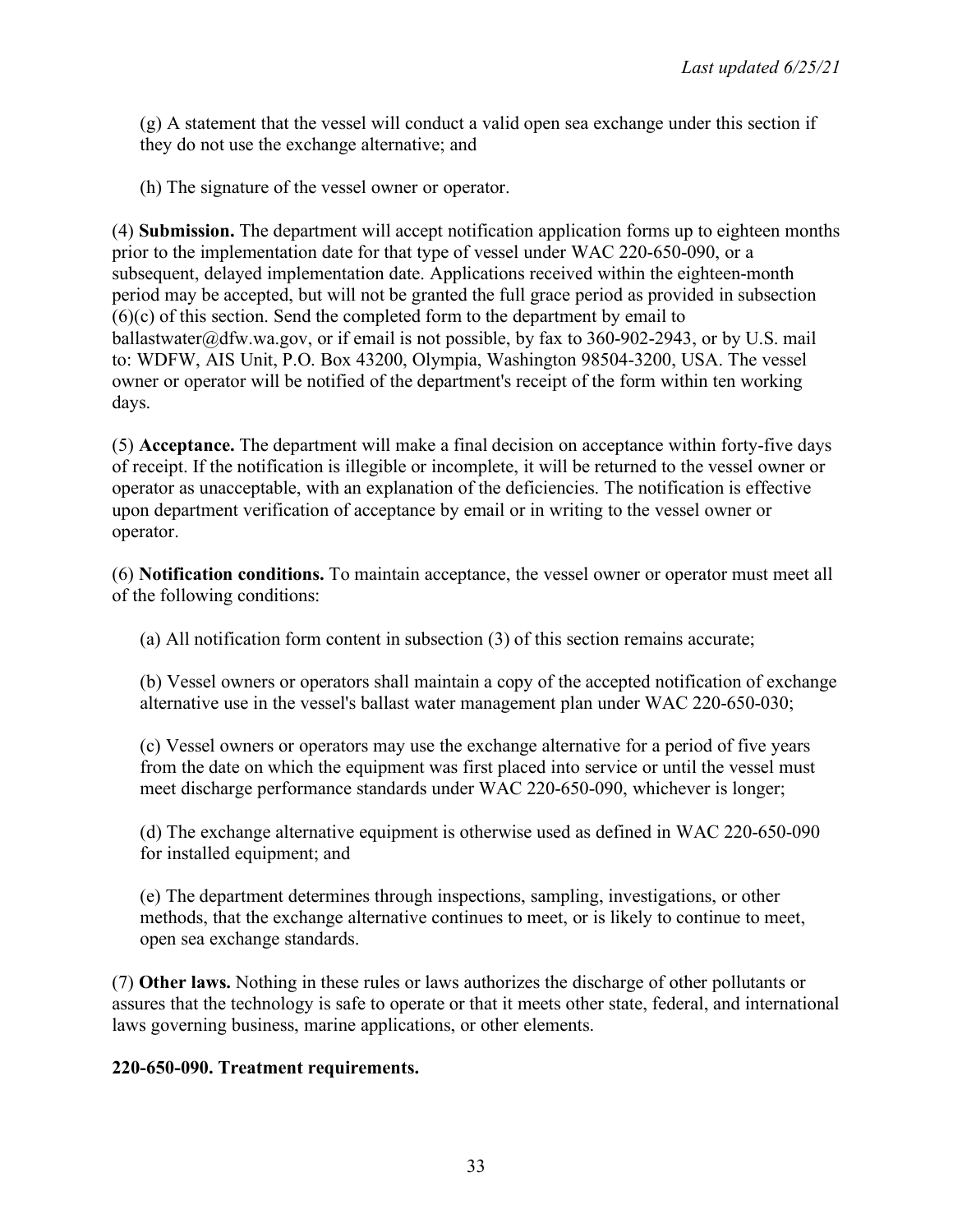Reserved.

# **220-650-100. Treatment notification and promising treatment waiver process.**

(1) **Purpose.** This section implements RCW 77.120.040 (5)(a). All vessels using treatment technologies designed to meet state ballast water discharge performance standards are required to notify the department prior to or within thirty days of their first use in waters of the state. A prior notification is preferred to assess compliance with state regulations in using treatment technology to meet discharge performance standards and to assist vessel owners or operators in avoiding the discharge of ballast water that does not meet those standards or that poses other potential violations. It is the responsibility of the vessel owner or operator to show that the installed equipment meets state discharge performance standards. Vessel owners or operators wishing to use treatment technology that does not meet state standards may apply for a waiver to use the technology as promising technology under subsection (3) of this section.

(2) **Notification.** Vessel owners or operators using treatment technology must file a signed notification form, as provided by the department, stating that their vessel meets state discharge performance standards under WAC 220-650-090. A single notification form may cover multiple vessels under the authority of a single vessel owner or operator. The form must include the minimum content as required in subsection (4) of this section.

# (3) **Waiver for promising treatment technology use.**

(a) In general. Vessel owners or operators using promising treatment technology do not need to file a notification, but they must apply for a waiver to the interim open sea exchange requirements under WAC 220-650-070.

(b) Criteria. The form must include the minimum content as required in subsection (4) of this section and be received by the department at least forty-five days prior to entering waters of the state. In addition, promising technology must meet one or more of the following criteria: (i) The same manufacturer's treatment technology is being tested on a vessel that is enrolled in the USCG Shipboard Technology Evaluation Program (STEP), United States Environmental Protection Agency Environmental Technology Verification (ETV) program, or other department-recognized regional or national program; (ii) The technology is approved as promising technology or a similar classification by the state of California, Oregon, Hawaii, or Alaska for use in their state waters; or (iii) The technology is being actively evaluated under the IMO final approval process.

# (4) **Notification and waiver application form content.**

(a) In general. Standard notification application and promising technology waiver forms are provided by the department and must be used for this subsection. A single waiver form may cover multiple vessels under the authority of a single vessel owner or operator.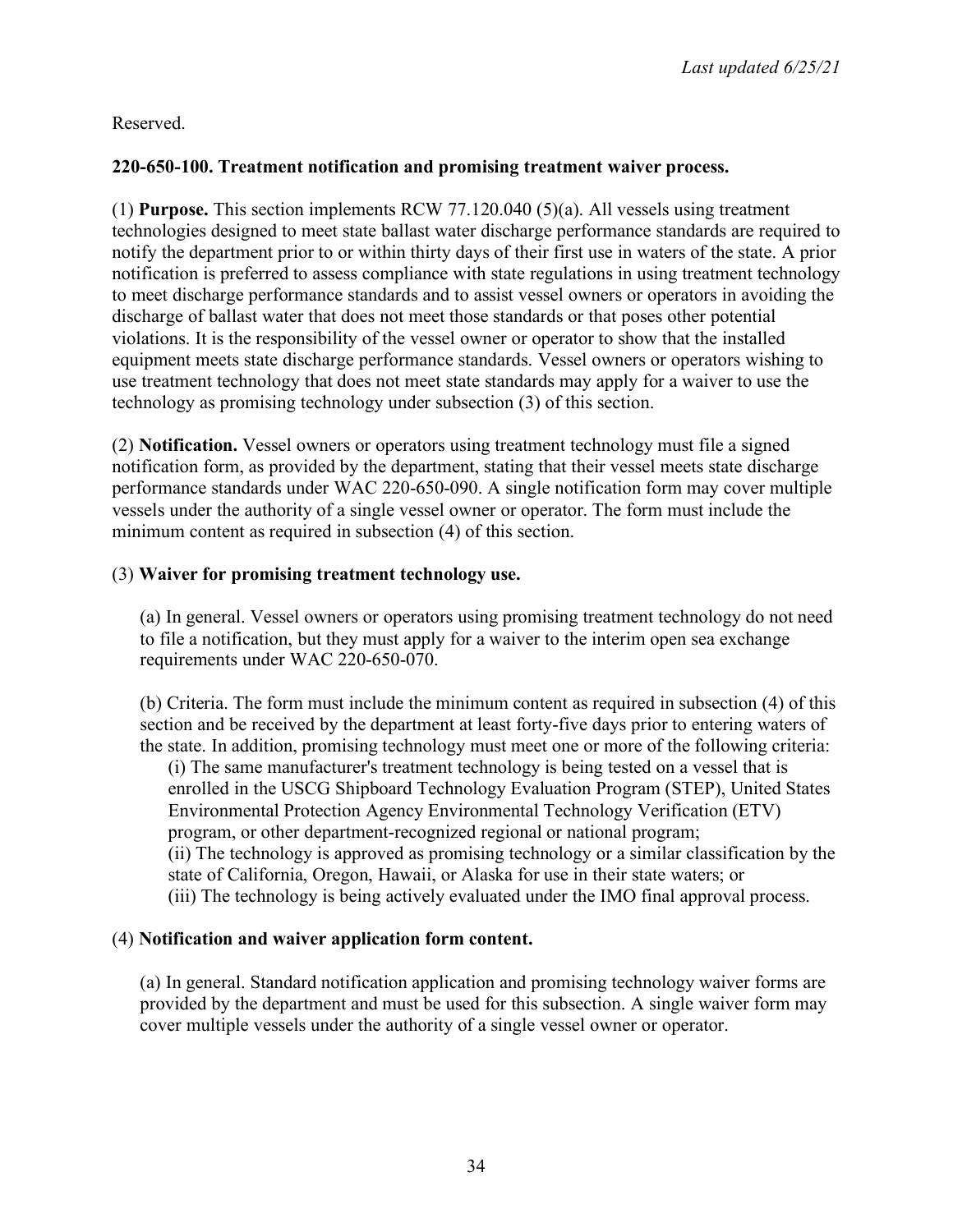(b) Content. The department's notification of treatment technology use and application for promising treatment technology waiver forms will, at a minimum, require the following information:

(i) Vessel name(s), identification number(s) (International Maritime Organization, Lloyds of London, or USCG registry number), owner, agent, and vessel type(s);

(ii) The manufacturer and brand name of the technology on board the vessel and a brief description of the technology and process for removing or inactivating organisms in ballast water;

(iii) The name of the organization or flag state that has approved the ballast water treatment technology, and the approval or certification number of the technology or other information that reasonably documents how the technology was tested to ensure it meets, or is likely to meet in the case of promising treatment technology, state discharge performance standards for the vessel type on which it is being used;

(iv) If the treatment technology will not be used on all ballast tanks, the number of tanks and the volume of each tank that will be managed using the treatment technology;

(v) A recommendation from the state department of ecology, based upon a toxicity report provided in accordance with Appendix H of ecology publication number WQ-R-95-80, setting conditions necessary for the environmentally safe discharge of biocide-treated ballast water;

(vi) A statement that the vessel owner or operator will file a new notification if there are any changes in the information required in this subsection;

(vii) A statement that the vessel will conduct a valid ballast water exchange, under WAC 220-650-070, if it does not use the treatment technology; and

(viii) The signature of the vessel owner or operator.

(5) **Submission.** The department will accept notification and waiver application forms at any time. Send the completed form to the department by email to ballastwater@dfw.wa.gov, or if email is not possible, by fax to 360-902-2943, or by U.S. mail to: WDFW, AIS Unit, P.O. Box 43200, Olympia, Washington 98504-3200, USA. The vessel owner or operator will be notified of the department's receipt of the form within ten working days.

# (6) **Acceptance.**

(a) Notification. The department will make a final decision on acceptance of a notification application form within forty-five days of receipt. If the notification is illegible or incomplete, it will be returned to the vessel owner or operator as unacceptable, with an explanation of the deficiencies. The notification is effective upon department verification of acceptance by email or in writing to the vessel owner or operator.

(b) Waiver for promising treatment technology use. The department will make a final decision on acceptance for a waiver within forty-five days of receipt. If the application is illegible or incomplete, it will be returned to the vessel owner or operator as incomplete, with an explanation of the deficiencies. The waiver is effective upon department verification of acceptance by email or in writing to the vessel owner or operator.

### (7) **Notification and waiver acceptance conditions.**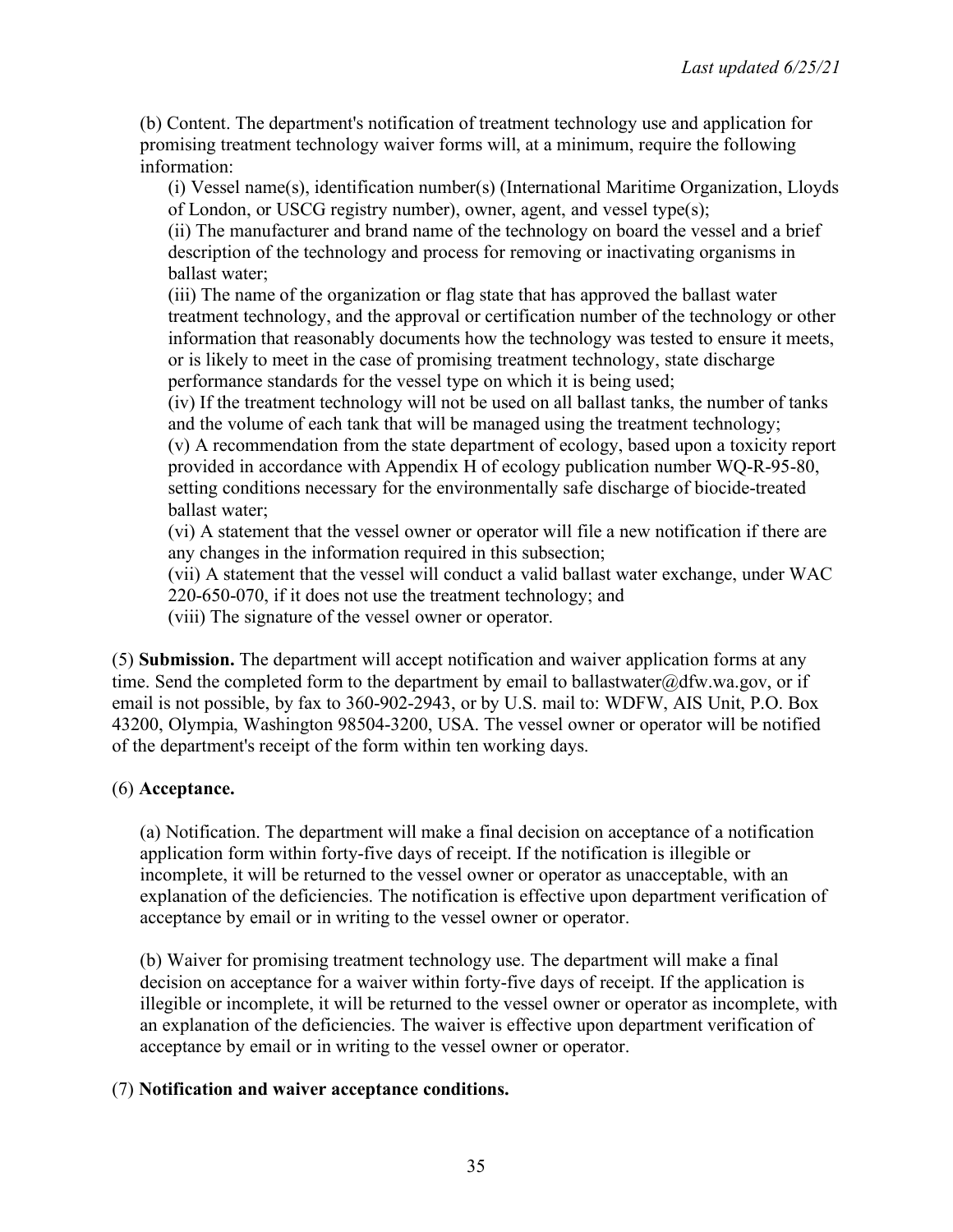(a) In general. To maintain acceptance, the vessel owner or operator must meet a minimum set of conditions.

(b) Conditions. Minimum conditions include:

(i) All acceptance form content in subsection (4) of this section remains accurate; (ii) Vessel owners or operators shall maintain a copy of the accepted notification of treatment technology use or waiver form for promising treatment technology use in the vessel's ballast water management plan under WAC 220-650-030(5);

(iii) The technology is used as defined in subsection (8) of this section for installed treatment technology; and

(iv) The department determines through inspections, sampling, investigations, or other methods that the technology continues to meet, or is likely to continue to meet, ballast water discharge performance standards under WAC 220-650-090.

## (8) **Installed treatment technology.**

(a) In general. If ballast water treatment technology used for purposes of complying with the regulations under this subsection is installed on a vessel, maintained in good working order and used by the vessel, the vessel may use that technology for the shortest of:

- (i) Federal requirements;
- (ii) The life of the vessel on which the technology is used; or
- (iii) The manufacturer's equipment life specifications.

(b) Incremental improvements. Vessel owners and operators are encouraged to incrementally improve installed treatment technology to meet higher discharge performance standards and reduce the risk of introducing nonindigenous species. The expectation is these improvements would take advantage of regular maintenance and upgrade schedules.

(c) Record or log book. All information regarding compliance with this subsection must be recorded in the vessel's ballast water record or log book per WAC 220-650-030(6).

(9) **Other laws.** Nothing in these rules or laws authorizes the discharge of other pollutants or assures that the technology is safe to operate or that it meets other state, federal, and international laws governing business, marine applications, or other elements.

### **220-650-110. Ballast tank sediment.**

(1) **Purpose.** A vessel owner or operator may not remove or discharge sediment or tank fouling organisms into waters of the state from spaces carrying ballast water unless that sediment or those organisms are discharged solely in the location from which they originated. Sediment is known to contain nonindigenous species that are otherwise missed during open sea exchange and operations that would otherwise meet ballast water discharge performance standards. These rules implement RCW 77.120.020 (1)(b) and the overall authority under RCW 77.120.030(3) and 77.120.040(5) to set standards by rule that provide a minimal risk of introducing nonindigenous species into the waters of the state.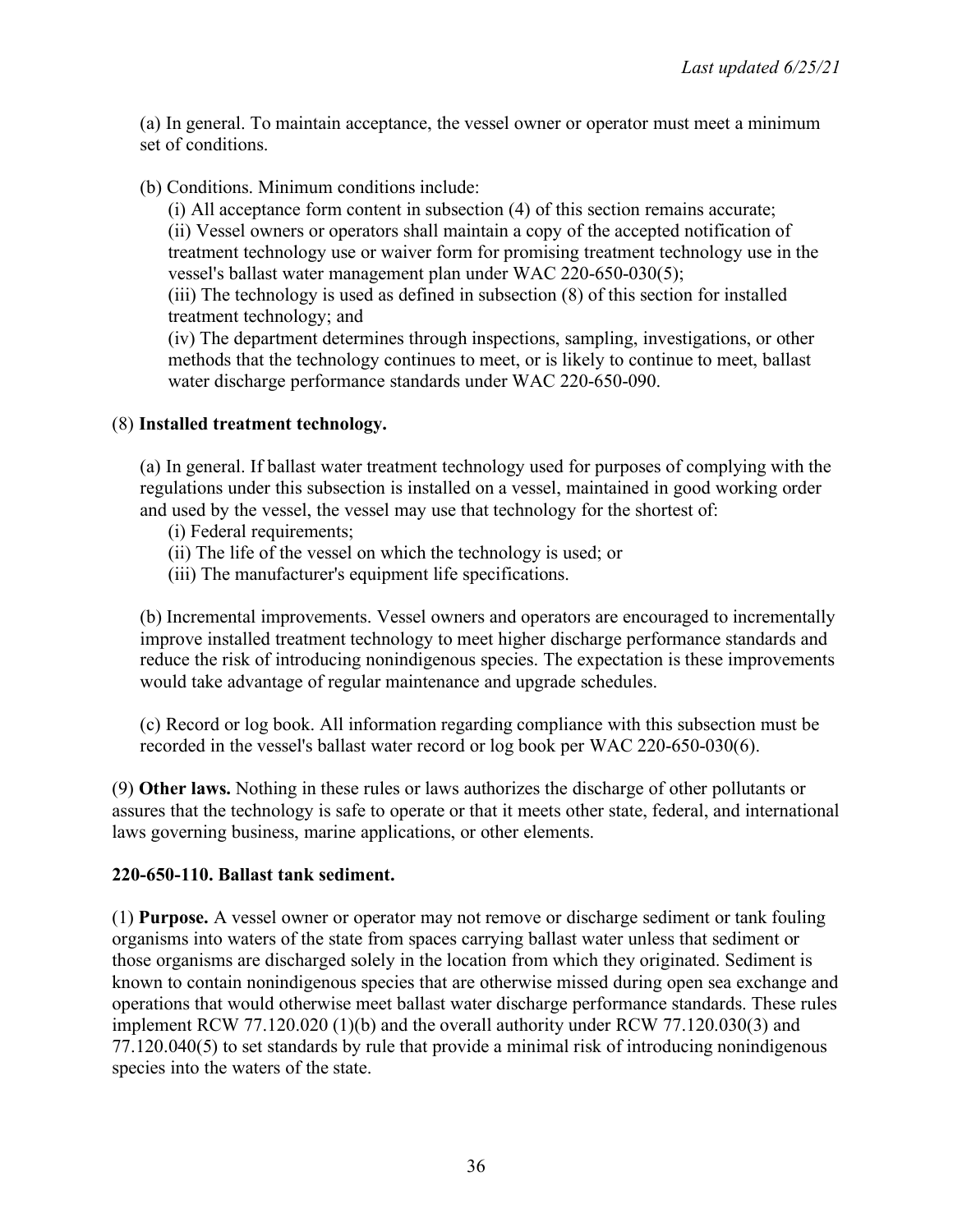## (2) **Ballast tank sediment removal options.**

(a) In general. Three options are provided for the effective removal of sediment and any fouling organisms in a vessel's ballast tanks, including saltwater flushing, upland disposal, or use of an approved reception facility.

(b) Saltwater flushing. Ballast tanks must be cleaned as necessary in open sea exchange areas consistent with WAC 220-650-070(3) voyage requirements unless common water rules apply under WAC 220-650-070(4) except for ballast-related fouling organisms. Sediment may be removed by saltwater flushing of ballast water tanks by:

(i) Adding open sea water to a ballast water tank that contains residual quantities of ballast waters;

(ii) Mixing the open sea water with the residual ballast water and sediment in the tank through the motion of a vessel or alternative means so that the sediment becomes suspended; and

(iii) Discharging the mixed water so that the salinity of the resulting residual ballast water in the tank exceeds thirty parts per thousand.

(c) Upland disposal. Tank sediment and fouling organisms may be removed from the vessel under controlled arrangements in port or in drydock, and disposed of in accordance with local, state, and federal law.

(d) Sediment reception facilities. The department, in consultation with the department of ecology, will adopt department policies as necessary for sediment reception facilities. These facilities must be approved by the department for use and provide for the disposal of such sediment in a way that effectively eliminates the risk of nonindigenous species and does not impair or damage the environment, human health, property, or resources of the disposal area.

(3) **Reporting.** Sediment cleaning and discharges must be recorded in the vessel's ballast water log or record book as defined in WAC 220-650-030(6), or in another format conforming to the intent of that section.

### **220-650-120. Penalties and enforcement.**

(1) **Purpose.** The department may issue a verbal warning, notice of correction, or notice of civil penalty up to twenty-seven thousand five hundred dollars for each day of a continuing violation of the requirements of ballast water management regulations pursuant to RCW 77.120.070. Each and every such violation will be a separate and distinct violation. The department may also seek criminal penalties where warranted.

# (2) **Notice of correction.**

(a) In general. If, in the course of carrying out their duties under chapter 77.120 RCW or this chapter, a department employee becomes aware that a vessel owner or operator is not in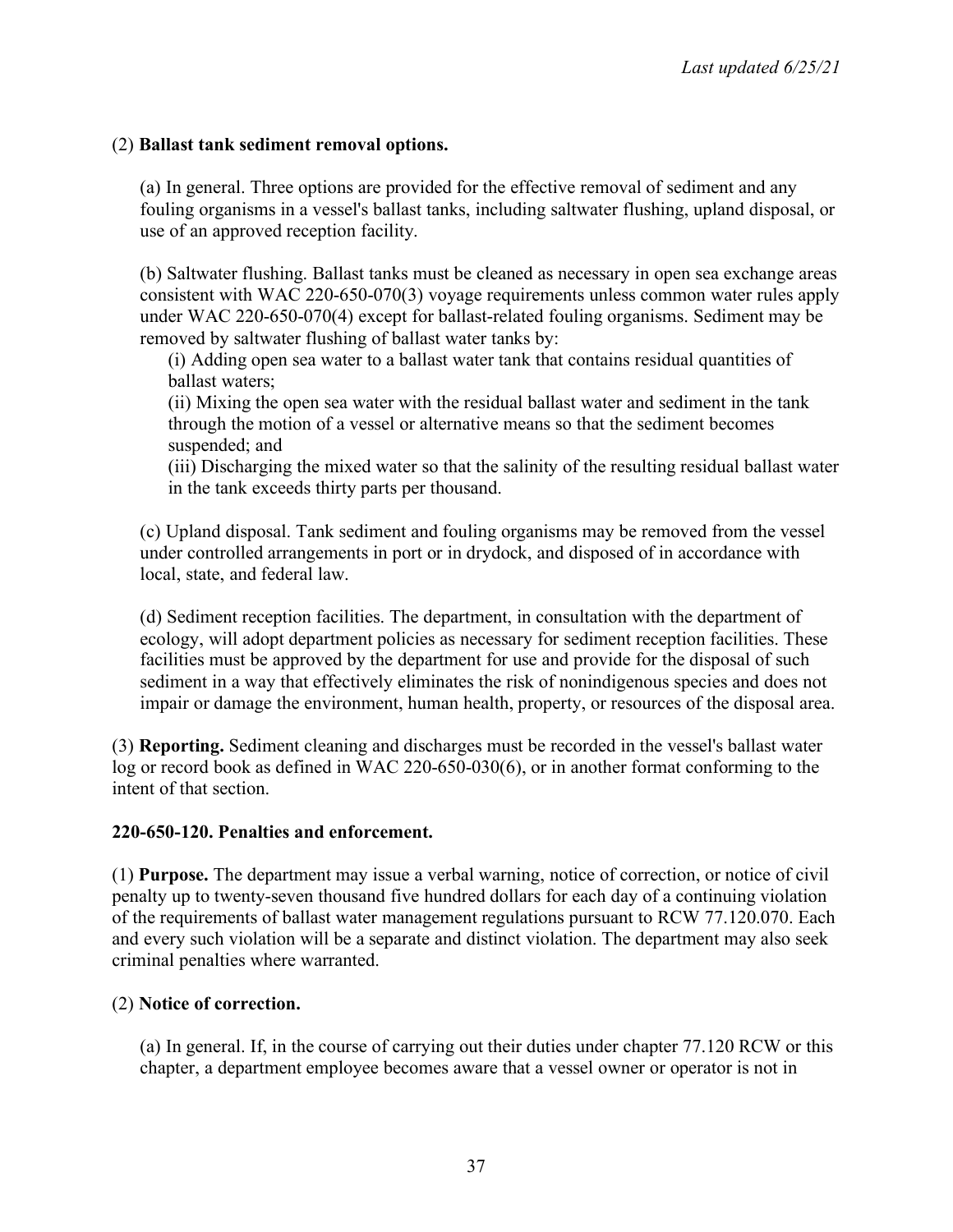compliance with applicable laws and rules enforced by the department, the department may issue a notice of correction as provided in RCW 43.05.100 to the vessel owner or operator.

(b) Content. A notice of correction, at a minimum, will include:

(i) A description of the condition that is not in compliance, and the text of the specific section or subsection of the applicable state law or rule;

(ii) A statement of what is required to achieve compliance;

(iii) The date and time by which the department requires compliance to be achieved;

(iv) Notice of the means to contact any technical assistance services provided by the department; and

(v) A description of when, where, and from whom to request an extension of time to achieve compliance for good cause.

(c) Context. A notice of correction is not a formal enforcement action, is not subject to appeal, and is a public record.

(d) Compliance. If the department issues a notice of correction, it shall not issue a civil penalty for the violations identified in the notice of correction unless the responsible party fails to comply with the notice.

## (3) **Notice of penalty.**

(a) In general. If, in the course of carrying out their duties under chapter 77.120 RCW or this chapter, a department employee becomes aware that a vessel owner or operator is not in compliance with applicable laws and rules enforced by the department, the department may issue a notice of penalty as provided in RCW 43.05.110 to the vessel owner or operator.

(b) Conditions. The department may issue a notice of penalty without first issuing a notice of correction under subsection (2) of this section to the vessel owner or operator where:

(i) The vessel owner or operator has previously been subject to an enforcement action for the same or a similar type of violation of the same statute or rule or has previously been given a notice of correction for the same or similar type of violation of the same statute or rule;

(ii) Compliance is not achieved by the date established in a previously issued notice of correction, whereupon every day's continuance thereafter will be a separate and distinct violation;

(iii) The violation has a probability of, or actually resulted in, the discharge of ballast water and/or sediments that do not meet the requirements set forth in WAC 220-650-070, 220-650-080, 220-650-090, or 220-650-110; or

(iv) The violation was committed by a business that employs fifty or more employees on at least one day in each of the preceding twelve months.

(c) Context. A notice of penalty is a formal enforcement action, is subject to appeal, and is a public record.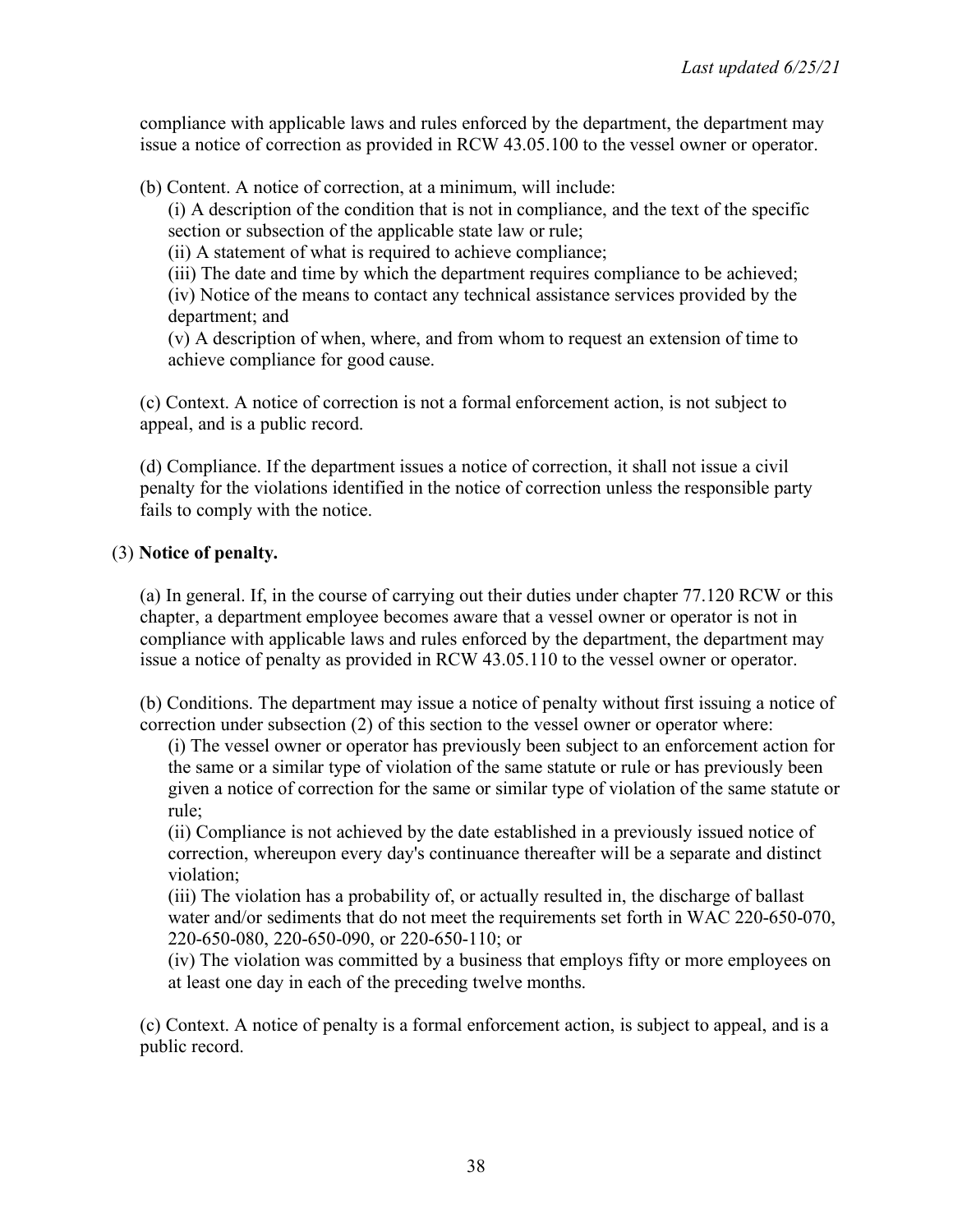(d) Compliance. If the department issues a notice of penalty, it shall calculate a civil penalty for the violation(s) as provided in subsection (4) of this section.

### (4) **Calculation and payment of civil penalties.**

(a) In general. The department will assess civil penalties for each separate and distinct violation for each day of a continuing violation of the requirements of ballast water management regulations.

(b) Base penalty. There are three base civil penalties:

(i) Two thousand dollars for violations that are not related to or do not result in the discharge of ballast water that does not meet open sea exchange or discharge performance standards;

(ii) Five thousand dollars for failing to comply with a notice of correction issued under subsection (2) of this section; and

(iii) Five thousand dollars for violations that result in a discharge of ballast water that does not meet open sea exchange or discharge performance standards.

(c) Level of intent. Evidence of intent to violate the laws and rules governing ballast water and sediment management may result in an increase in the base penalty up to twenty-seven thousand five hundred dollars for each separate and distinct violation for each day of a continuing violation. Evidence includes, but is not limited to:

(i) Intention. In making a determination of intent, the department will consider, but not be limited to, the following considerations: The vessel owner or operator knowingly violated state laws and rules; whether precautions were taken to avoid the violation; and/or whether an inspection, warning, notice of correction, or enforcement action was served on the violator prior to the violation. For this factor, up to double the base penalty may be added.

(ii) Cooperation. The department will consider whether the violator did or did not make any attempt to correct the problem. Timeliness of action(s) and/or ignoring or evading agency contacts or directives will determine whether the penalty will be increased. For this factor, up to double the base penalty may be added.

(iii) Previous violation(s). The department will consider whether the violator has previous violations of a ballast water rule or regulation as documented in an enforcement action. The department may consider company organizations and assignment of operational responsibilities when evaluating previous violations. A substantially larger penalty will result if the violator has a history of violations with adverse impacts or the potential for adverse impacts or that shows a pattern of ignoring the rules or the act. Enforcement actions for the purposes of this section will include notices of penalty, the amounts of those civil penalties, and criminal citations when those enforcement actions are associated with ballast water violations. For this factor, up to quadruple the base penalty may be added.

(d) Quality and quantity of risk. Evidence showing the potential or actual discharge of high risk ballast water or sediment may result in an increase in the base penalty up to twenty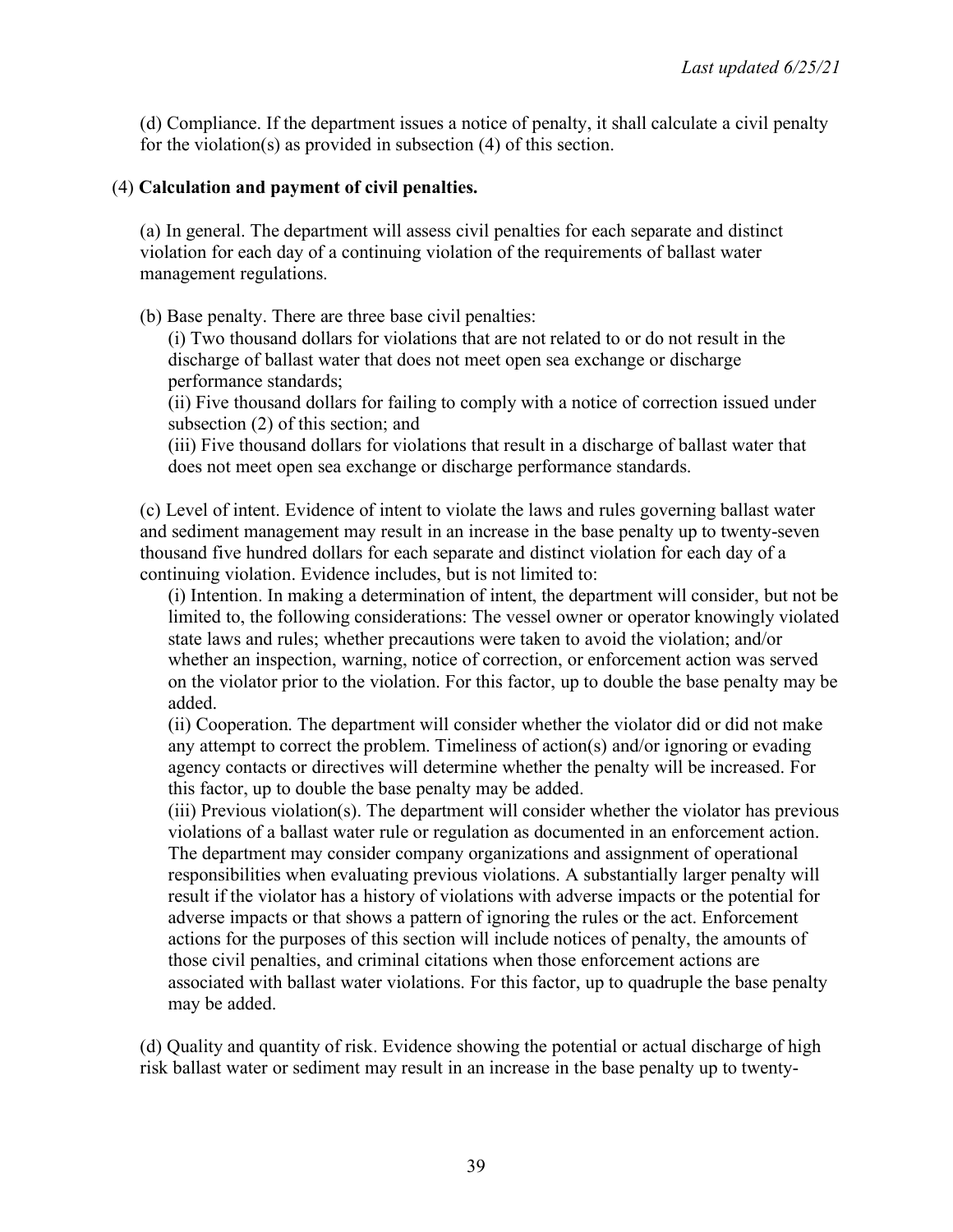seven thousand five hundred dollars for each separate and distinct violation for each day of a continuing violation. Evidence includes, but is not limited to:

(i) Vessels carrying high risk ballast water and/or sediment listed under in WAC 220- 650-050. For this factor, up to double the base penalty may be added.

(ii) Volume of ballast water and sediment discharged or potentially discharged. For this factor, up to quadruple the base penalty may be added.

(e) Payment. Unless a timely appeal is filed, all civil penalties imposed must be paid to the department within thirty days after the date of the written notice imposing the civil penalty. If a timely appeal is filed, then all civil penalties imposed must be paid upon the completion of all administrative and judicial review proceedings and the issuance of a final notice affirming the penalty in whole or in part.

(f) Failure to pay. Any determination not timely contested is final and may be reduced to a judgment enforceable in any court with jurisdiction. Where the department prevails, using any judicial process to collect a penalty under this section, the department shall also be awarded its costs and reasonable attorneys' fees.

### (5) **Appeals.**

(a) In general. A person who is subject to a notice of penalty shall have the rights provided by this section to request an adjudicative proceeding to contest the notice. No person other than the recipient of the notice or the recipient's legal representative shall have standing to request an adjudicative proceeding. The adjudicative proceeding shall be in compliance with provisions of chapter 34.05 RCW, the Administrative Procedure Act, except as modified herein by the department.

(b) Timing for request. An adjudicative proceeding to contest a notice of penalty must be requested no later than twenty days from the date of service of the notice. To be timely, the request must be physically received by the department director in Olympia, Washington, during normal business hours on or before the twentieth day following the date of service of the order, except that if the twentieth day falls on a Saturday, Sunday, or state holiday, then the request for hearing shall be timely if received on the next business day. The person requesting an adjudicative proceeding may prove that it was timely requested by obtaining a written receipt of service from the department director, or by providing an affidavit showing personal service on the department director, or by a U.S. mail return receipt requested service showing receipt by the department on or before the last day set by this rule.

(c) Manner and content of request. Each request for adjudicative proceeding shall substantially comply with this subsection.

(i) The request shall be in writing;

(ii) The request shall identify the notice of penalty that the person seeks to contest. This can be done by reference to the number of the notice, by reference to the subject and date of the notice, or by reference to a copy of the notice attached to the request;